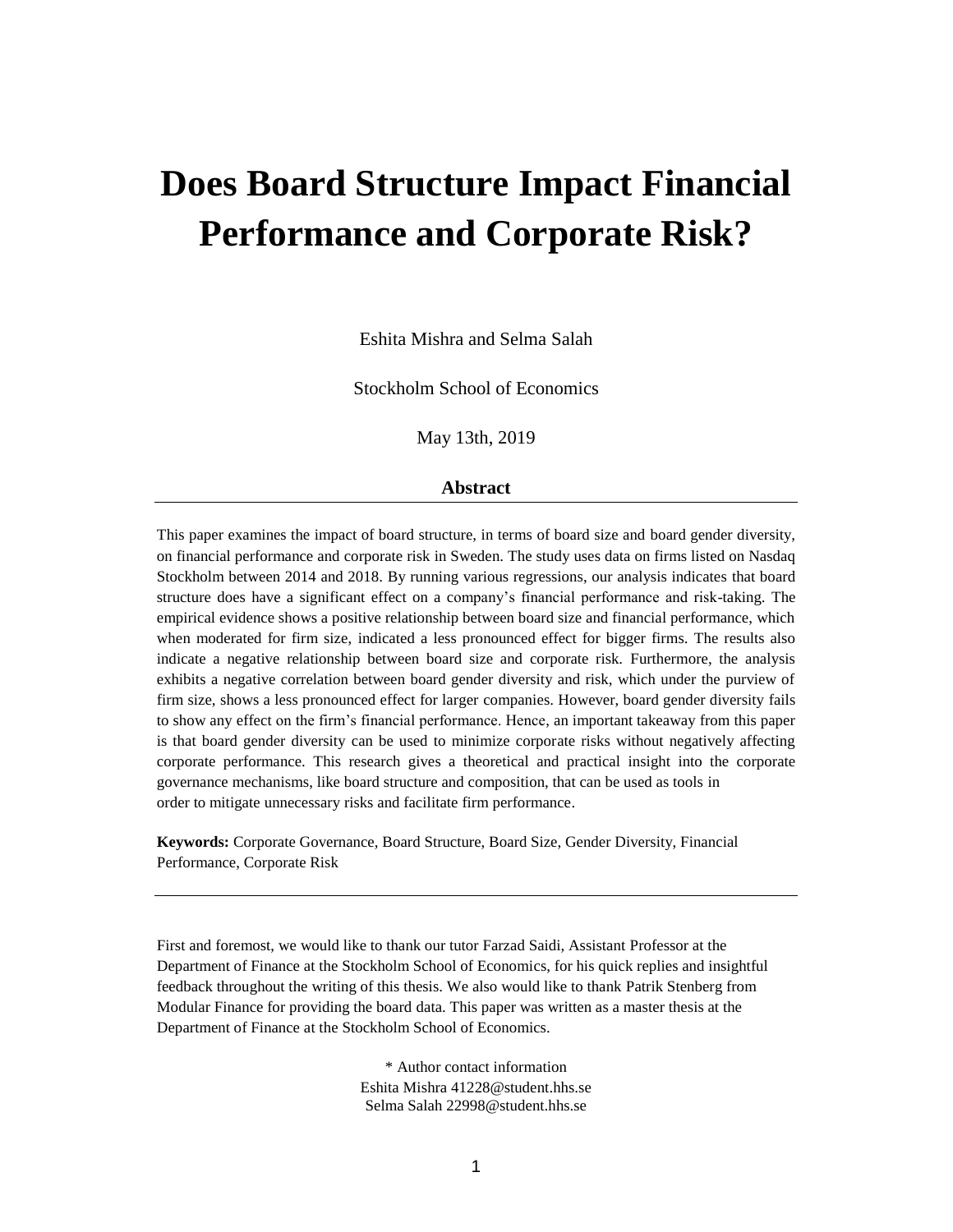# **Table of Contents**

| 34 |
|----|
|    |
|    |
|    |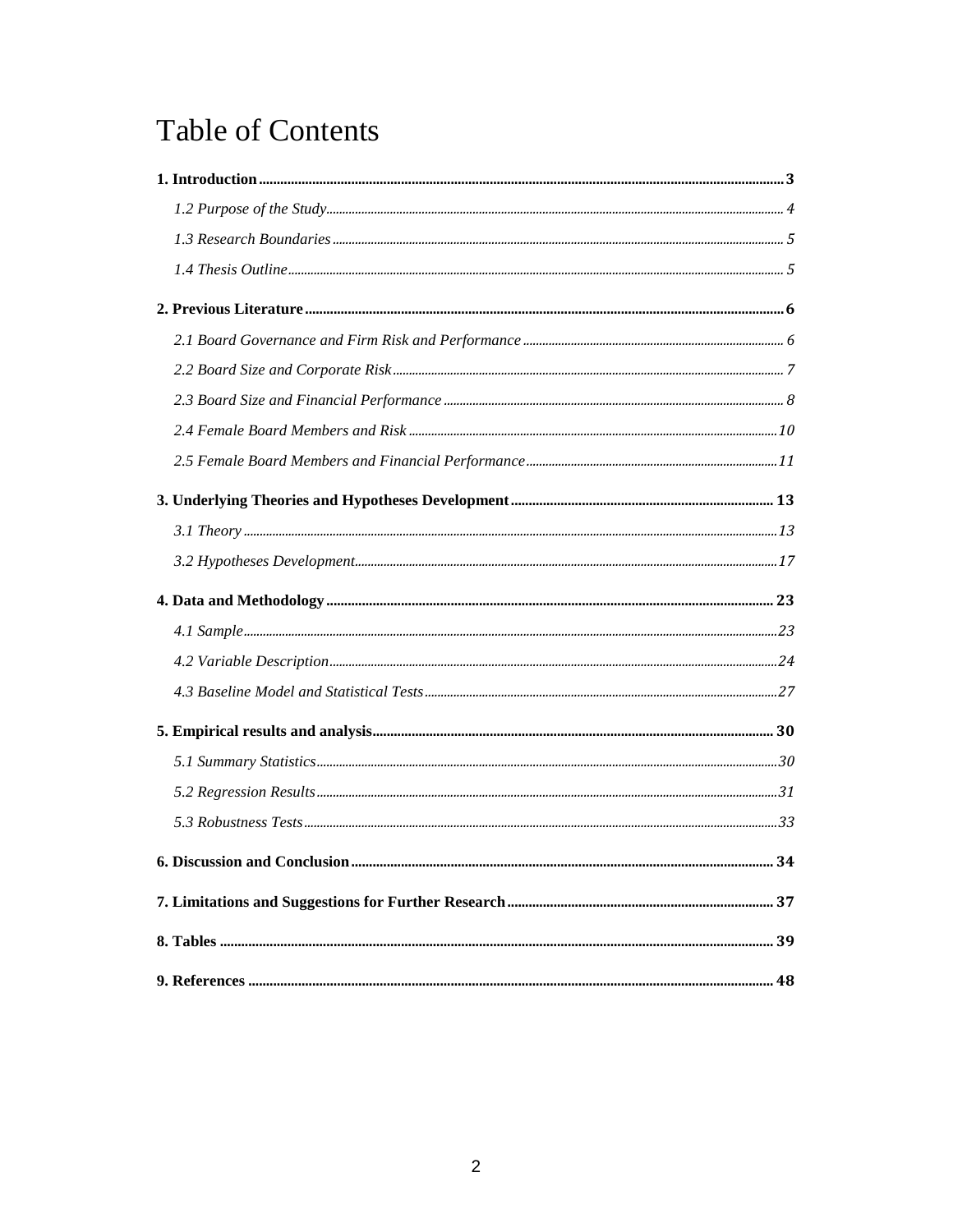## <span id="page-2-0"></span>1. Introduction

In the course of a business, many managerial decisions need to be taken by the members of the board. The kind of decisions taken defines the growth, the direction and the risk the firm is ready to take. As defined by the Swedish Corporate Governance Code, the board of directors bears the responsibility for the management and organization of the firm's business. While the board of directors' work and make decisions in the interest of the company and its shareholders, their main task involves handling the company's affair, setting corporate goals, defining growth and expansion strategies, and monitoring the risks associated with the business operations. While it may seem, they set internal controls to monitor business operations periodically, their managerial decisions tend to affect the day to day activities of the business.

The size, composition, and structure of the board should be such that they neither hinder the decision-making process of the board nor compromise with the efficiency and integrity of the administrating process of the company's activities. The Swedish Corporate Governance Code has set forth certain rules that suggest that a company should work towards a more gender diverse and gender-balanced board.

> *"Board members that are elected by the shareholders on the general meeting should collectively exhibit diversity and breadth of qualifications, experience, and background" - Rule 4.1, The Swedish Corporate Governance Code 2016.*

Gender composition or diversity among the board can include factors such as gender, experience, age, nationality, educational background and organizational membership (Campbell and Mínguez-Vera, 2008). In Sweden, some politicians even promote quotas for women on board as a method of achieving gender-equality in firms boards. However, does forced diversity in boards impact the firm's financial performance and risk-taking negatively or positively?

A lot of the previous literature weighs heavily on the impact of corporate governance, board composition and board structure on the performance of the company and the corporate risk it takes. While corporate risk a company takes can help nurture its long-term growth plans, history has also shown how excessive risk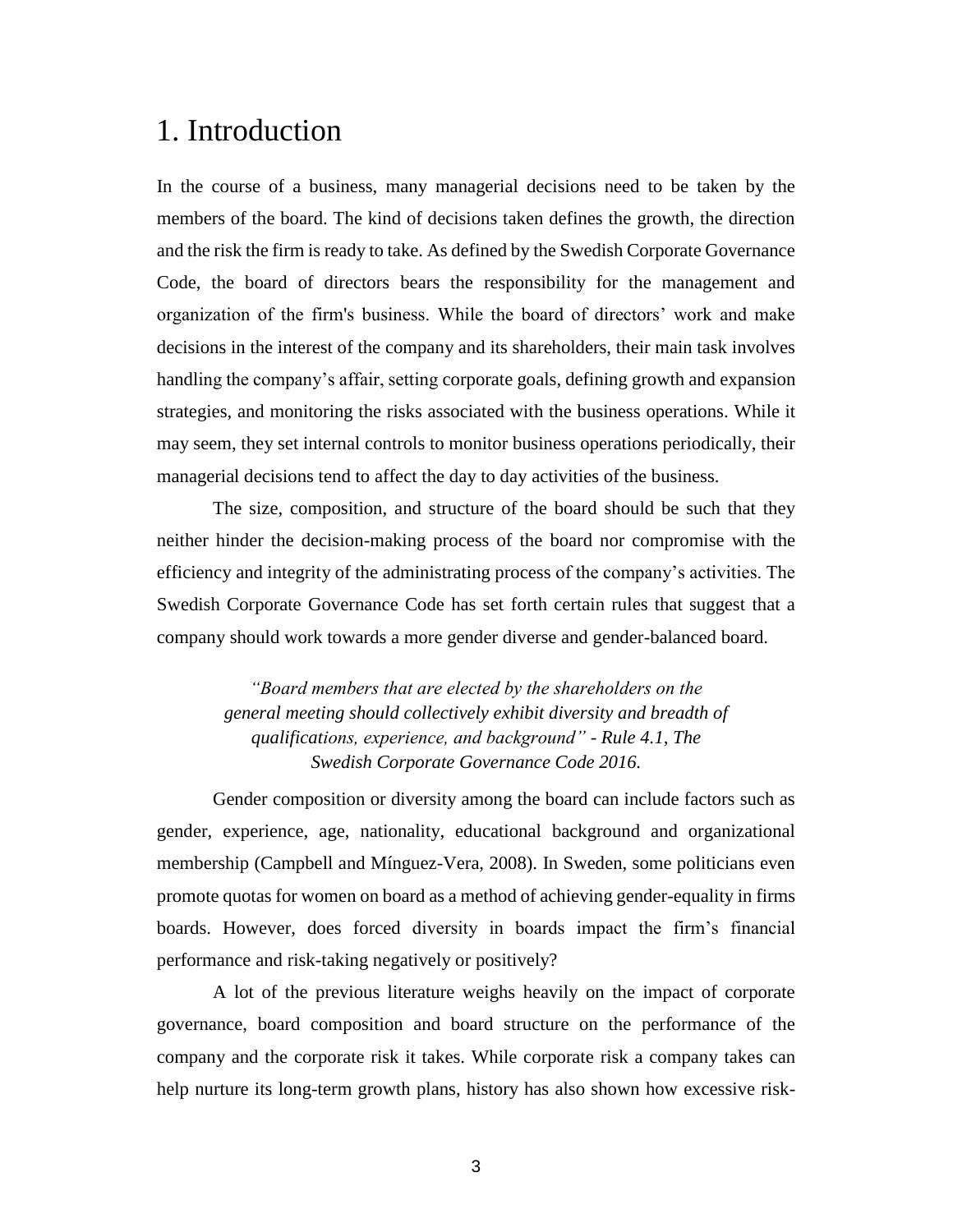taking among companies can create a domino effect bringing down economies, for example, the Asian financial crisis of 1997-1998 and the credit crunch of 2007-2008. The International Monetary Fund (IMF) report of 2016 already highlights the deteriorating corporate health around the world. Hence, to protect themselves against excessive or unnecessary exposure to risk, companies around the world are engaging in better corporate governance practices. While some policies focus on encouraging market discipline through compliance reports, others are in place to increase the effectiveness of the board composition and board structure. The papers so far have studied this impact in various developing and developed countries. But this area of study hasn't been touched upon in the context of Swedish corporates very vastly. Sweden is a great example of an economy that fairs well in terms of gender equality. Along with that Sweden, today has a mix of old established family companies and a new generation of startups. All of this makes Sweden an interesting backdrop for our study.

Thus, to study the effect of board structure and gender diversity among its board members, on corporate performance and risk, is actually taking a step towards recognizing board practices that could increase its effectiveness and mitigate unnecessary or disguised risks that a company could actually avoid, and thus increasing its corporate performance and market value.

### <span id="page-3-0"></span>1.2 Purpose of the Study

The purpose of this study is to examine whether board structure and board composition have an effect on firm performance and firm risk. The aim is to study in particular the impact of board size and gender diversity among the board members on firm performance and firm risk. Furthermore, the study will analyze whether this effect is more pronounced in larger firms or smaller firms. The purpose of the paper is to understand this impact especially among the listed companies in Sweden. This is done to gain a deeper insight into the effectiveness of the board decisions by learning more about the implications of the board structure and its composition.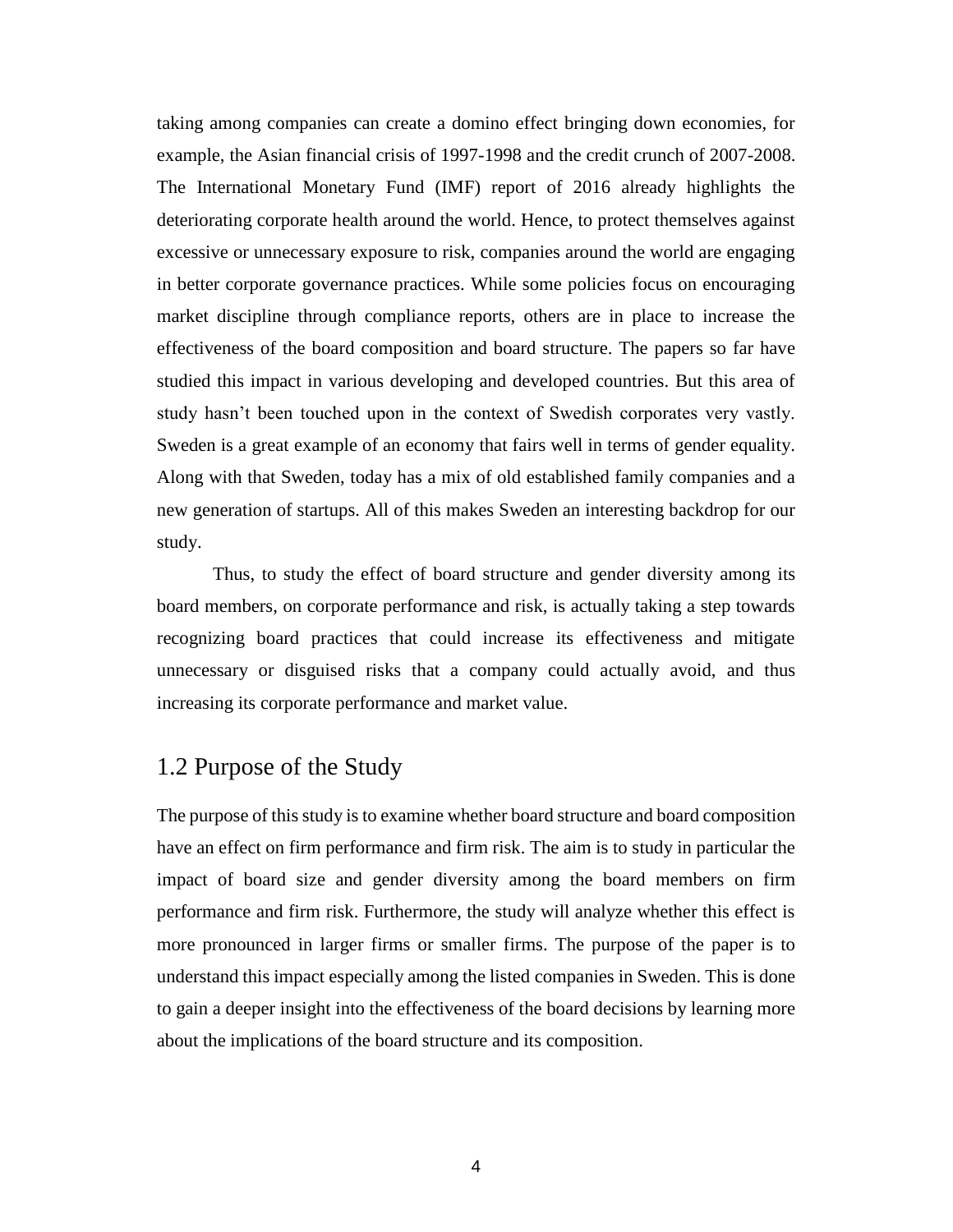### <span id="page-4-0"></span>1.3 Research Boundaries

The study will focus on firms listed on Nasdaq Stockholm in Sweden between the time period 2014 to 2018. The time period of five years has been chosen to accommodate for any big market fluctuations that could have affected all the companies or seasonal movements. With five years of data, the study has also accounted for a diverse sample of companies both old and relatively new. To study firm risk, stock volatility has been used while to examine firm performance, both market-based performance measures-Tobin's Q, and accounting-based performance measures- return on assets (ROA), have been used.

#### <span id="page-4-1"></span>1.4 Thesis Outline

The first section in this study presents an introduction to corporate governance followed by the purpose and boundaries of the study. In section 2, a review of previous literature in the research field is presented. Next, theories and hypotheses development are presented in section 3. Section 4 consist of a description of the data and methodology used in the paper. Empirical results and analysis are provided in section 5, followed by a discussion and conclusions of our findings which are presented in section 6. Limitations of our studies and suggestions for further research are addressed and presented in section 7. Section 8 shows the tables of regression results, descriptive statistics, and other statistical tests. Finally, the reference list and appendix is found in section 8 and 9 respectively.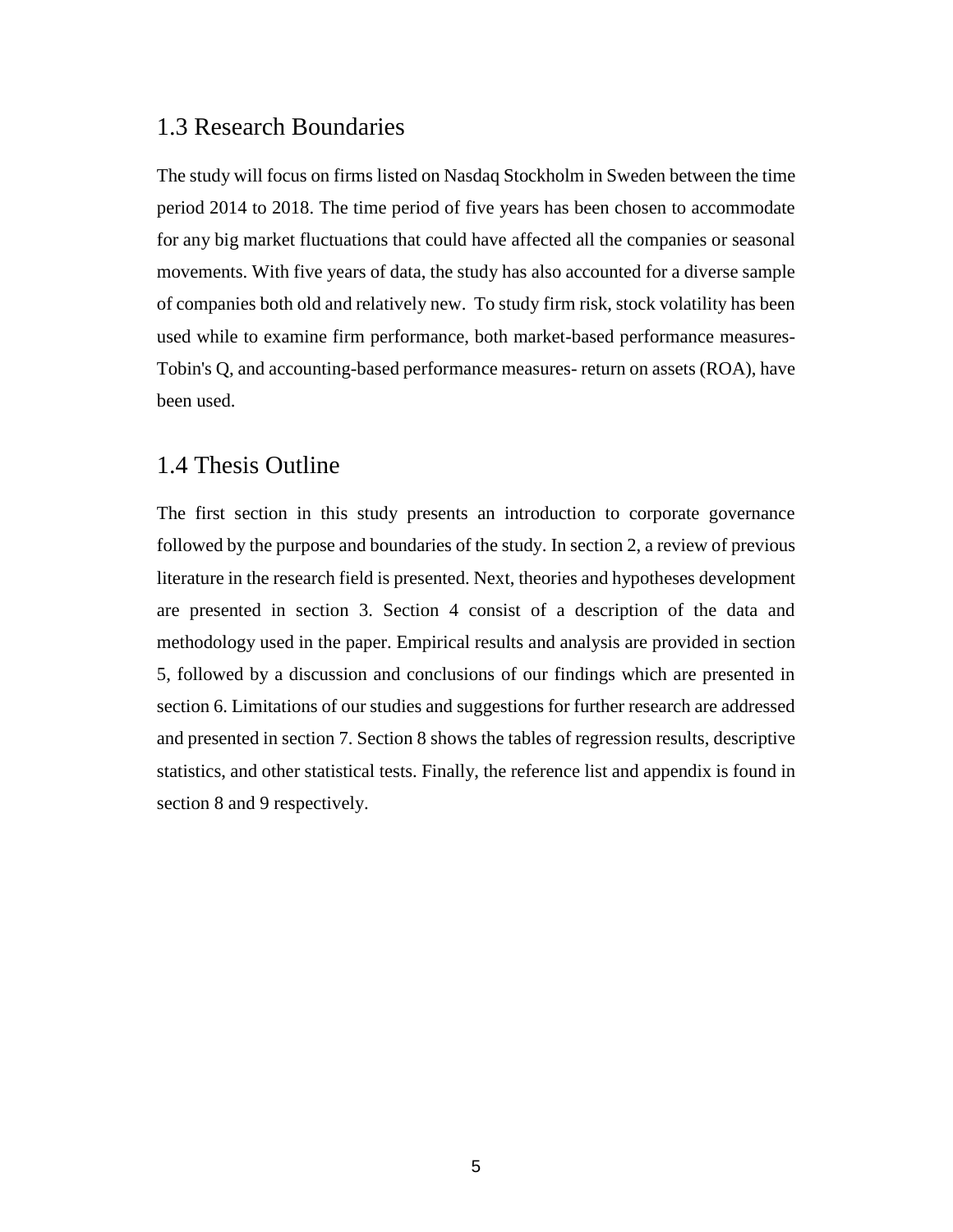## <span id="page-5-0"></span>2. Previous Literature

### <span id="page-5-1"></span>2.1 Board Governance and Firm Risk and Performance

Various papers in the past have studied the importance of sound corporate governance in driving a company and the economy as a whole. One of the biggest examples of a catastrophe due to weak legal institutions for corporate governance or unsound corporate governance itself was the Asian crisis. In the literature by Breach et al. (1999) the authors studied the crisis with respect to corporate governance and concluded that weak legal systems and corporate governance, in general matter to the economy when we discuss the exchange rate depreciation and stock market decline during 1997-98, because all these primarily led to the decline of investor's confidence in the economy and the financial market.

With the importance of corporate governance well established, it is natural to see papers and previous literature studying its direct impact on a micro level, its impact on the performance of the company and the risk the company can take. Sai et al. (2014) in their research paper studied this correlation with respect to the Malaysian publicly listed companies. To study the impact, they focused on the board size and the board independence as the board of directors' activities set the pace and strategic direction for the company, thus acting as the central pillar for corporate governance in a company. There are established rules for minimum independent or non-exclusive directors in the board but when it comes to the total number of directors on board, it varies largely. Though this paper played an emphasis on the ownership concentration in the company and its impact on the performance, our paper focuses only on the board size and its composition and their impact on the performance and risk-taking capacity of the company. With the independent variables used, the paper highlighted that better corporate governance directly created a positive impact on firm performance. This followed from their argument that higher board size and lower board independence creates a higher firm performance.

Another research that looked into the impact of corporate governance on firm performance was the paper "Good Governance driving Corporate Performance?" by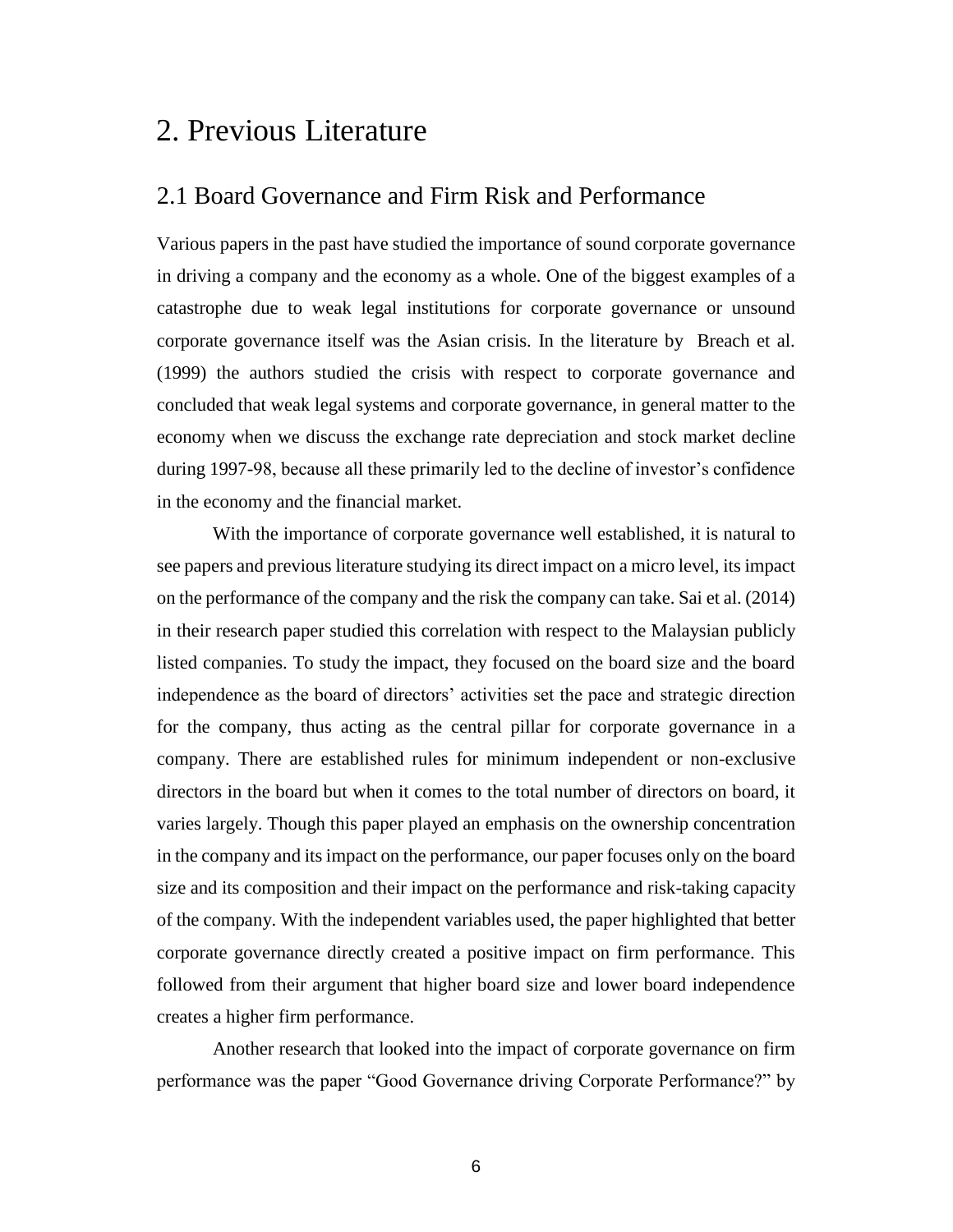Deloitte (2016). The paper studied different corporate governance variables and their impact on firm performance. The variables studied included board independence, board diversity, remuneration, characteristics of the CEO, oversight and ownership structure. The white paper was able to provide academic evidence for all the variables and hence prove 'good' corporate governance can enhance firm performance. Though the use of these variables as tools in practice cannot be overnight and requires a whole different set of discussions, their proven effect establishes the fact that these tools can, in reality, be used to create more structurally balanced decisions when it comes to critical dilemmas related to firm performance and targets.

### <span id="page-6-0"></span>2.2 Board Size and Corporate Risk

While board size reflected the efficiency with which numerous board members interacted and took decisions regarding the company, some papers suggest that board size also reflects a tradeoff or balance between firm-specific benefits and costs of monitoring, which means in a way it also reflects the amount of risk a company is willing to take or its risk capacity (Boone et al., 2007).

The relationship between board size and firm risk-taking has previously been studied by Haider and Fang (2016) where the author looked at the relevance of board size and firm's risky policy choices in a sample of 1,502 Chinese listed firms. One of the key takeaways from this paper was the evidence that suggested that even though the board size was negatively correlated to the risk-taking of a company, the economic impact of a change in board size was much smaller than that in other developed markets, this highlighted the market differences that could impact the correlation between the two parameters.

A similar study based in Japan, by Nakano and Nguyen (2012) provided a similar result. The study indicated that firms with larger boards showed lower performance volatility as well as a lower bankruptcy risk. A key takeaway from this paper was that when examined under the scope of investment and growth opportunities, the effect of board size was found to be less significant when firms had large investment opportunities, but much more significant when firms had fewer growth options. This study shed light on the relationship between board structure and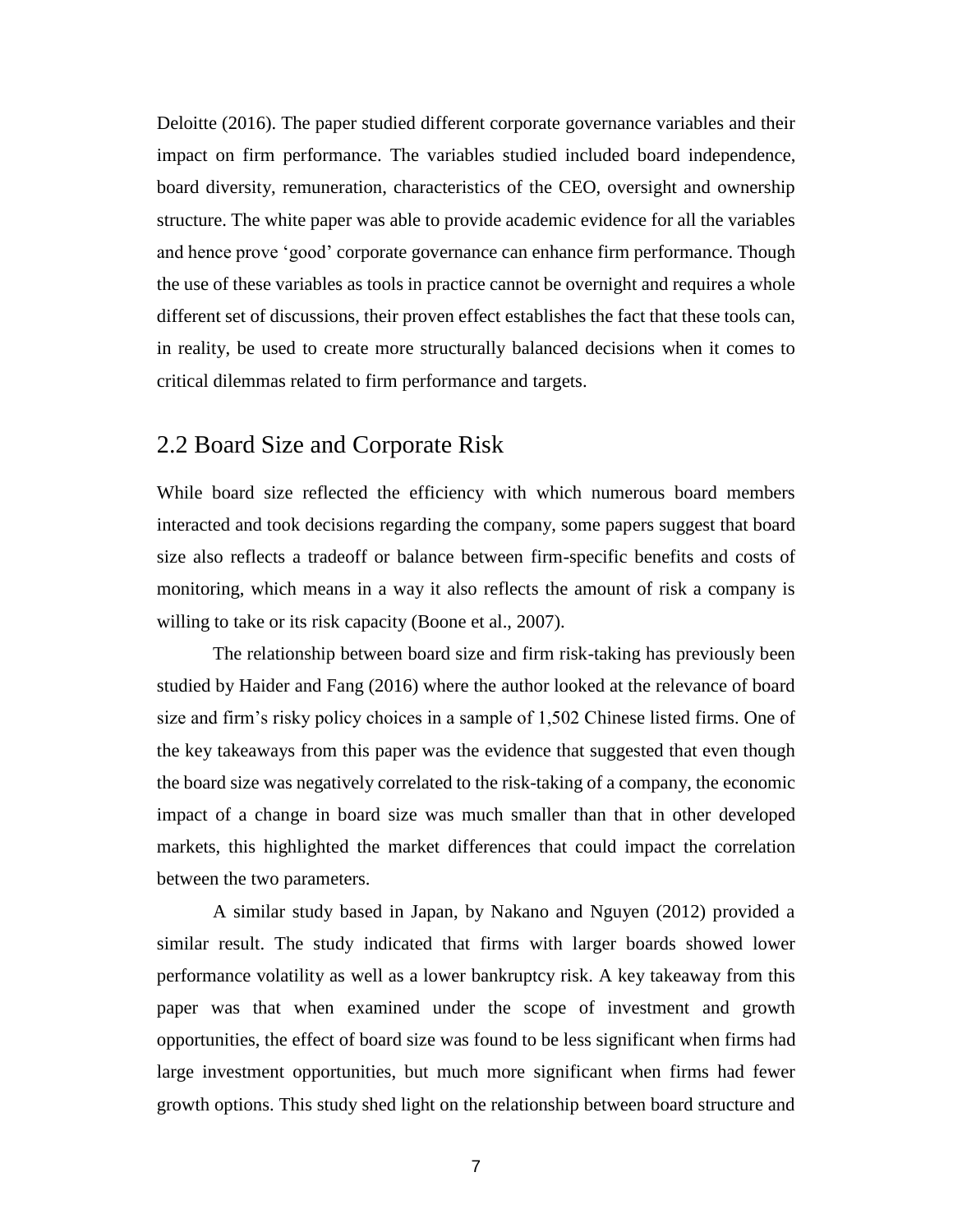the company's growth opportunities. Akbar et al. (2017) studied a sample of banks, insurance, real estate, and financial services companies in the UK to examine the relationship between the two parameters. Their research provided evidence that the presence of independent directors and powerful CEOs reduced firms' risk-taking.

Many other pieces of research like that of Ling Ho et al. (2013) studied the impact of organizational structure and board composition on risk-taking in the U.S. property casualty insurance industry. Wang (2012) on the other hand studies the relevance of board size and firm's risky policy choices in investments by looking into the manager and CEO compensation and incentives schemes and its impact on the leverage and risk-taking capacity of the company. Huang and Wang (2014) investigated the systematic relationship between board size and firm's risky policy choices and its impact on performance. Their study provided concrete evidence of a negative correlation between board size and the risk-taking decisions of the company.

These previous studies and papers act as a base and study ground for our research paper to examine the impact of board size on the risk-taking of the company.

### <span id="page-7-0"></span>2.3 Board Size and Financial Performance

Board size signifies the efficiency with which the numerous members on the board communicate and coordinate to reach a decision for the company. There exists literature that shows a negative correlation between board size and the firm performance, showing that smaller boards improve firm performance, and hence, decreasing the failure risk. While Yermack (1996) studied this relationship in the US corporates between 1984-91 indicating that lower board size was more likely to create higher firm value and better CEO performance, Eisenberg et al., (1998) studied the same relationship in a sample of small and midsize Finnish firms. There were more studies like Bennedsen et al. (2008); Fich and Slezak et al. (2008); Paniagua et al. (2018) that researched a similar relationship between board size and firm performance, using different samples and different types of independent variables, all suggesting similar negative correlation between the two parameters.

As and when the industries grew more complex and integration grew more intense between economies, many papers failed to notice that the negative relation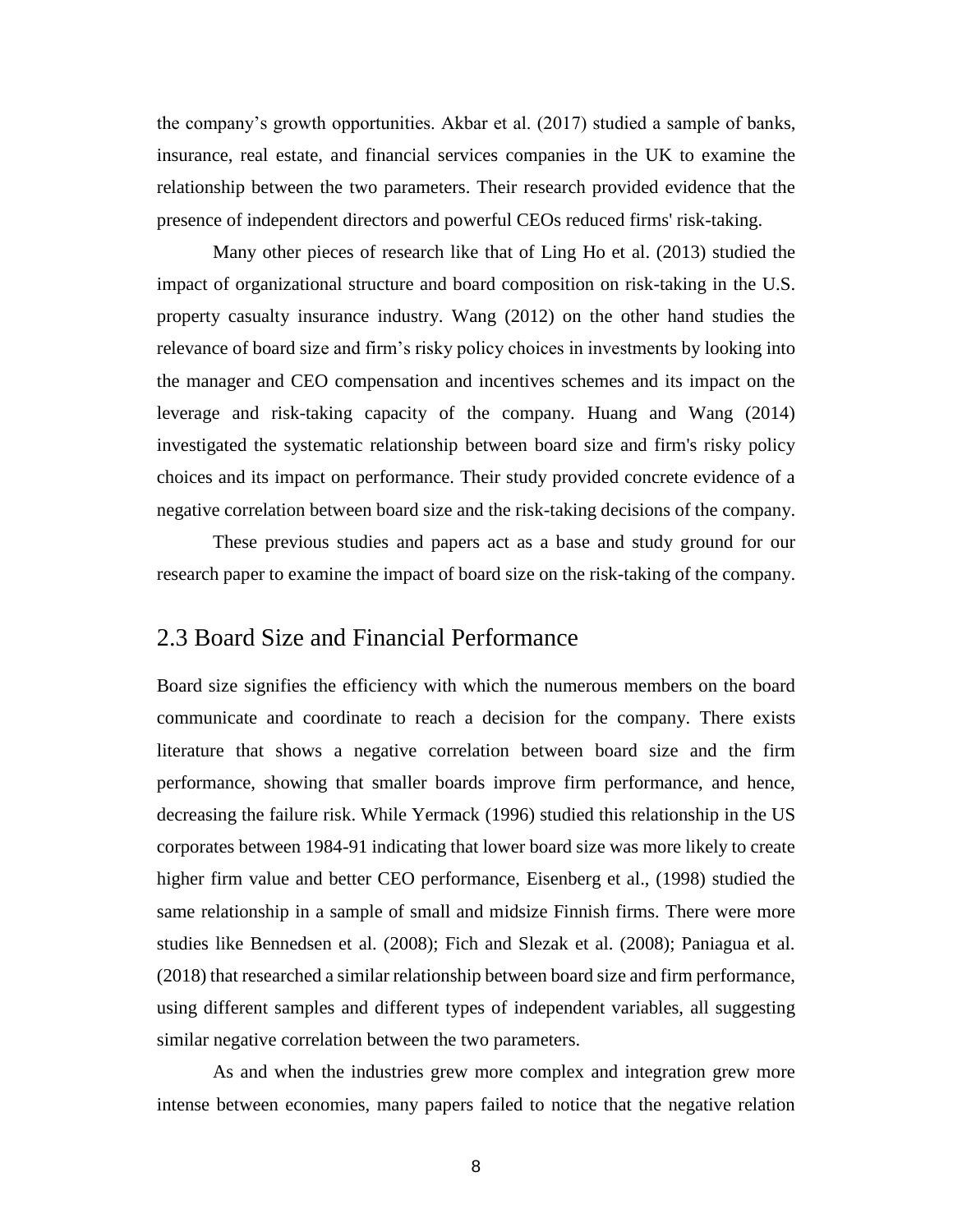between the board size and firm performance could be due to inefficient communication between board members or lack of coordination. (Guest, 2009). These results suggested that the findings of the earlier corporate governance research did not take into account that the dynamic nature of corporate governance could be affected by bias. Numerous studies in contrast to the ones discussed earlier, provide significant evidence of a positive relationship between board size and firm performance. While most of these studies took Tobin's Q as their performance indicator, some also examined ROA for the firm profitability. Abidin et al. (2009) studied the board structure and corporate performance in a sample of companies listed on Bursa Malaysia, and their results indicated that board size had a positive impact on firm performance where they defined performance as the value added (VA) efficiency of the firm's physical and intellectual resources instead of the commonly used performance ratios like Return on Asset (ROA), Return on Equity (ROE) or Tobin's Q. Nicholson and Kiel, (2003) on the other hand used the common performance measures to study the relation between board size and firm performance in a sample of 348 Australia public listed firms. Their results were in line with that of Abidin et al. (2009), showing a positive correlation when controlled for firm size. Similarly, Kajola (2008) used another performance ratio Return on Equity (ROE) to show a positive relationship between board size and firm performance in their sample of the Nigerian Stock Exchange (NSE) listed firms.

> *"This positive relationship could be explained by the intellectual capital theory of corporate governance which suggests correct skills and knowledge have to be combined with the numbers of the board in order to deliver sufficient needs at a particular point of time" - Sai et al. (2014).*

Another important study by Adams and Mehran (2012) provided evidence of a positive relationship between the board size and its performance. It also provided new evidence that increases in board size due to additions of directors with certain subsidiary directorships could affect the correlation between board size and risk-taking and also board size and performance of the company. This study not only delved into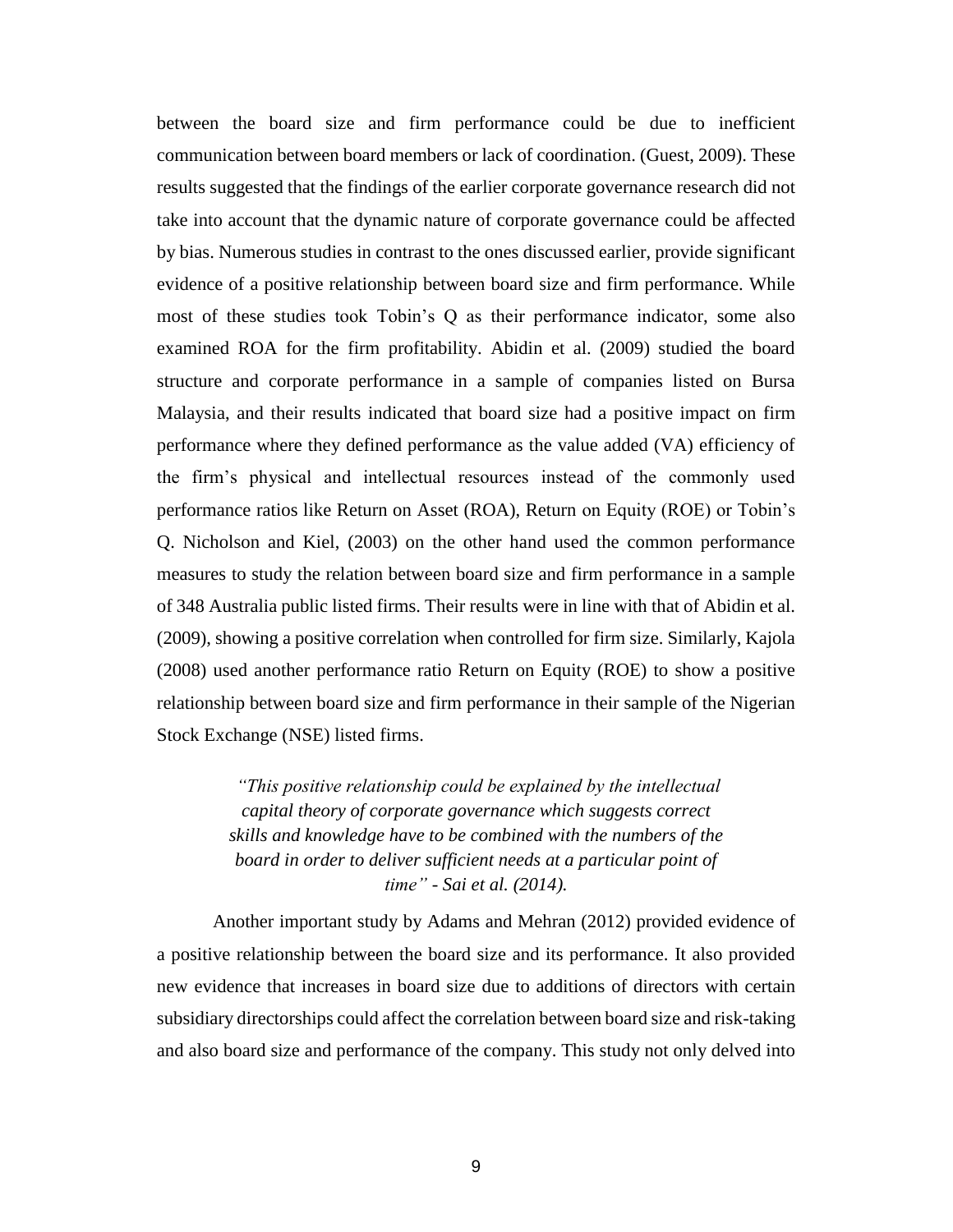the complexity of the company structure and its impact on the value addition but also the impact a large board size could have.

The empirical studies so far indicate ambiguous results. Whether board size has a negative or positive impact on firm performance can be argued based on the degree of integration of ideas, capabilities and corporate experience of board members.

### <span id="page-9-0"></span>2.4 Female Board Members and Risk

There exists previous literature to support the fact that women in comparison to men are more risk-averse. While there are studies to prove the negative relationship between female board members and firm risk, there are studies that argue women tend to take more risk than men (Adams and Funk, 2011, and Berger et al., 2014).

While Faccio et al. (2016) argued that female CEOs tend to lower leverage through lower borrowings and lower volatility in earnings, Jogulu and Vijayasingham (2015) are paper suggested female managers to act more rationally than their male counterparts. A similar study by Lenard et al. (2014) concluded gender diversity among board members reduced firm risk. Stellingwerf (2016) examined the relationship between board gender diversity and corporate risk-taking within the US non-financial firms and found a similar negative correlation. Chong et al. (2018) studied the effect of board composition, political connections and sustainable practices on corporate risk-taking and performance in Malaysia. Their results were in sync with the results of Mathew et al. (2016) who also determined a negative relationship between gender diversity in board and corporate risk-taking.

Though this literature initially built upon the studies on experimental economics and psychology, in the recent years more and more research has been done with respect to gender roles in management and their direct impact on corporate decisions and performance. Studies in developed and developing economies have all suggested gender diversity has a noticeable effect on corporate governance and risktaking. Levi et al. (2014), Loukil and Yousfi (2016), Rossi et al. (2017), all examined the same relation between female directors and firm risk, with different indicators and under different countries and environments, yet all concluded a negative correlation between the ratio of female directors on board and firm risk.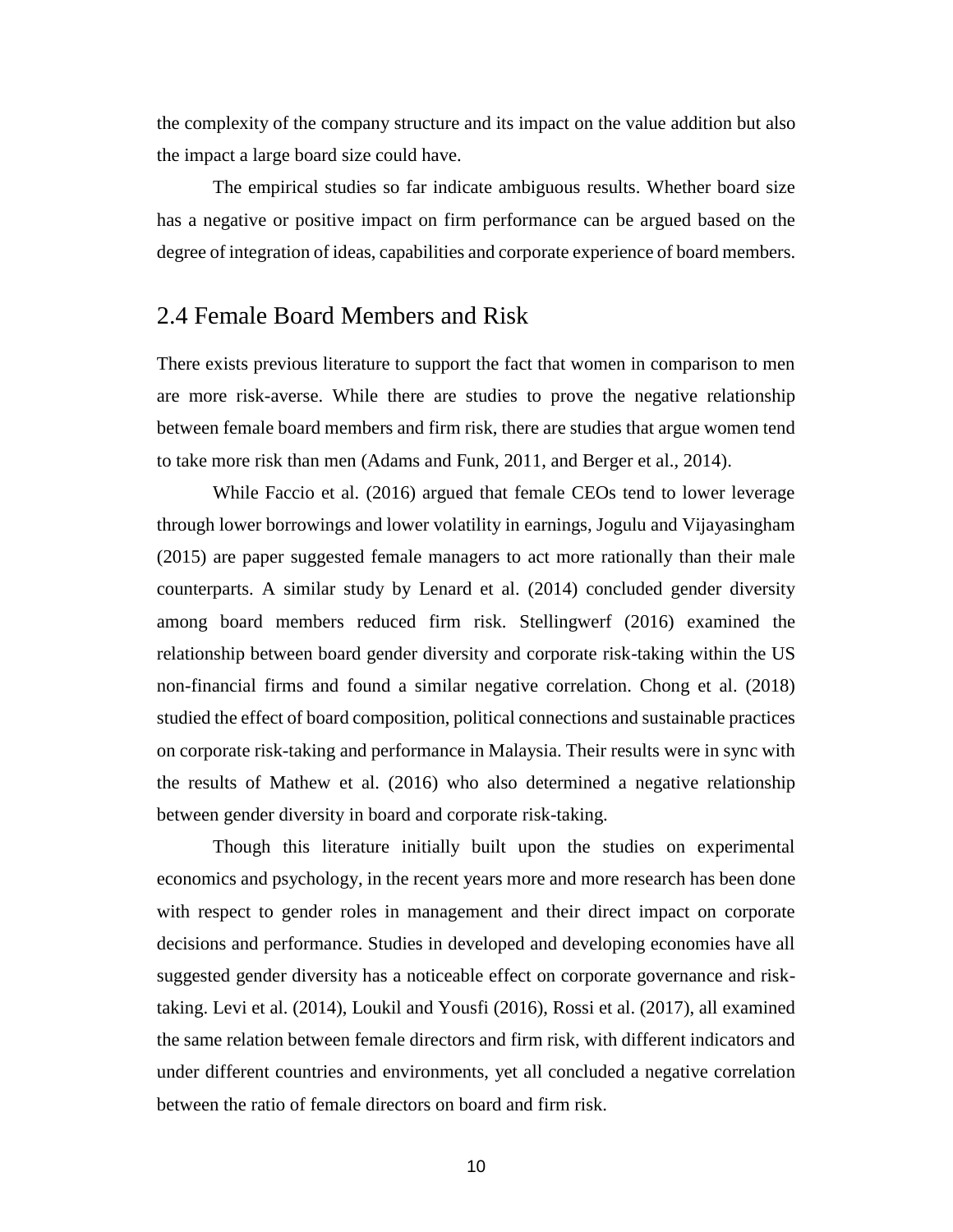In spite of a few papers supporting positive relationship between female board members and firm risk, much of the previous literature is biased towards a negative relation between the two parameters.

#### <span id="page-10-0"></span>2.5 Female Board Members and Financial Performance

Studies in the field of gender diversity in higher management and its impact on the company's performance, have taken leaps in the last decade. With more research in this field, its practical implications have also become more acknowledged.

Li and Chen (2018) investigated the relationship between gender diversity in the board and its impact on the firm performance with respect to firm size among the listed non‐financial firms in China. Their results provided evidence of a positive correlation between the two if the firm size was less than a critical value. Such results showed that firm size could, in fact, weaken the positive effect of gender diversity among the board on the performance of the company. Thi Cam Tu (2017) studied a similar relationship between female board of directors on firm performance using a sample of over 600 listed companies in Vietnam using ROA, ROE and Tobin's Q to examine the firm performance, with the study delving deeper into the research and examining their impact on dividend payout policies as well. Their results showed a positive relationship between the ratio of female directors and firm performance.

Many other papers studied gender diversity among the board and its impact on firm performance and showed a similar positive correlation. One research that supports a similar sample as this paper is by Andersson and Wallgren (2018). Their paper studied the board gender diversity and its impact on the firm's financial performance examining a sample of 100 companies listed on Nasdaq Stockholm. Their results were in line with the previous studies that showed a positive correlation between gender diversity in the board and firm performance. Reguera-Alvarado et al. (2017) had suggested this positive effect was a result of new ideas, skills and different views that came with the diversity in the board. Hence, in boards with a low level of diversity, by excluding some people from participating in the decision-making process, there was a high probability that the company could not take advantage of different knowledge and experience (Westphal and Milton, 2000).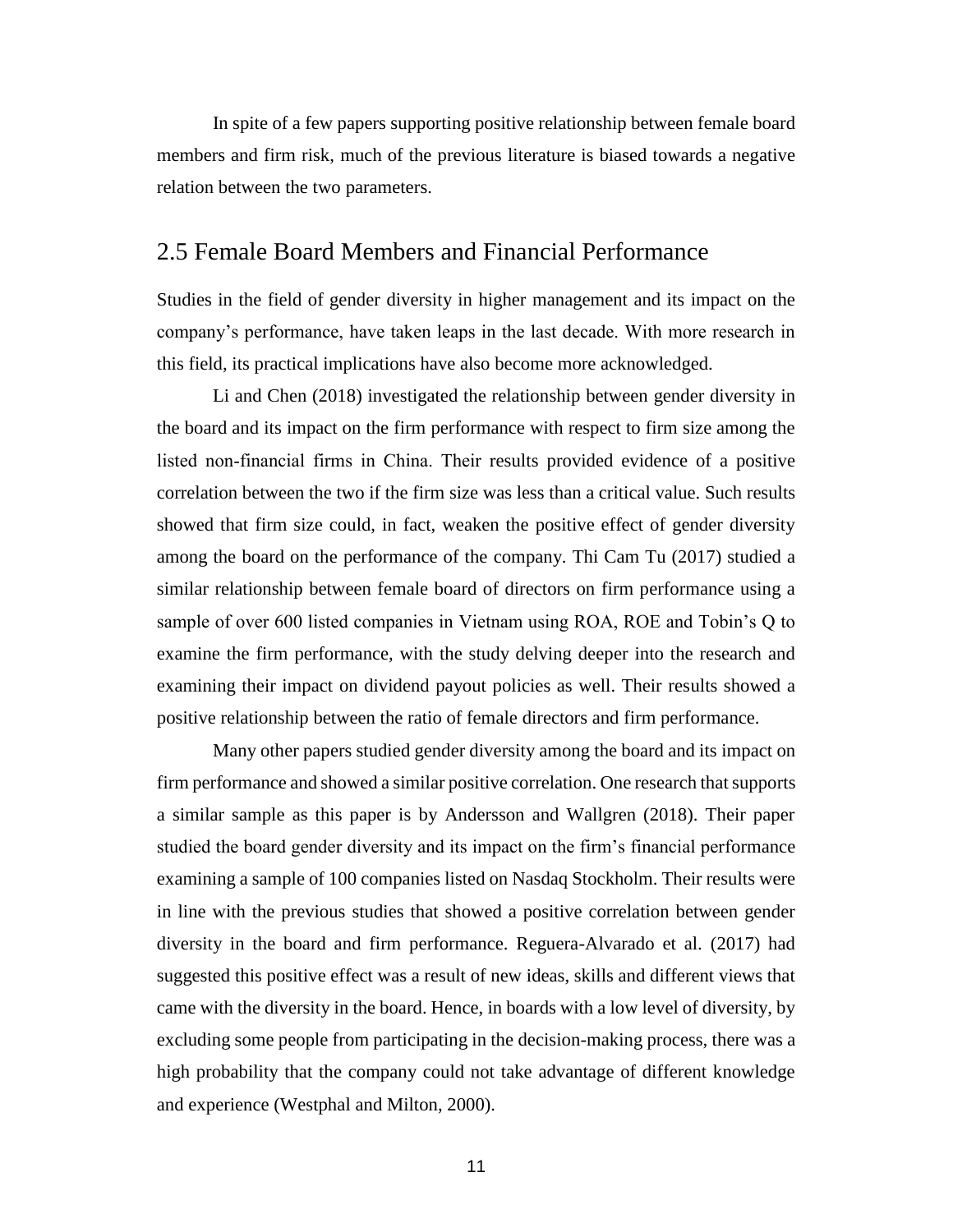While previous studies by Gordini and Rancati (2017) and Campbell and Mínguez-Vera (2008) have found similar evidence of a positive effect, there exists literature that indicates no significant relationship between board gender diversity and the firm's financial performance (Rose, 2007; Randøy et al, 2006). Unlike previous papers that delved deeper into other developed and developing countries, this paper is more focused on the situation in Sweden.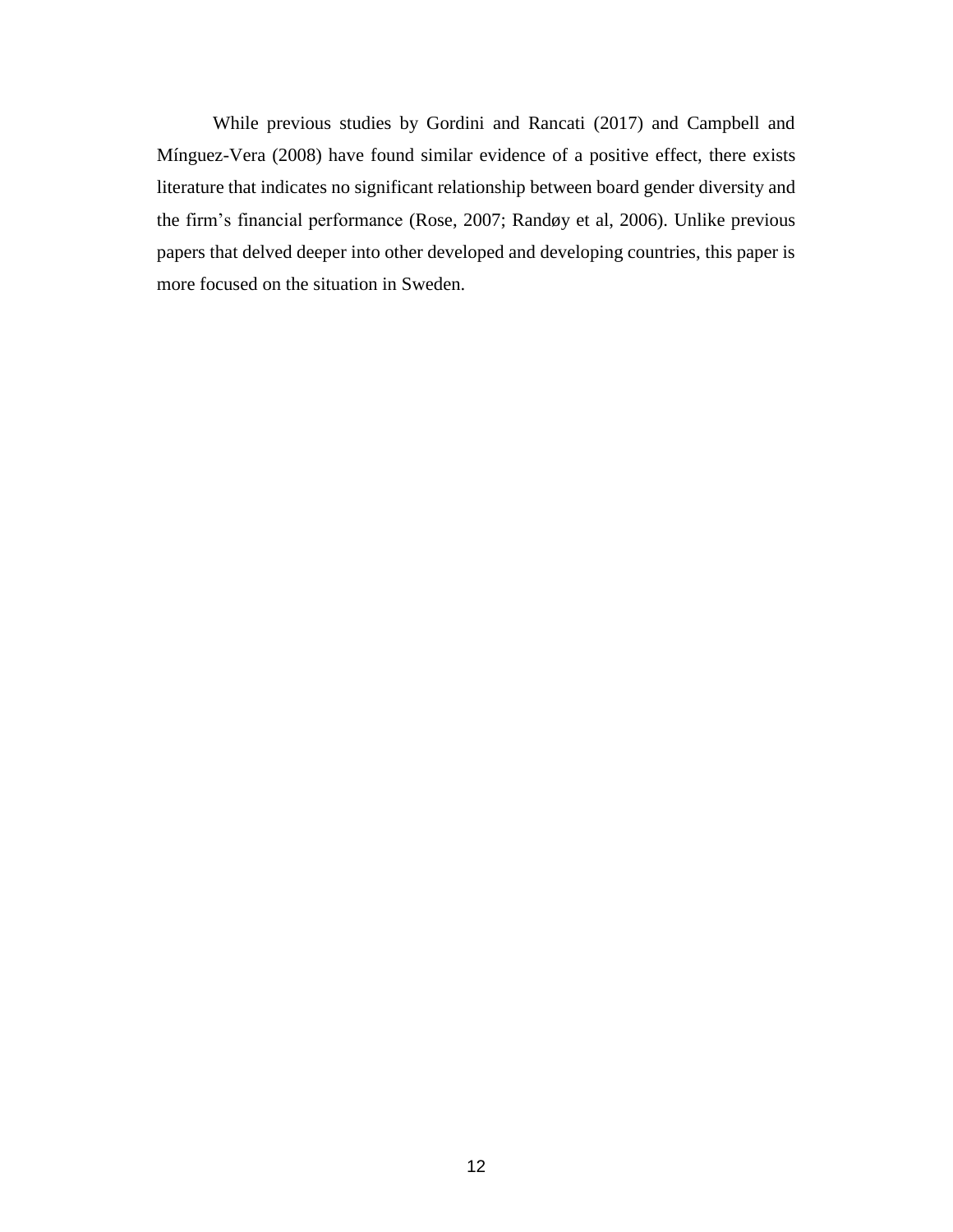# <span id="page-12-0"></span>3. Underlying Theories and Hypotheses Development

### <span id="page-12-1"></span>3.1 Theory

The theory on corporate governance is influenced by and built upon several other theories: namely, agency theory, institutional theory, decision-making theory, contingency theory, stewardship theory and resource dependence theory. In this section, each of the mentioned theories and their possible link to board structure and gender diversity will be presented.

#### **Institutional Theory**

Institutional theory suggests that social institutions, formal or informal rules, regulations, norms and acceptable behavior, form countries' business systems and thus firms (Brammer et. al 2012). As social institutions vary depending on nation, culture or different institutional contexts, the business environment will most likely also differ across countries. Business environment in itself can act as an externality affecting the corporate governance mechanisms. Previous research has analyzed the impact of institutional settings of a country on corporate risk. The studies show that strong protection of investors' and creditors' rights and legislation for hostile takeovers all have a negative relationship with corporate risk-taking (John et al., 2008, Acharya et al., 2011 and Low 2009). Listed companies in Sweden have regulations (Companies Act), codes (Code of Corporate Governance) and principles (Swedish Securities Council) on corporate governance, and as based on the institutional theory, preferences, and behaviors of board members ought to be influenced; one can thus expect that firms operating in Sweden take on less risk compared with firms in other countries.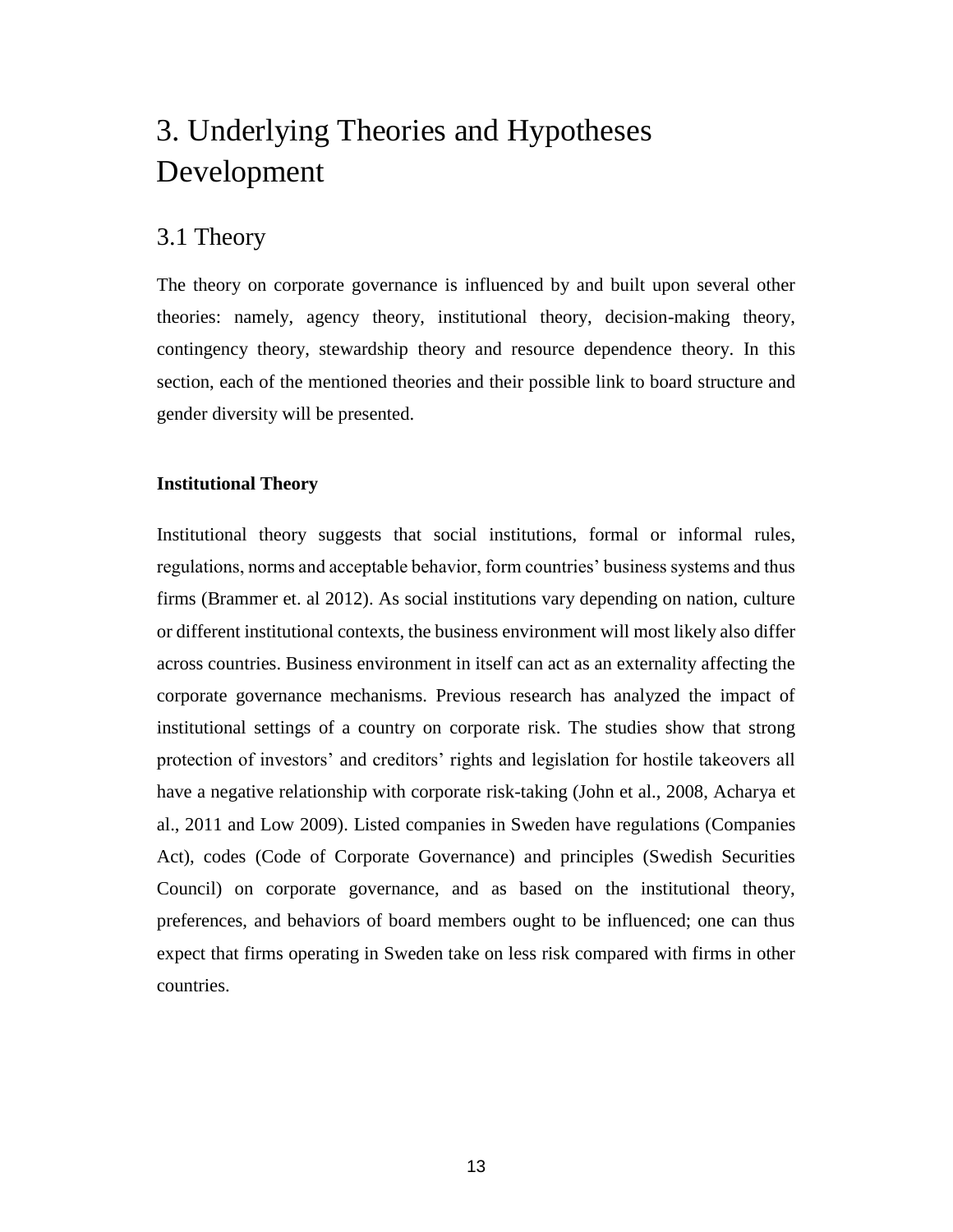#### **Agency Theory**

The agency theory addresses the potential issues between agents and principles. The main concern is that the agent acts in his/her best interest at the expense of the principle. The differences in "goals" is driven by the self-interested opportunism which can result in agency costs in terms of, for example, board members using company's resources for their own benefit or the costs associated with monitoring the agent (McColgan, 2001). This, in turn, could result in a negative financial performance for the company. One way to minimize the conflict of interest between the board and shareholders, ensure financial performance efficiency and less risk, is to have independent board members. Previous literature has shown that independent directors, who can ensure better and unbiased decision making, lead to better financial performance and less corporate risk-taking (Dahya and McConnell, 2005 and Mathew et al. 2016).

#### **Decision Making Theory**

The theory of decision-making process draws from the doctrines of social psychology and organizational theory. The theory suggests that the size of the decision-making group has a potential impact on the result. Kogan and Wallach (1965) in their article expressed how large group decisions were considered to be less extreme. Their argument was based on the fact that it is rather difficult to convince a large group of decision makers to agree upon a potentially risky decision. Sah and Stiglitz (1986) applied this concept to the business and economics framework. Their study proved empirically that due to a variety of distinct and diverse views it was more difficult for a large group of decision makers to agree upon good or bad decisions. Hence, as a result, decisions made by large groups of decision makers were far more moderate and less risky than the decisions made by small groups. This led to divergent views concerning board size and its impact on corporate performance. While many researchers favored smaller boards as they were considered to be more unified, more productive, and more efficient in monitoring the firm (Jensen, 1993; Yermack, 1996; Lipton and Lorsch, 1992), there were others who challenged this idea and found that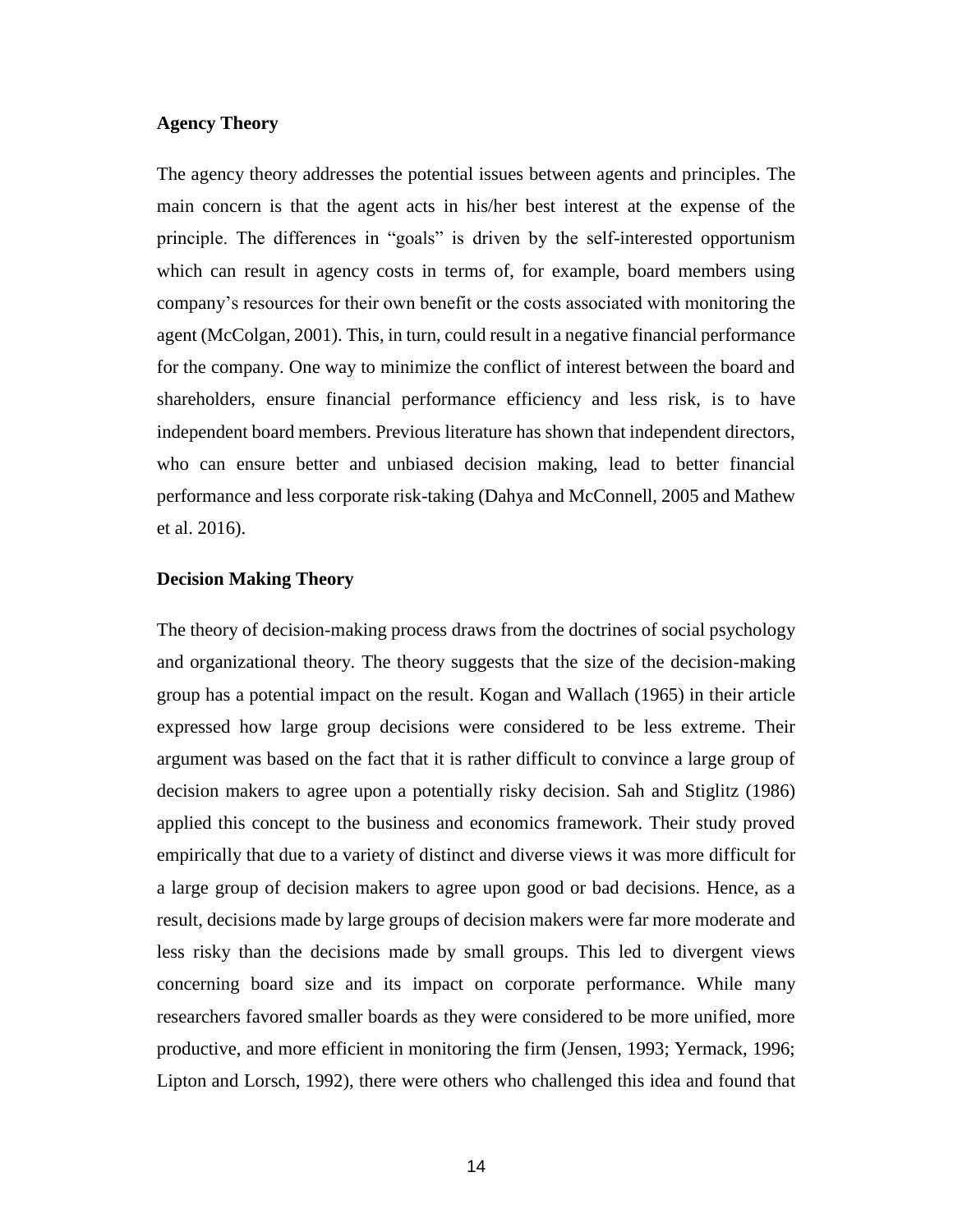small and large firms, in fact, had significantly different board structures and needs. Thus, based on the cost and benefits of the board function, different firms structured their boards differently according to their needs and hence, large boards proved more effective for larger and complex firms due to their distinctive needs for advising and firm size (Coles, Daniel, and Naveen, 2008; Linck, Netter, and Yang, 2008). Thus, the decision-making theory suggests that as the board size increases, the decisions are likely to become more moderate and less risky. However, this theory has its own limitations and hence, cannot be applied under all circumstances.

#### **Stewardship Theory**

This theory was first developed by Donaldson with later worked upon by Davis et al. (1997) and Cornforth (2003). Unlike agency theory, stewardship theory rests upon two pillars of mechanism- psychology and sociology. In this alternative model of corporate governance, theorists believe that the goals of the board of directors and their managers are actually aligned and not conflicted. This is based on the theory that managers are intrinsically motivated to act in the best interests or for the benefit of the organization in order to gain intangible rewards like opportunities for personal growth and achievement.

Under this theory, directors and managers are viewed as trustworthy stewards of the firm, who would work towards maximizing the shareholders' wealth for the better of the company to gain recognition from peers or more responsibility. This personalization of organizational failure and success makes monitoring redundant (Donaldson 1990; Donaldson and Davis, 1991; Donaldson and Davis, 1994; Davis et al., 1997, Bathula, 2008). Stewardship theory suggests that when professional managers are allowed to hold control, it encourages them to maximize the firm's financial performance and profits. By the same logic, more inside executive directors are preferred over the independent directors on the board as these inside directors understand the business better and have a stronger commitment to the company, thus, they can govern better. Following the same reasoning, CEO duality is considered beneficial for firm performance because of the benefits associated with a unified leadership and goal alignment. There exists both conceptual (e.g., Davis et al., 1997)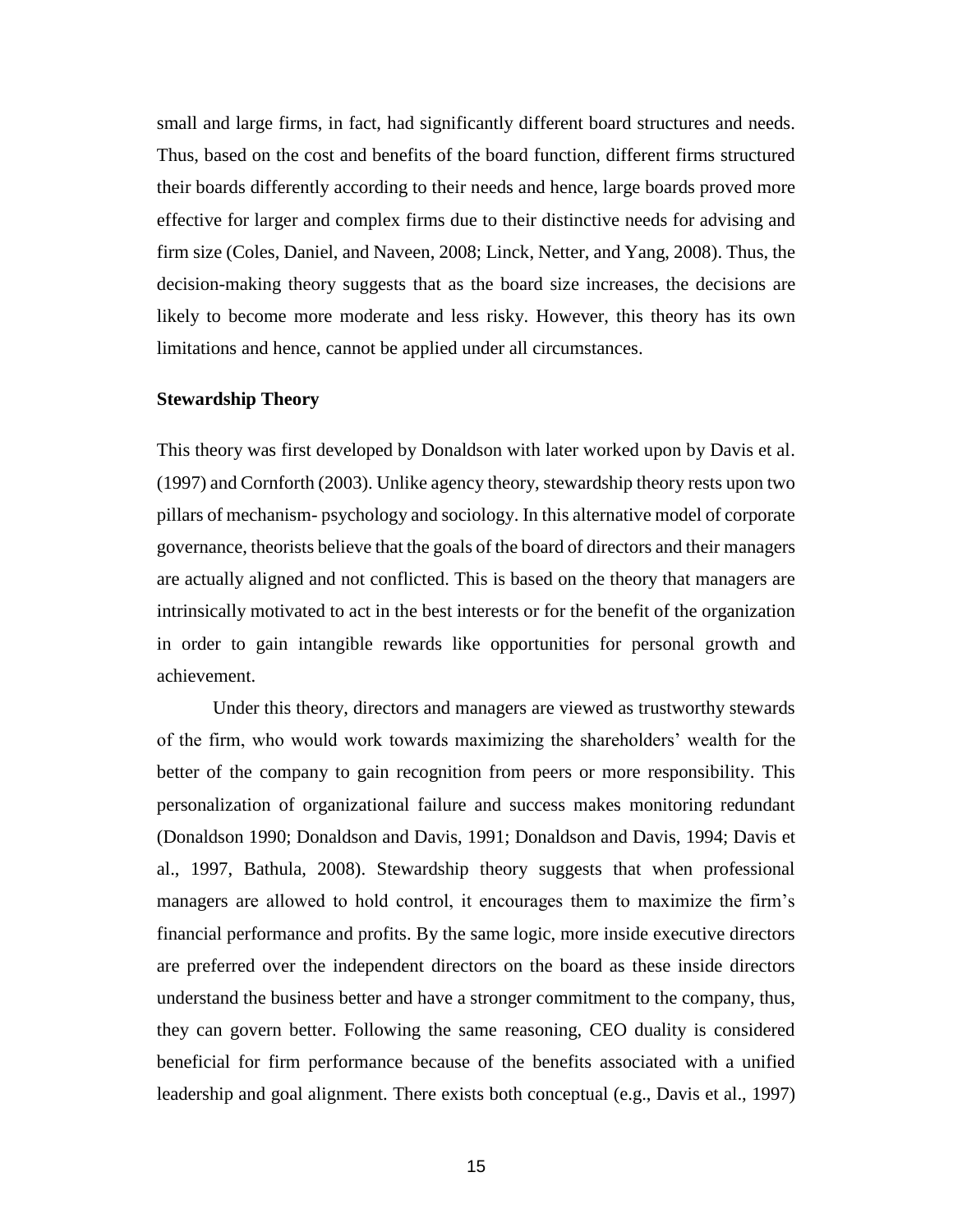and empirical evidence for the stewardship perspective of corporate governance (Bhagat and Black, 1999).

#### **Contingency Theory**

According to contingency theory, while studying a relationship between two parameters, there could be additional factors that could affect the relationship in question, that is the relationship is contingent on external factors. Hence, according to the contingency theory under the business purview, firm size could be one of the important contingency organizational factors (Child, 1975). In previous studies like that of Damanpour (2010) and Zona et al. (2013), firm size has been considered as one of the moderating variables that could either enhance or constrain company's activities, like the decision-making process, group information-processing and firm innovation to name a few.

However, in spite of it all, previous studies include firm size only as one of the control variables in examining the impact of corporate governance and board composition on corporate performance, for example, papers of Adams and Ferreira (2009) and Rose (2007). Recent studies in the board structure and firm performance sector suggest that the effectiveness of particular governance mechanisms, for example, board composition, may depend upon the presence or the absence of other governance mechanisms, for example, ownership concentration, or the research boundaries set up for investigation.

Pye and Camm (2003); Giovannini (2010); Zattoni et al., (2017) and many more have included the concept of contingency theory in their studies based on the argument that a 'one size fits all' approach to board composition fails to include some important aspects of interactions between different governance mechanisms (Coles et al., 2001).

#### **Resource Dependency Theory**

The role board members have and how they impact a firm as a resource is explained by the resource dependency theory. The principle suggests that the composition of all resources in a firm, including human capital, are crucial for the growth and value added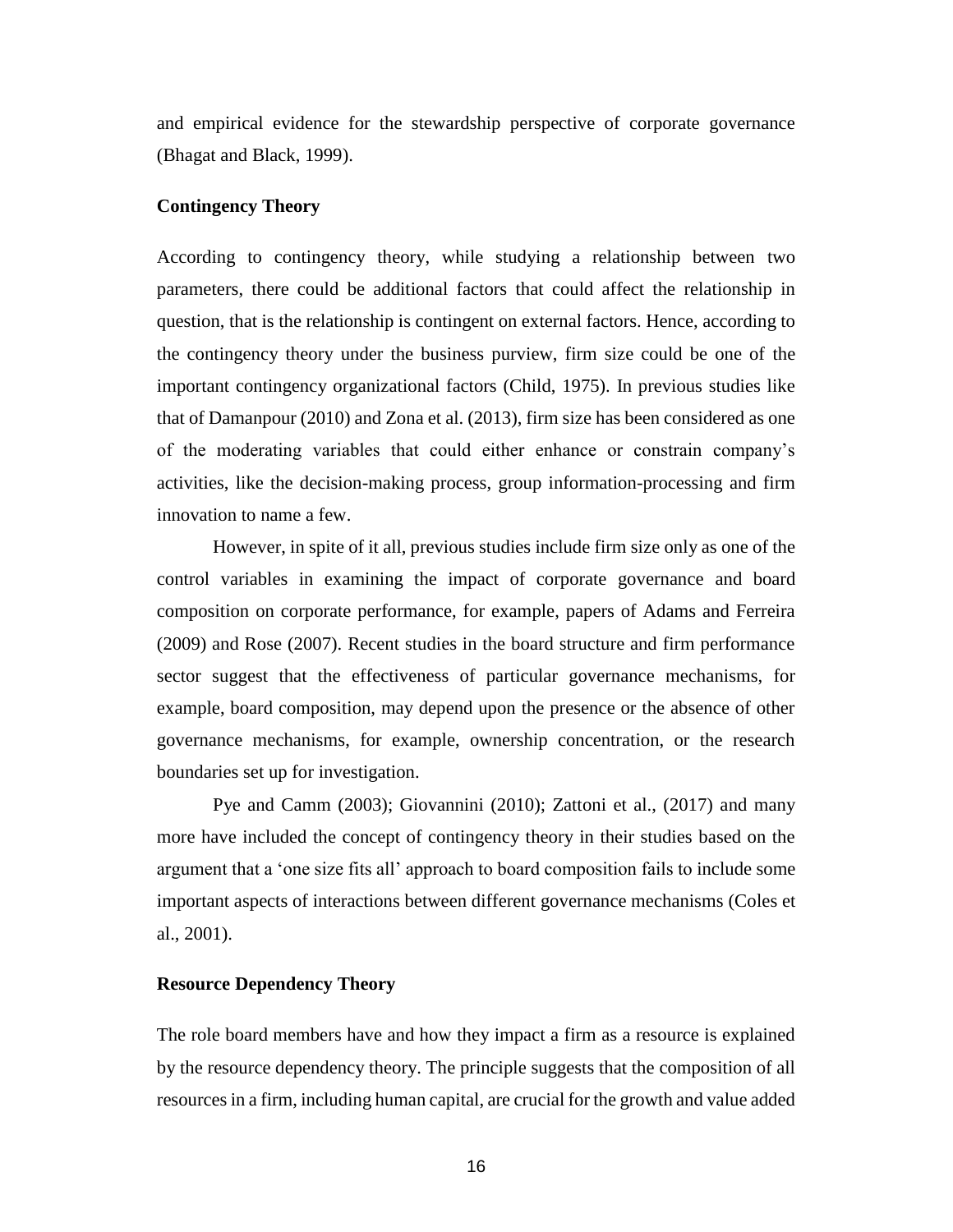for a firm. This theory explains that the board composition plays an important role in what information, skills, knowledge, and network the board in a firm contains. The main argument is that board members act as tools or resources themselves to help facilitate the firm performance. The reason behind this is that the board members bring with them connections and the resources with them that can benefit the firm directly. Another argument is that the resources of a firm reduce the dependency on external factors (Pfeffer and Salancik, 1978) and lower transaction costs (Williamson, 1984). Thus, the resource dependency theory argues that the larger the board the higher probability of having the human capital you need to work as efficiently as possible and improving the decision-making of the board.

### <span id="page-16-0"></span>3.2 Hypotheses Development

The previous literature specified in section 2 lays the background for this paper. With corporate governance and its impact, gaining more and more attention lately, this paper intends to further this research to gain more insights as to how to use the tools of corporate governance to improve firm performance and control corporate risk-taking. Following this intent, we set up our first hypothesis:

### *Hypothesis H1a: There is a negative relationship between board size and corporate risk*

While the size of the board encapsulates the large extent of ideas and experiences coming together, its impact on the company's risk-taking capacity and decisions reflects the risk-averseness of the board in its investments, expansion, and growth.

Based on the decision-making theory discussed earlier, we believe that decisions taken by a large group tend to be less extreme. This follows the reasoning that it is far more difficult to convince a large group of decision makers to make a potentially risky decision. Sah and Stiglitz (1986) even proved this phenomenon in economic and business scenarios. Hence, with a large number of board members, it would be difficult to get a risky investment or decision approved easily. This further strengthens our expectation of a negative correlation between board size and firm risk.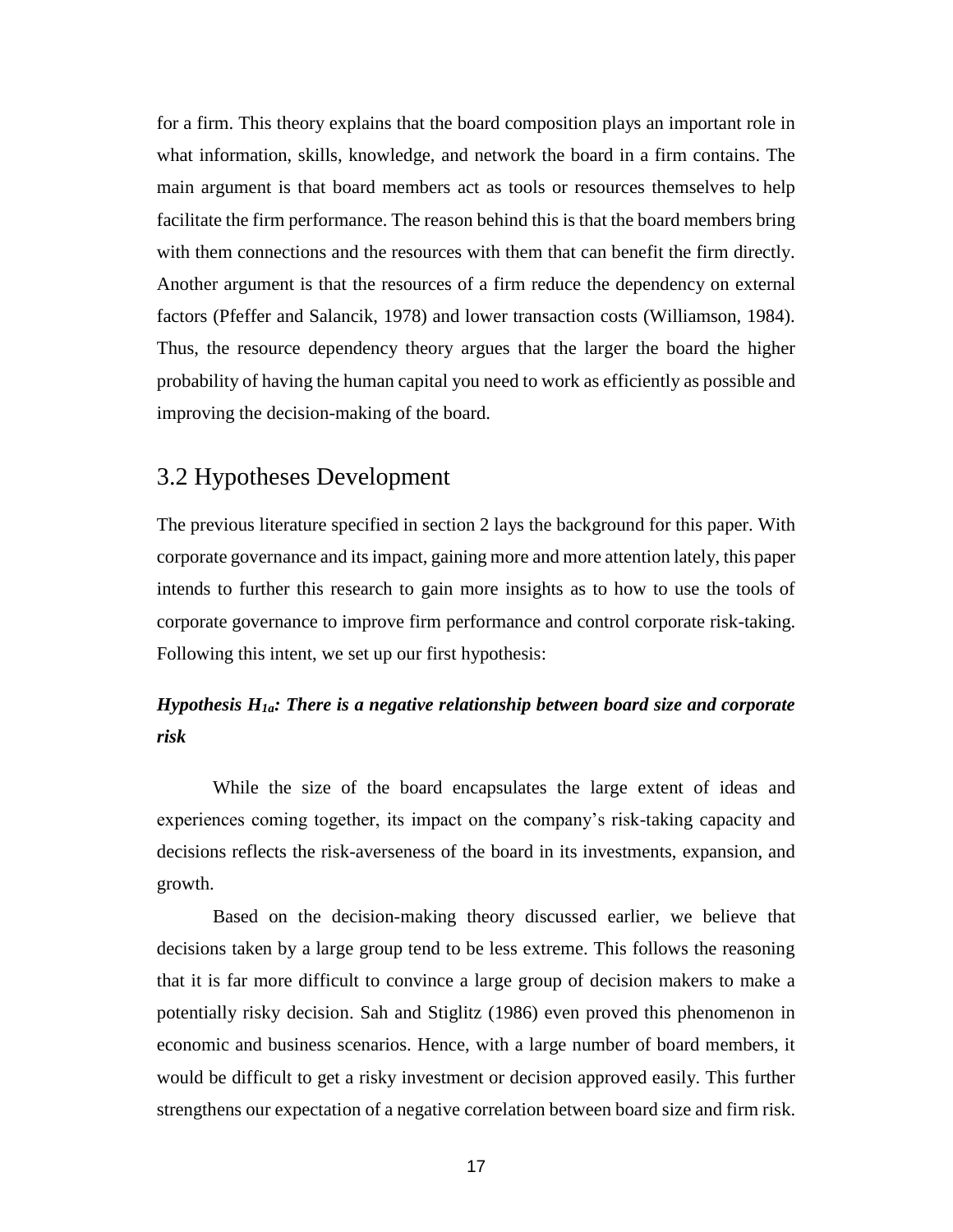Another contributor to our reasoning is the institutional theory discussed earlier that suggests that along with board size, the managerial decision making and the country's institutions and regulations have a significant influence on corporate risk-taking. Hence, following the arguments of Low (2009), if we expect Sweden to have strong laws for hostile takeovers, it is likely that the overall risk that the managers or decision makers take, itself is lower, as decision-makers would like to keep their positions more secure. As of 2018, hostile takeovers and unsolicited bids have become more common in Sweden. Thus, with such market practice becoming more common in Sweden, we have more reason to expect that board members, in general, are more risk-averse compared to other countries.

Following the previous literature in this field like Nakano and Nguyen (2012), Akbar et al. (2017), Chia-Jane Wang (2012) and Huang and Wang (2015), this paper expects the results to be in line with what has been concluded from previous studies, that a large board size can indeed reduce the risk-taking in a company. There could be multiple tools to do this, for example by lowering leverage, controlling the volatility in the firm value or taking on less risky investments. Hence, with such results in mind, we could expect the Swedish listed companies in the sample to follow a similar pattern of negative correlation between board size and corporate risk-taking.

Following the examination of the relationship between board size and firm risk, we move on to building our next hypothesis:

### *Hypothesis H1b: There is a positive relationship between board size and corporate financial performance*

As mentioned previously the extent of research in this field and the mixed results gained from it, the impact of board size on the firm's financial performance acts as one of the interesting relationships to study. With the sample ranging from small to large listed Swedish companies, the history and the market environment of the companies, makes this sample unique.

Applying the agency theory that suggests board of directors is there to monitor and reduce conflict of interest between the managers and shareholders, there is reason to believe, that more number of directors and in particular, independent directors in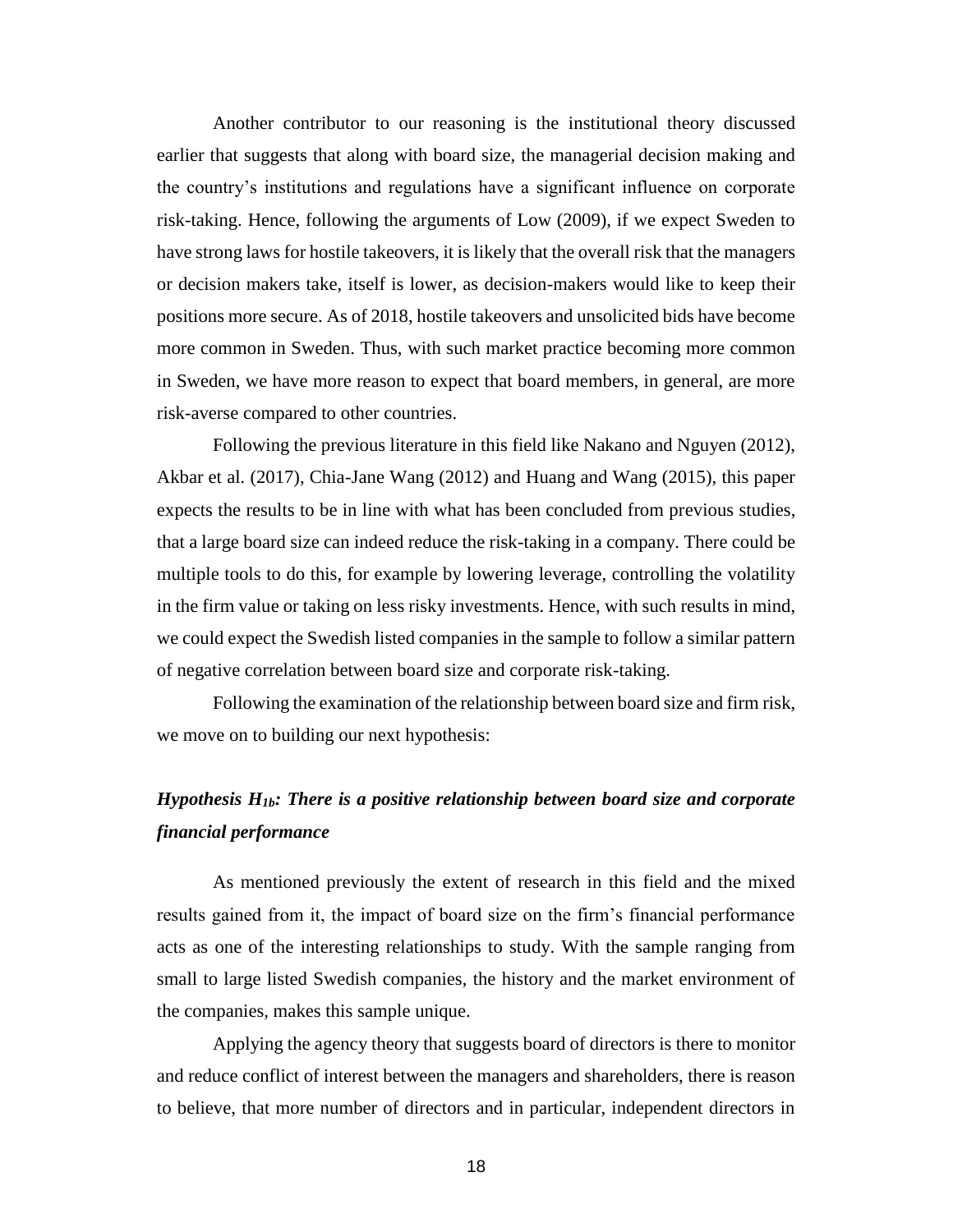the boardroom could facilitate better decision-making by the board (Dahya and McConnell, 2005) and higher profit efficiency for the company (Hardwick et al., 2011), as they can make unbiased and beneficial decisions for the company and the shareholders.

The decision-making theory contributes to our expectation of better firm performance. This is because, with a larger board, there are lower chances of extreme decisions getting approved easily, thus increasing the probability of better financial performance of the company. The resource dependency theory also suggests additional board members could bring with them personal resources and networks that could improve the financial performance of the company.

We expect this study to produce similar results to those of Nicholson and Kiel (2003); Abidin et al. (2009) and Adams and Mehran (2012), who all presented a significantly positive correlation between the board size and firm performance, due to the similarity in the sample and indicators used.

This paper intends to study the correlation between the two parameters while controlling for firm size so as to avoid any bias arising due to firm scale. To study the firm performance some previously used ratios like ROA and Tobin's Q have been used which would make the results of this paper later comparable.

The next hypothesis aims to study what kind of effect can firm scale bring to this relationship.

### *Hypothesis H1c: The relationship between board size and corporate financial performance is less pronounced for bigger firms*

Till now we have considered firm size to be just a control variable in order to avoid any bias arising due to firm scale on the relationship between board size and firm performance, but according to the contingency theory, firm size could actually be considered as one of contingency organizational factors (Child, 1975), meaning firm size could be that moderating variable which could either facilitate or constrain the firm's activities, such as the decision-making process (Damanpour, 2010; Zona et al., 2013).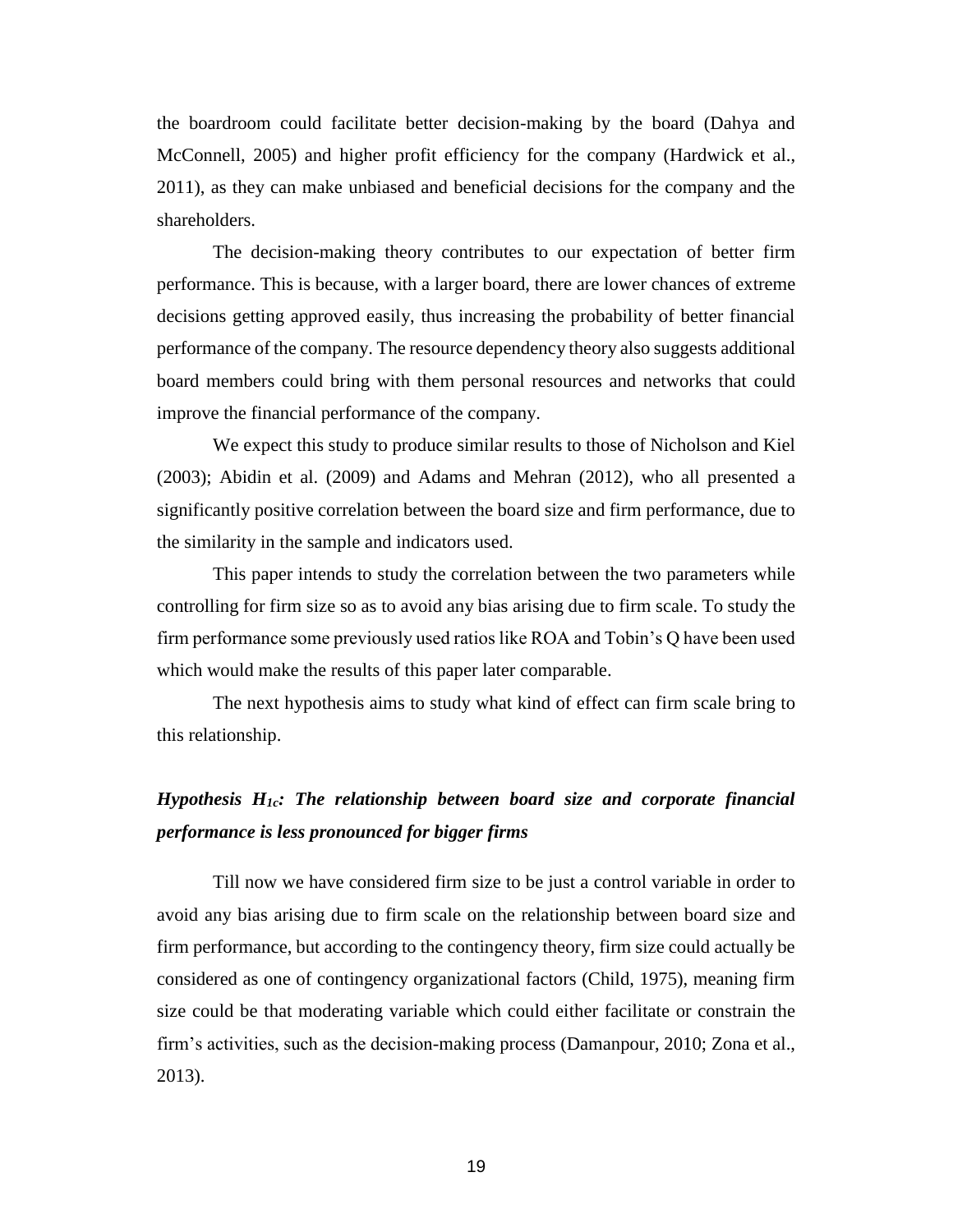We believe, bigger firms are under more scrutiny. They have to go through stricter control measures and harsher regulations. This, in turn, does not give the board as much freedom in the decision-making process as a board in a smaller firm would enjoy. Hence, following the arguments of institutional theory, stronger regulations for larger firms are expected to affect the relationship between board size and financial performance. Additionally, bigger firms have more well-defined structures and policies that make the board take longer time and more thorough communication process to decide upon even the smallest of changes or other managerial decisions. Hence the paper expects that in bigger firms, larger board size would have a lower effect on firm performance than in smaller firms due to stricter regulations, timeconsuming decision-making process and poor effectiveness of the large board.

Another factor other than corporate governance and firm size that could affect the performance and risk-taking of a company is the gender diversity among the board members. Under the corporate scenario gender diversity on board directly impacts the corporate risk the company takes. To further study this relationship, we build our fourth hypothesis:

### *Hypothesis H2a: A board with higher gender diversity is negatively correlated with corporate risk*

This paper expects a negative correlation due to the fact that female board members bring to the table a more risk-averse approach and have a more cautious take in the investments and expansion decisions.

Agency theory further supports this expectation by suggesting that a more gender diverse board would, in fact, make the board's monitoring process more effective and help keep the firm risk in check. Another theory that works quite oppositely to the agency theory yet supports the expectations of the paper, is the stewardship theory. As discussed previously this theory focuses more on the advice and counsel function of board members rather than the monitoring. Since, managers and directors under this theory, are considered to be good stewards of corporate assets or people who strongly identify with their organizations instead of self-interested agents like in agency theory, they tend to personalize organizational failure and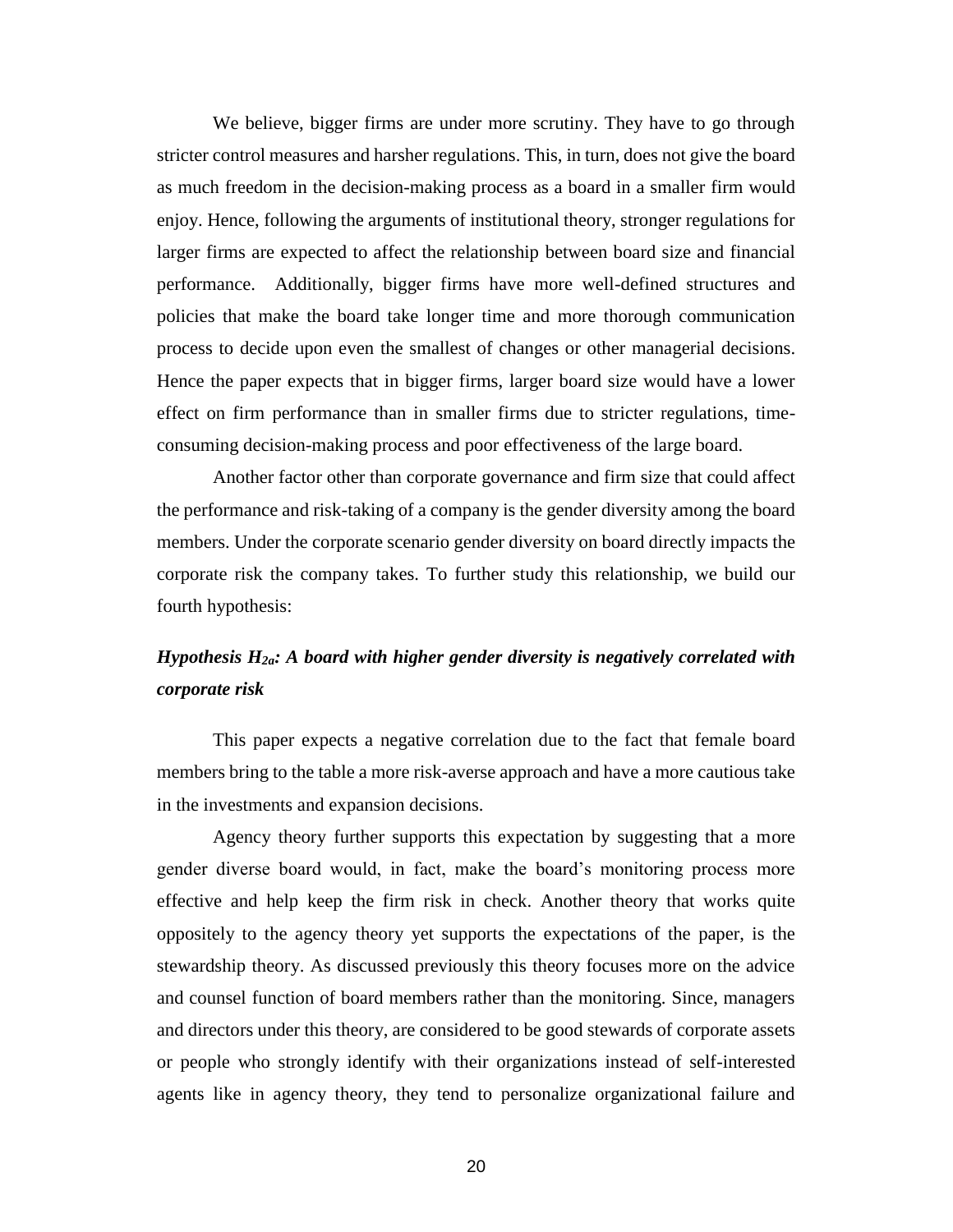success. This makes the personal preferences of the directors and those corporate assets to have a direct impact on the board decision. Hence with higher female directors on the board, there is a higher probability that their personal risk preference could directly impact the firm risk. Thus, this paper expects to see a negative correlation between gender diversity among board members and corporate risk due to the risk-averse nature of female directors.

We expect the Swedish companies to be more biased towards a negative correlation between the two parameters due to the existing literature in a similar environment in terms of gender equality and regulations and hence, provide results which are in line with the studies of Lenard et al. (2014), Faccio et al. (2016) and Mathew et al. (2016).

Next, we build the hypothesis to study the impact of higher gender diversity among board members on firm performance.

### *Hypothesis H2b: A board with higher gender diversity is positively correlated with corporate financial performance*

With more representation of gender, ideas, and experiences on the board, the company has a higher chance of taking advantage of these in the decision-making process for better firm performance.

Alongside the previous literature (Li and Chen, 2018; Gordini and Rancati; 2017; Campbell and Mínguez-Vera, 2008) and reasonings, one of the most popular corporate governance theories, the agency theory further supports the expectations of the paper. According to the theory, the board of directors is a monitoring mechanism which also helps minimize conflict of interest among decision makers. Hence, board heterogeneity in terms of gender could actually bring more diverse ideas, skills, and experiences that could help improve communication and make the monitoring of the management more effective. This, in turn, would increase the firm's financial performance. Hence, the paper expects a positive correlation between gender diversity among board members and corporate performance.

While gender diversity would seem just like a female to male ratio among the board, the impact of this has become a well-researched topic in the last few years.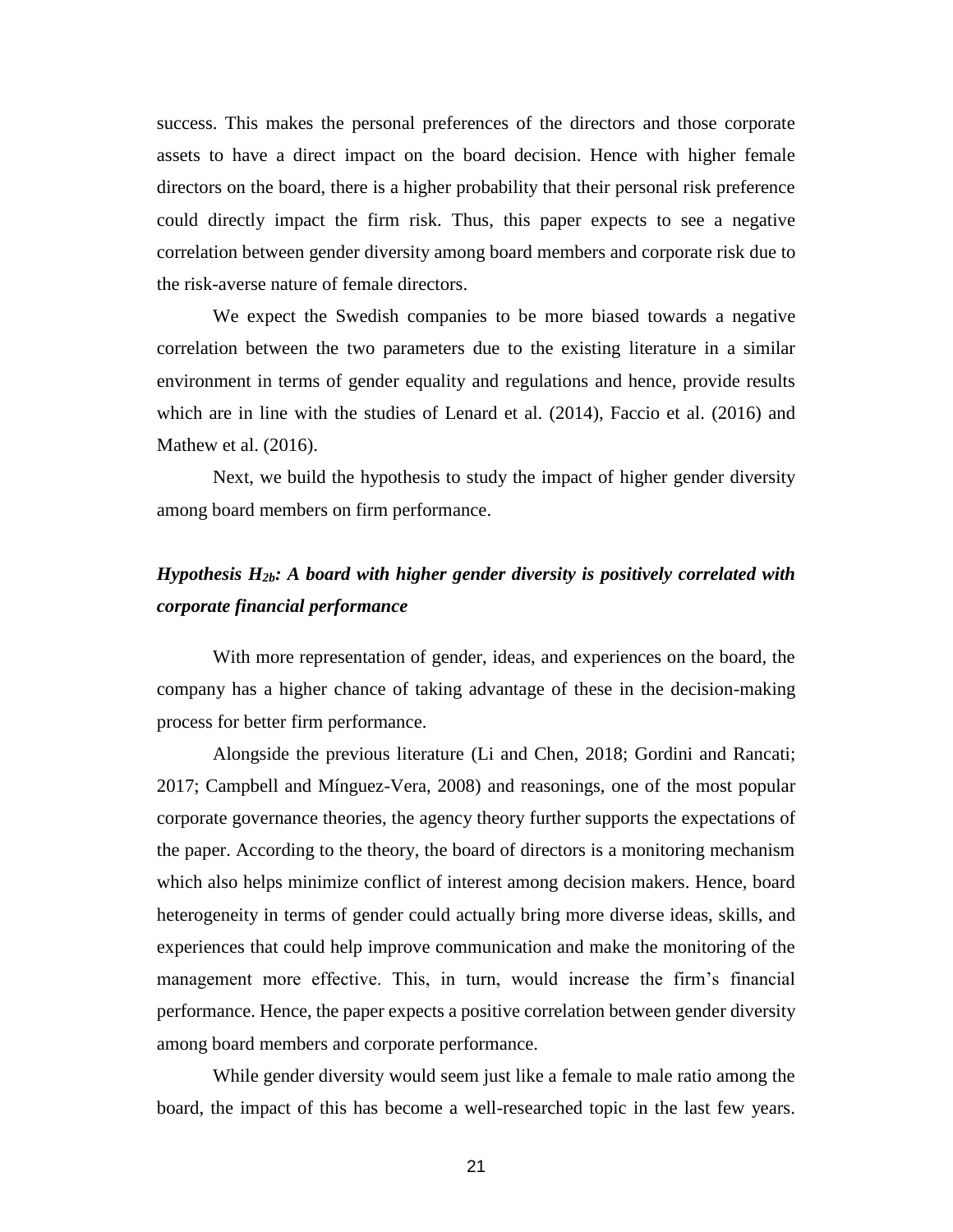Thus, we build the next hypothesis to study the effect of firm size on this relationship between board gender diversity and corporate risk decisions.

### *Hypothesis H2c: The relationship between gender diversity and corporate risk is less pronounced for bigger firms*

As discussed under the contingency theory, the paper expects the firm size to either promote or constrain firm performance, hence, we expect the firm scale to have an impact on this relationship between firm performance and higher gender diversity on board.

In larger corporations, where corporate culture is stronger and imposing (Zeng and Luo, 2013) there is a reason to believe, females in bigger firms are more exposed to silent learning. This means that they are more likely to adopt the behavior of or are more assimilated to the traditional "male" board members who are considered to be less risk averse (Rose, 2007; Gordini and Rancati, 2017; Andersson and Wallgren, 2017). Consequently, the beneficial impact of having more female directors on the board would not be realized to its full potential in bigger firms. Thus, the firm size can, in fact, nullify or ratify the impact of higher board gender diversity on firm risk.

Another reason to expect less pronounced results for bigger firms could be that the larger firms have more complex and hierarchical structures (Nahavandi and Malekzadeh, 1993; Nelson, 2009) which could result in widespread distribution of power and responsibilities along with lower discretion (Nahavandi and Malekzadeh, 1993; Papadakis, 2006). This could, in turn, diminish the positive effect of board gender diversity on firm risk and performance due to ineffective or sluggish communication during the decision making and strategic management. On the other hand, smaller firms are more likely to have a fast and effective decision making and implementation process (Gong, Zhou, and Chang, 2013; Hannan and Freeman, 1984; Tripsas and Gavetti, 2000). Thus, this paper expects to see a less pronounced relationship between gender diversity and corporate risk for bigger firms.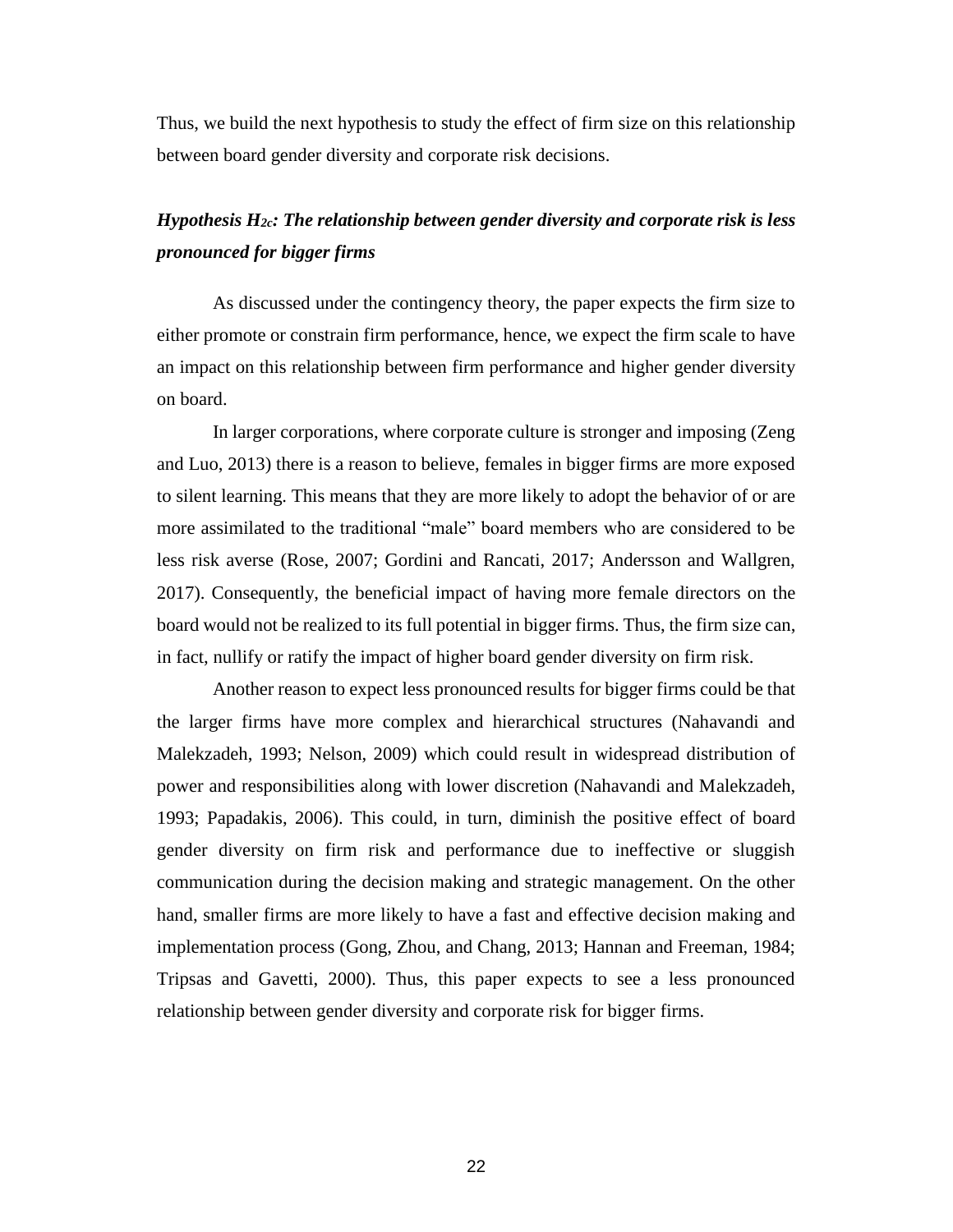# <span id="page-22-0"></span>4. Data and Methodology

### <span id="page-22-1"></span>4.1 Sample

In order to conduct the study and analyze the relationship between board structure, the performance and risk-taking capacity of a firm, both board and financial data is required. The board and financial data were cleaned and merged in excel based on mutual firm-year observations. However, the limitation of the data sample was based on the board structure data because the Modular Finance database only provides data for firms listed on Nasdaq Stockholm between 2014 and 2018. As this study only focuses on Sweden, it is worth to mention that the limitation of the scope is of great importance as corporate governance regulations can differ depending on the country and can, therefore, lead to inter-country differences if not limited to one country.

The financial data, consisting of firms listed on Nasdaq Stockholm and Nasdaq First North for the years 2011-2018, was collected from Thomson Reuters Datastream and included 894 firms. Furthermore, using Modular Finance database for board structure measures, our sample landed on approx. 340 observed firms. Next, we matched financial and board data into one sample and dropped the firms that were not found in both datasets. Since financial data was missing for some firms, we completed the missing values through data found on Capital IQ. Finally, the final sample was balanced by deleting firms that had one or more missing value for any of the variables used in the baseline regression for the years between 2014 and 2018. The final data sample was reduced to 244 firms and 876 firm-year observations. The data collecting process is presented in **[Table 1](#page-38-0)**.

#### *Sample Selection Bias*

When a proper randomization selection of a sample is not achieved, selection bias of a data sample can occur; in that scenario, a distortion of the statistical analysis is possible and thereby leading to incorrect conclusions. When preparing the final data sample, a majority of the financial data was dropped due to a lack of board structure data. The board structure data only covered 340 firms listed on Nasdaq Stockholm which limited the data sample towards more established firms. However, a data sample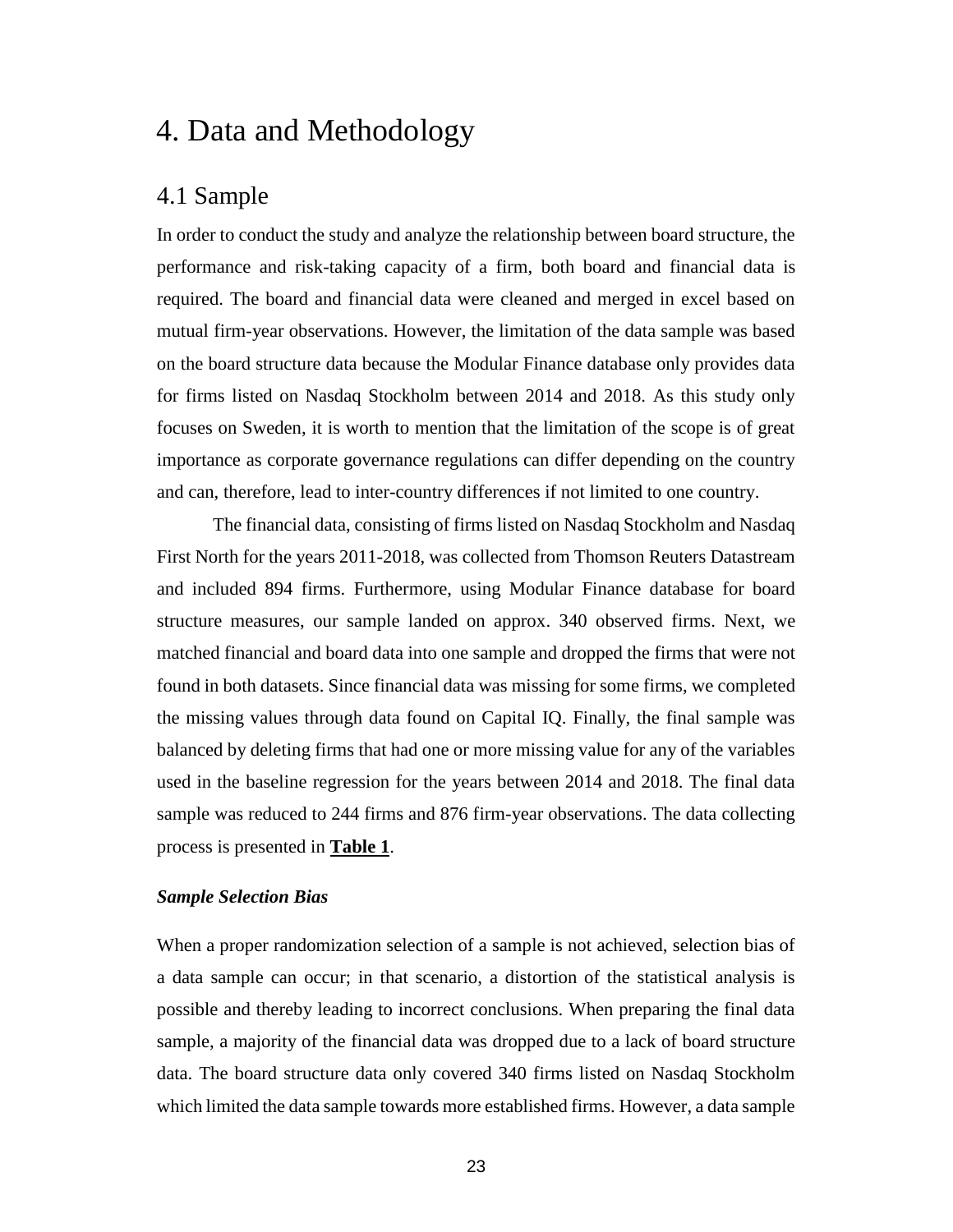consisting of only mature companies could possibly lead to bias as this selection do not fully represent the population, in this case, the Swedish companies, intended to be analyzed. Established and mature firms are most likely to have larger boards and are more stable financially which could affect the results. However, we believe that this issue does not affect our analysis significantly and that we can still draw conclusions based on the final data sample.

### <span id="page-23-0"></span>4.2 Variable Description

In order to test this study's hypothesis, regressions are run based on dependent, independent and control variables. The following section presents all the variables in detail.

#### **Dependent Variables**

#### *Financial Performance Measure*

Financial performance, the ability to use a firm's assets to generate revenue, is a common measure used in previous literature analyzing the relationship between board structure and firm performance (Abidin et. al, 2009). There are mainly two categories of financial performance measures that have been used in previous literature, namely accounting-based measures and market-based measures. A frequently used marketbased measure in previous literature is Tobin's Q (e.g., Campbell and Mínguez-Vera, 2008; Reguera-Alvarado et al., 2017). Tobin's Q is originally defined as the market value of a firm divided by the replacement cost of a firm's assets (Tobin, 1996). Using this variable, one can measure markets expectations of future earnings; if the value is lower than 1, the firms are considered to be undervalued, whereas a value higher than 1 indicates an overvalued firm. Consistent with previous literature, we have used the measure of Tobin's Q in order to capture market-based financial performance. However, there are several approaches on how to calculate Tobin's Q and we have chosen to follow Li and Chen's (2016) approach. See [Table 2](#page-38-0) for definitions and calculations of all variables used in our regressions.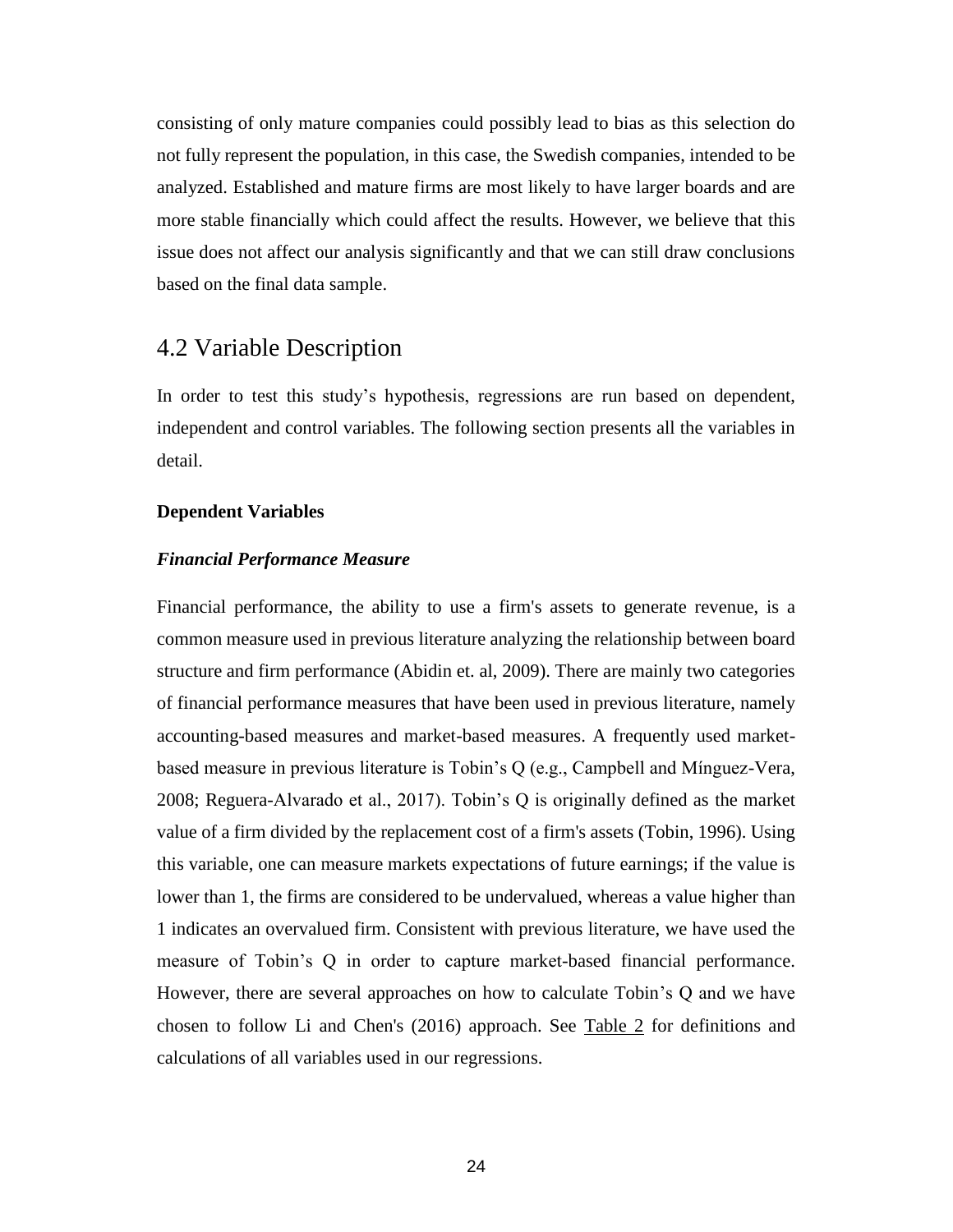A proxy for financial performance commonly used in previous corporate governance literature is the accounting-based measure return on asset (ROA) (e.g.; Galeotti, 2006; Easterwood et al. 2012; Ben Barka and Legendre, 2017). ROA measures how efficiently a firm utilizes its capital and is calculated as the ratio of operating income to the total asset.

#### *Corporate Risk Measure*

To understand how the size and diversity of a board impact the total risk-taking of a firm, we follow Bargeron et al. (2010) definition of total firm risk and use annual stock volatility (SV) as the measure of risk. To measure annual stock volatility, we first calculated daily stock returns using daily stock prices. We then went on to calculate the monthly returns and subsequently, the standard deviation of monthly stock returns. The standard deviation of monthly stock returns is a common proxy or risk indicator used in much of the previous literature to measure the stock volatility over a period of time. This variable is used as an indicator of total risk at the firm level (Haider and Fang, 2016)

Thomas Reuters defines stock volatility as, "A measure of a stock's average annual price movement to a high and low from a mean price for each year.", which means that if for example, a firm has a stock's price volatility of 15%, then the stock's annual high and low price has shown a historical variation of  $+15\%$  to  $-15\%$  from its annual average price. This follows the studies of Adams et al. (2005) and Cheng (2008) and Koerniadi et al. (2014) who also used standard deviation of monthly returns as the measure of risk-taking at the firm level.

#### **Independent Variables**

#### *Board Size*

As mentioned in section 2.3, board size is a variable that has been widely studied and refers to the total number of members on board. Following Haider and Fang (2016) we measured board size as the total number of board members on a corporate board.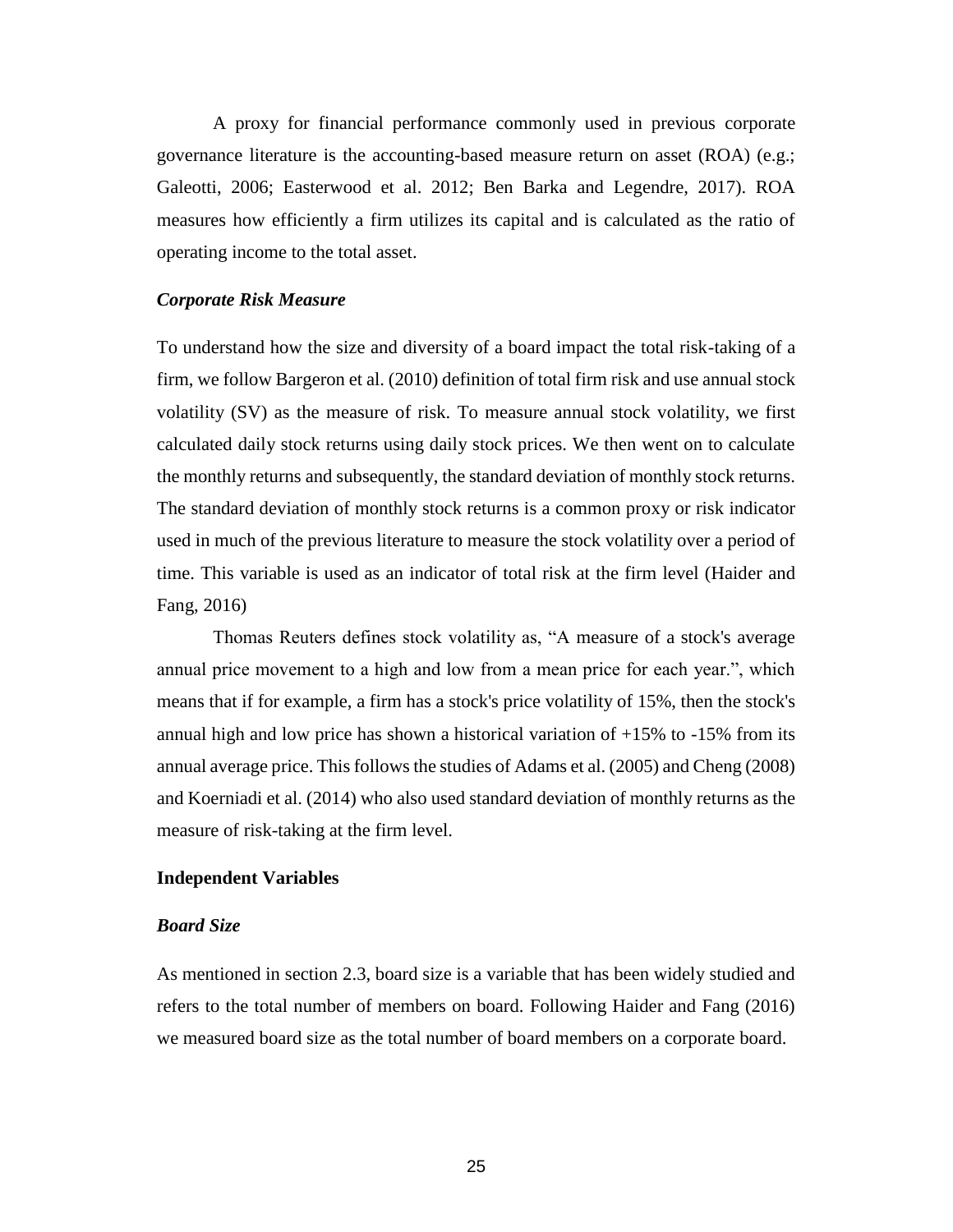#### *Board Diversity*

In order to capture how gender diversity in a board impact corporate performance and corporate risk, we used the percentage of female members on board as an explanatory variable, following the previous literature (Haishan Li and Peng Chen, 2018).

#### *Control Variables*

To avoid other factors that could possibly cause biased estimators in our empirical model, we include multiple control variables. One factor that might influence risk is the size of a firm; larger firms can diversify away risk to a greater extent compared to smaller firms (Konishi and Yasuda, 2004) and can also use advantages such as economy of scale to reduce risk. Like previous studies on risk-taking, we control for *firm size* and measure this as the natural logarithm of total assets (Low, 2009 and Boubakri et al., 2013). Evidence also shows that company risk could be an effect of *financial leverage*, we therefore also control for risk to capture the impact of debt servicing on profitability and risk (Adams et al., 2005). Following Ozkan and Ozkan (2004), we measure leverage (RISK) as the ratio of total debt to total assets. Previous studies also show that more experienced firms are better at avoiding risk and we have therefore included *firm age* as a control variable to capture this in our regression (Lewellyn and Muller-Kahle, 2012). In addition, as Junaid and Hong-Xing (2016) did in their paper, we control for the potential effects of growth opportunities though including *capital expenditure* as a control variable. [Table 2](#page-38-0) summarizes all details of definitions for all control variables.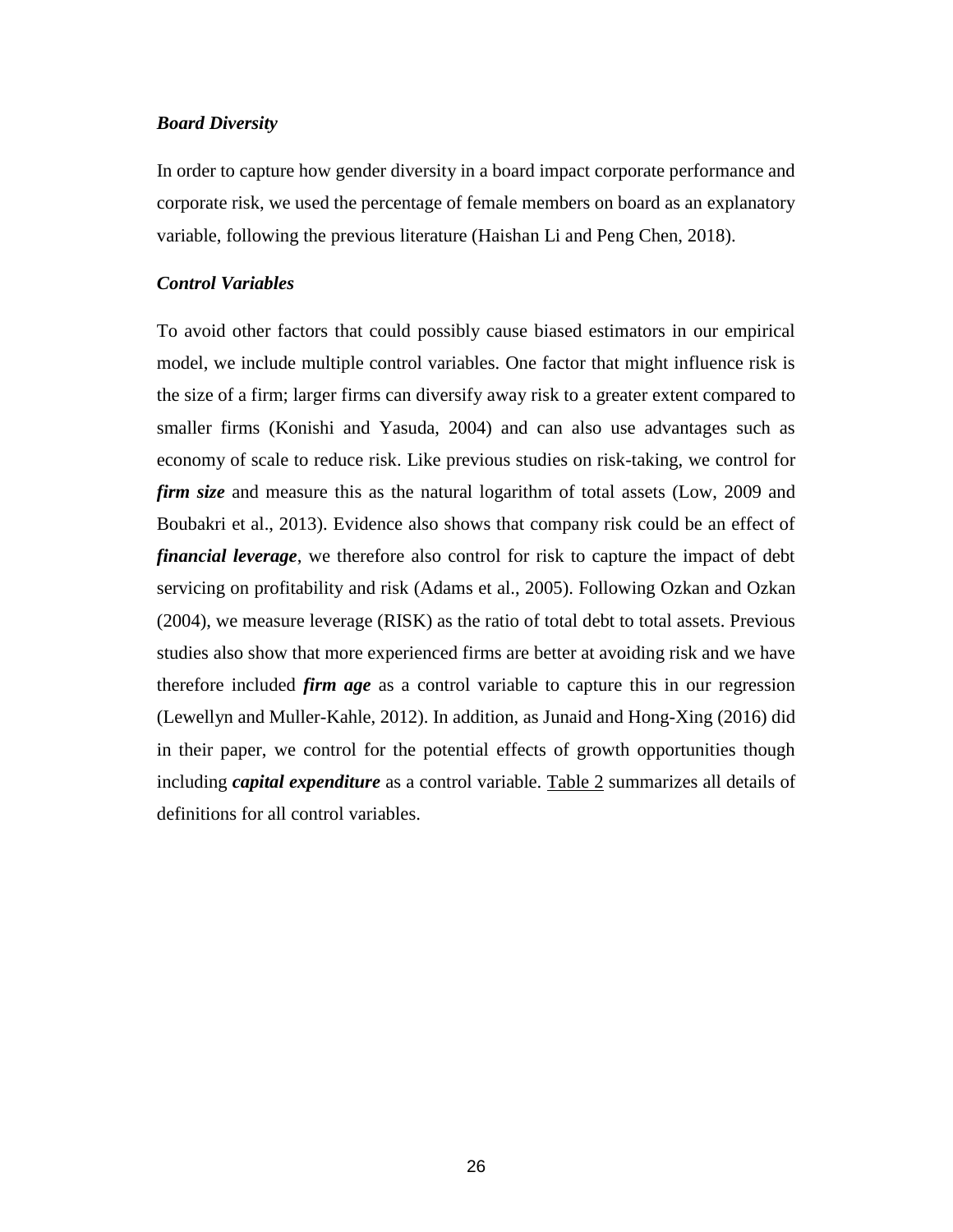### <span id="page-26-0"></span>4.3 Baseline Model and Statistical Tests

#### *Baseline Model and Hypothesis H1a-b*

$$
CFPR_{it} = \beta_I TOTBM_{it} + \beta_2 SIZE_{i,t-1} + \beta_3 RISK_{i,t-1} + \beta_4 FIRM_AGE_{i,t-1}
$$

$$
+ \beta_5 CAPEX_{i,t-1} + \delta_{jt} + \theta_i + u_{it}
$$

*Where*:

| $CFPR_{it}$               | is measured as Stock Volatility, ROA or Tobin's Q for firm i at time t          |
|---------------------------|---------------------------------------------------------------------------------|
| $TOTBM_{it}$              | is the number of total board members for firm i at time $(t-1)$                 |
| $SIZE_{i,t-1}$            | is measured as the natural logarithm of total assets for firm i at time $(t-1)$ |
| $RISK_{i,t-1}$            | is measured as long-term debt to total assets for firm i at time $(t-1)$        |
| FIRM AGE <sub>i.t–1</sub> | is measured as the age of a firm i at time $(t-1)$                              |
| $\mathcal{C}APEX_{i,t-1}$ | is measured as the capital expenditure of a firm i at time $(t-1)$              |
| $\delta_{it}$             | is a set of dummy variables that capture the industry-year fixed effects        |
| $\theta_i$                | is a set of dummy variables that capture the firm fixed effects                 |
| $u_{it}$                  | is the error term                                                               |

#### *Hypothesis H1a-c*

We start with testing our first two hypotheses  $(H<sub>1a-c</sub>)$  by using total board members (TOTBM) as the explanatory variable. We will see how TOTBM correlates with corporate risk in terms of SV  $(H_{1a})$  as well as with financial performance in terms of ROA and Tobin's Q (H1b). Following the previous literature (Hermalin and Weisbach, 1991), we have implemented a one-year lag between firm-level control variables and the dependent variable.

To examine Hypotheses  $H_{1c}$  – the relationship between board size and corporate financial performance is less pronounced for bigger firms – we created an interaction variable. An interaction variable measures how the effect of an independent variable, in this case, total board members, changes with the size of a firm (SIZE), which is the moderating variable. An interaction variable is usually created using a product term (Turrisi et al., 2003); to analyze Hypotheses  $H_{1c}$ , we have created the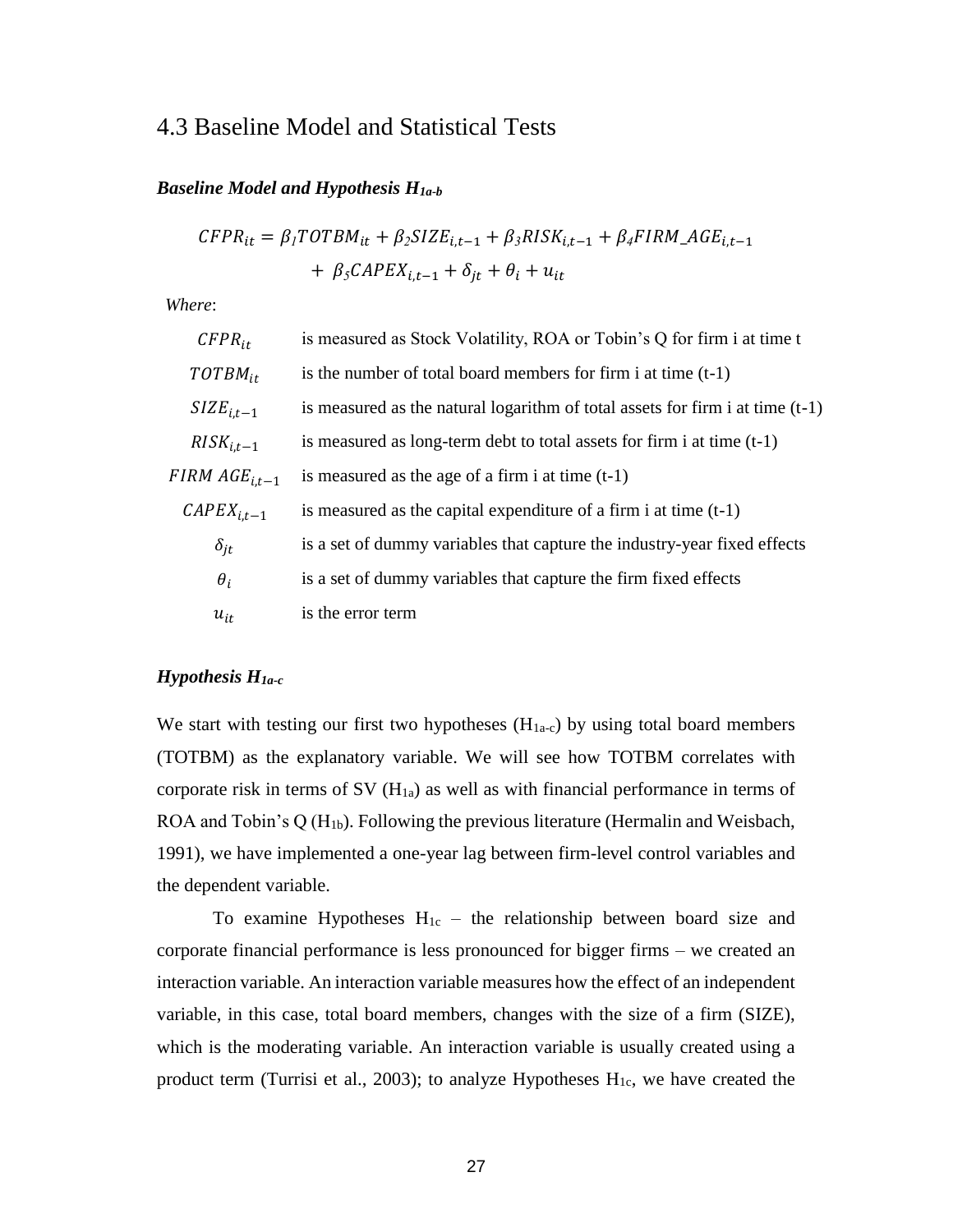product term SIZE\*TOTBM, between the TOTBM variable and SIZE variable. The interaction variable SIZE\*TOTBM is run in a regression in combination with TOTBM to analyze whether larger firms show a more positive relationship between TOTBM and the dependent variables. A positive statistically significant interaction term would mean that firm size has a positive and more pronounced effect on the relationship between total board members and financial performance variables.

The baseline model in this study is a fixed effect model controlling for both firm and industry-year fixed effects. By using a fixed effects model for our panel data, we are able to control for some endogeneity. Endogeneity is a common concern when doing regression analysis and appear when the explanatory variable is correlated with the error term. This could be the result of reverse causality or omitted variables. In our study, we have controlled for time-invariant unobserved heterogeneity through the firm and industry-year fixed effects. Firm fixed effects control for time-invariant characteristics that are specific for each firm and thus control for unobserved heterogeneity associated with factors at a firm-level. For instance, corporate culture or corporate governance are two factors that could be seen as time-invariant firm aspects that could impact both financial performance and board structure in a firm. We see the variation of risk attitude between directors as something that differs from firm to firm but is constant throughout the time period we examined. Moreover, our baseline model control for industry-year fixed effects, which means controlling for time-varying industry conditions that could affect both financial performance and board structure. By implementing the industry-year fixed effect, we are able to control for unobserved effects across industries and within industries over time. An industry's business cycle is one example of industry characteristics that could influence the explanatory or dependent variables. In addition, we use one-year lagged control variables to minimize the potential double causality between board size/diversity and the control variables. Lastly, we cluster errors at the firm-level. Worth mentioning is that a quadratic term of the explanatory variable total board members and diversity were included in the model to test whether it made the model better fitting to the nature of our data; however, the quadratic term was not significant, and therefore not included.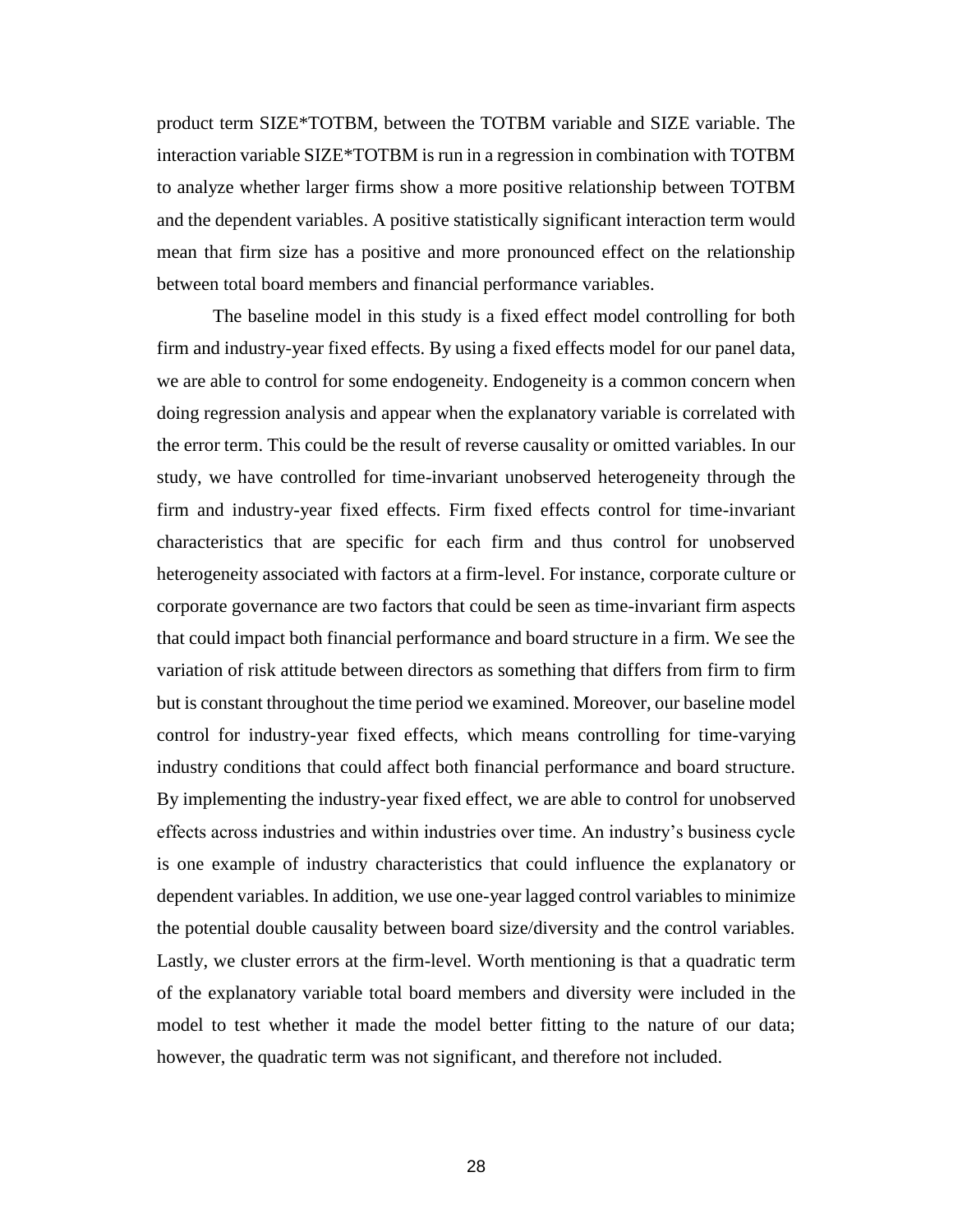#### *Hypothesis H2a-c*

For the hypotheses  $H_{2a}$  and  $H_{2b}$ , to investigate whether diversity in a board impact financial performance or corporate risk, we will change the explanatory variable from total board members to diversity and keep all other variables in the baseline model equal. Furthermore, we will keep the one-year lag on the control variables, control for firm and industry-year fixed effects and cluster errors at the firm-level.

In order to examine  $H_{2c}$  - The relationship between gender diversity and corporate risk is more pronounced for bigger firms - we interact the DIVERSITY variable with SIZE creating DIVERSITY\*SIZE and run the coefficient in combination with the de DIVERSITY with the regression. We will keep the one-year lag for the control variables and control for firm and industry-year fixed effects, and cluster errors at the firm-level.

#### *Diagnostic Test*

After performing a Breusch-Pegan/Cook-Weisberg test for all our hypotheses we can firmly reject the null hypothesis of heteroskedasticity at a 0% significant level, and have therefore used robust standard errors in all of our regressions.

When residuals are correlated over time it can lead to bias in the standard errors. This bias is called serial correlation and means that OLS estimators cannot be seen as the best linear unbiased estimators (Wooldridge, 2009). To test for serial correlation in our model we have performed a Wooldridge test (Wooldridge, 2002; Drukker, 2003), which shows that the null hypothesis can be rejected at the 10% significance level for our baseline model in which ROA is a proxy for financial performance. Clustered standard errors at firm-level have been used for all our regressions in order to address these biases.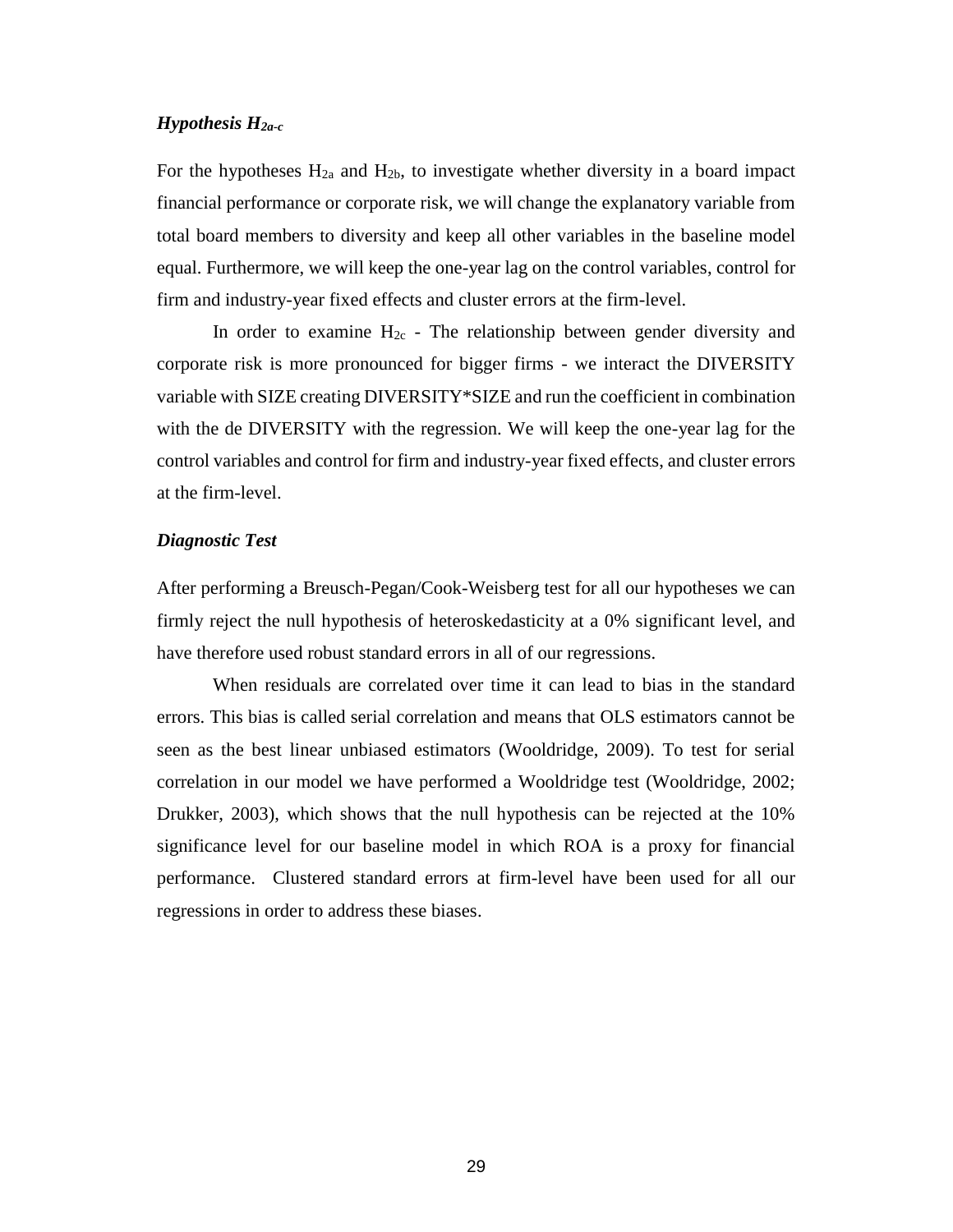## <span id="page-29-0"></span>5. Empirical results and analysis

### <span id="page-29-1"></span>5.1 Summary Statistics

To get an overview of the data sample, summary statistics and a Pearson's correlation coefficient for all variables used in our regressions are presented and found in [Table 3](#page-38-0) and [Table 4](#page-38-0) respectively. The summary statistics show that the average board size for Swedish firms is 6.59, which is relatively lower than the average found in previous studies (Lee-Lee Chong et al., 2017; Junaid and Hong-Xing; 2016 and Scafarto; and della Corte, 2017). Worth to mention is that none of the boards in the sample has more than 13 board members, but there are also some firms with board sizes as small as one member. The percentage of women on the board, the DIVERSITY variable, is on average 30% which is in line with the results of 32.2% by Andra AP fonden Kvinnoindex (2017). This suggests that boards in Sweden are more diversified as compared to other economies with an average of approx. 12% in China (Li and Chen, 2018) and 17% in Europe (Reguera-Alvarado et al., 2017). The higher percentage in Sweden could possibly be a reflection of political priorities. The standard deviation of diversity is relatively low (15%) in Sweden, indicating that the composition between men and women on boards do not differ to a great extent among Swedish firms. Moreover, the average age of a firm is approx. 52 years; however, the standard deviation for this variable is rather high (47%). On average, the sample's total risk (SV) is approx. 28%. With an average of 1.77, Tobin's Q indicates that the market equity and the book value of liabilities for our sample firms are, on average, valued 77% higher than the book value of total assets.

#### **Pearson's Pairwise Correlation Analysis**

The Pearson pairwise correlation between the baseline regressions variables is shown in [Table 4.](#page-38-0) As one can expect, the two financial performance variables are positively correlated. Furthermore, and as predicted, we can also see that both SIZE and FIRM AGE are negatively correlated with SV, which implies that larger and older firms have lower total risk compared to smaller and younger firms. Moreover, a relatively strong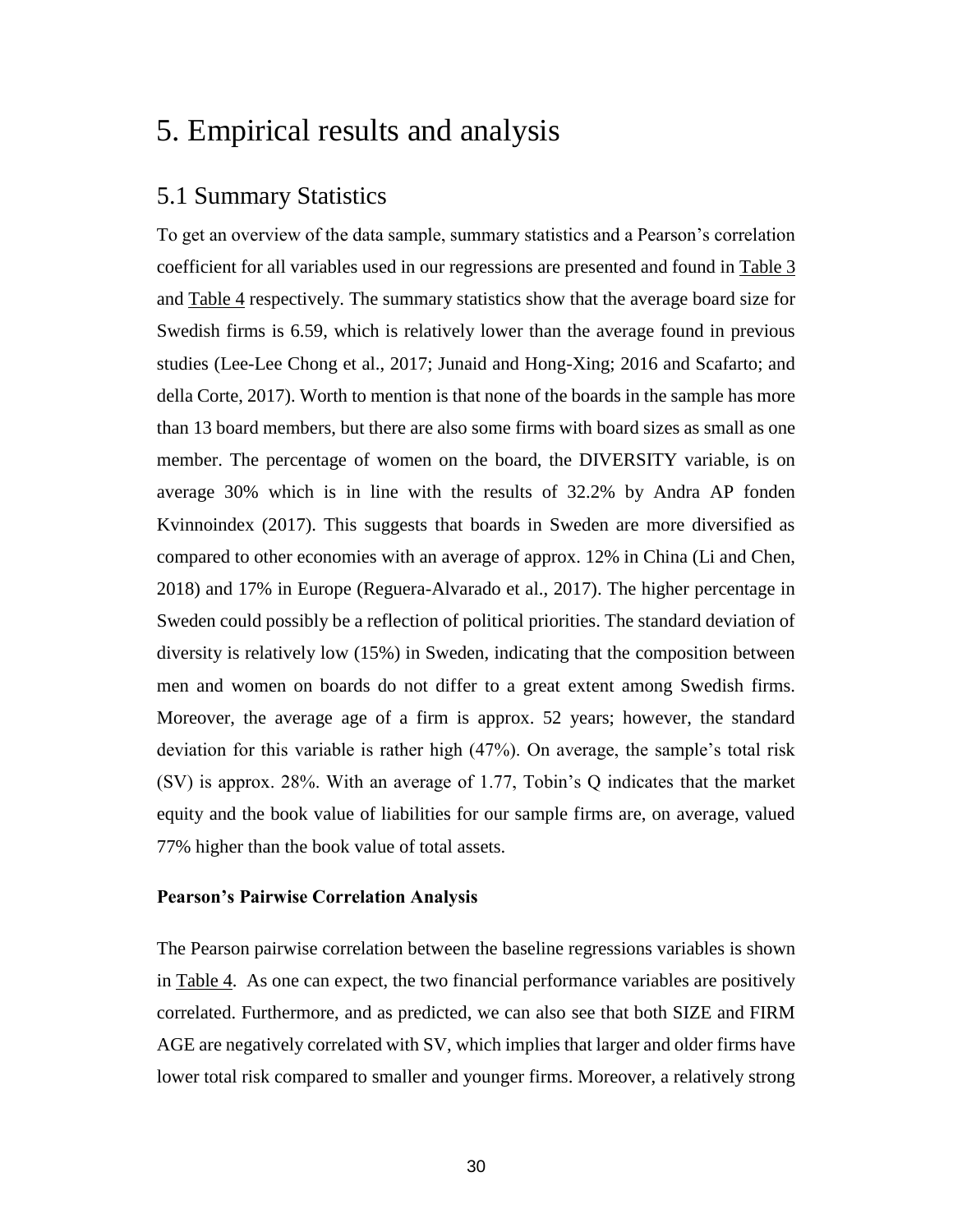positive correlation is found between DIVERSITY and SIZE, which indicates that larger firms have a higher percentage of women on board compared to smaller firms.

According to Kennedy (1985), if the correlation between predictors exceeds 0.80, multicollinearity should be considered, which is not the case for our variables. Lastly, a variance inflation factors (VIF) test was done to examine whether variables were causing any multicollinearity in the regressions; [Table 9](#page-38-0) shows that no independent variable has a VIF value greater than 10, which is the general rule of thumb to detect multicollinearity.

### <span id="page-30-0"></span>5.2 Regression Results

#### **Hypothesis H<sup>1</sup>**

As mentioned in section 4.2, all our regressions are run with a one-year lag between the dependent and the control variables, we control for firm fixed effect and industryyear fixed effects, and finally cluster standard errors at the firm-level. The results from the hypothesis regarding board size impact on financial performance and corporate risk is presented in [Table 5](#page-38-0) and [Table 7,](#page-38-0) and the hypotheses addressing diversity's impact on financial performance and corporate risk are presented in [Table 6](#page-38-0) and [Table](#page-38-0)  [7.](#page-38-0) Two of the baseline regressions (1) and (3) addressing board size show statistically significant relations between Total Board Members (TOTBM) and Stock Volatility (SV) and Tobin's Q (Q) respectively.

The result from Hypotheses  $H_{1a}$  - there is a negative relationship between board size and corporate risk - is shown in regression (1), which indicates a negative significant relationship between TOTBM and SV  $(-0.248, p<0.05)$ . This result thus supports our hypotheses H1a and implies that the bigger the board, the lower overall risk for a firm. This result is consistent with Ying Sophie and Huang Chia-Jane (2015) findings who suggest a negative relationship between board size and corporate risk. However, their paper defines risk as the variance of monthly stock returns over 12 months post the fiscal year end. A reason for this result could be that larger firms have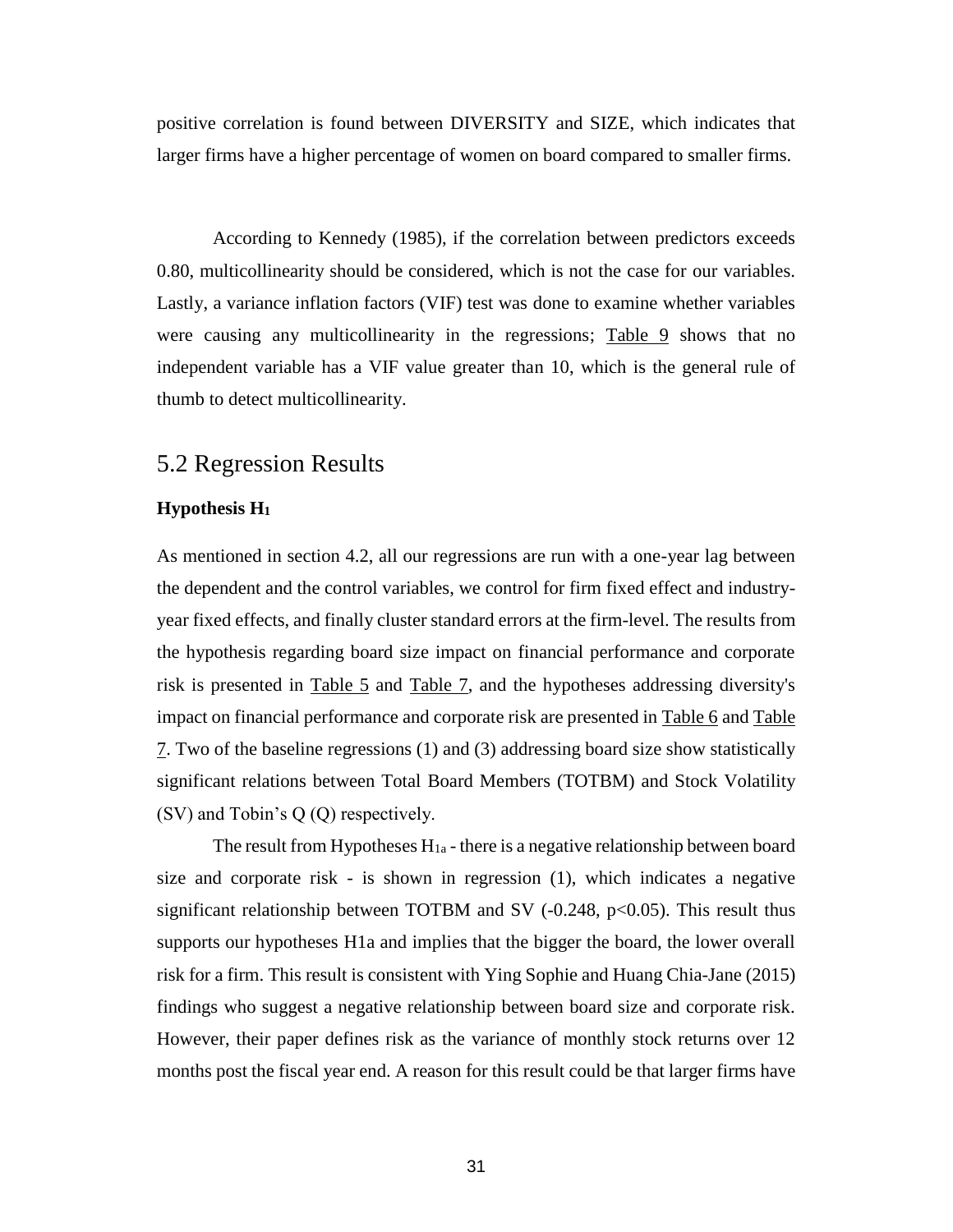more diversification opportunities which are in line with Nakano and Nguyen (2012) and Koerniadi et al. (2014) studies.

Moreover, the results for Hypothesis  $H_{1b}$  - there is a positive relationship between board size and financial performance - is presented for the measure ROA in regression (2) and Tobin's Q in regression (3). Also, here the results support our hypotheses and the results imply that the bigger the size of the board, the better the financial performance. However, the result is only significant for the market-based performance measures Tobin's Q. Hence, our results suggest that board members in Swedish firms perform better in larger groups and that larger boards may lead to that ideas and skills are shared in a more efficient way compared with smaller boards.

For Hypothesis  $H_{1c}$  - The relationship between board size and corporate financial performance is less pronounced for larger firms - the results show only significant results for the Tobin's Q coefficient. This implies that the size of the firm affects the relationship between the number of board members and financial performance. A statistically significant negative coefficient  $(-0.0659, p<0.05)$  is shown for the interaction variable SIZE\*TOTBM in regression (9), indicating that larger firms show a more negative relationship between TOTBM and Q compared to other firms, which is in line with hypothesis  $H_{1c}$ .

#### **Hypothesis H<sup>2</sup>**

In [Table 6,](#page-38-0) the result for regression (4) supporting Hypothesis  $H_{2a}$  are shown - that a board with higher gender diversity is negatively correlated with corporate risk. The negative relationship  $(-3.532, p<0.05)$  between DIVERSITY and SV implies that a board with higher percentage of female board members has a more risk-averse approach and are a more cautious when it comes to investments and expansion decision, a result in line with previous literature (Mathew et al. 2016, Jogulu and Vijayasingham, 2015). Next, the two baseline regressions (5)-(6) show no statistically significant relationship between DIVERSITY and financial performance measures ROA and Q respectively. These results are consistent with the findings of Randøy et al. (2006) who analyze a sample of 500 of the largest companies in Denmark, Norway, and Sweden, and fail to find any significant impact of board gender diversity on stock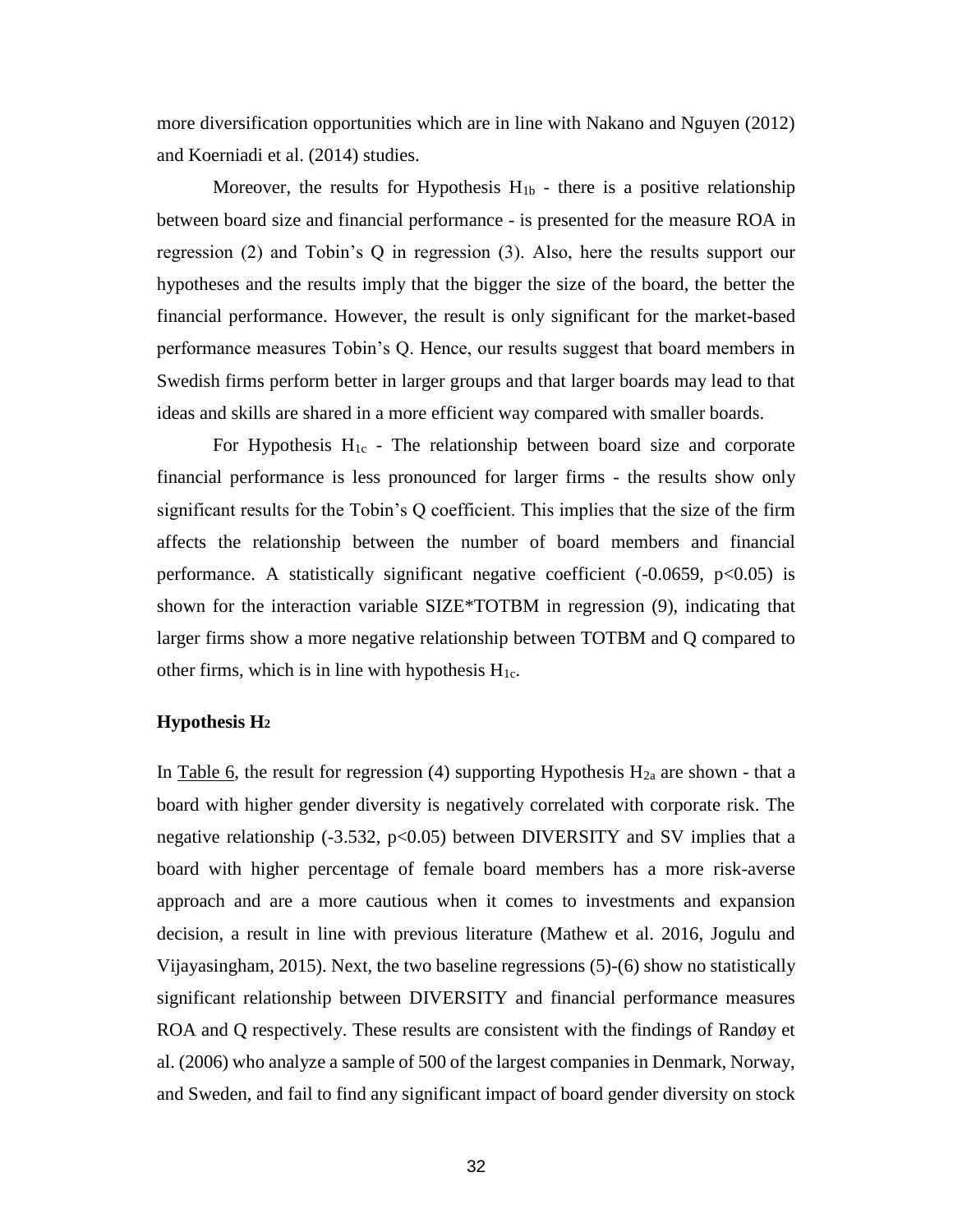performance or ROA. An interpretation of this finding could be that board compensation does not impact a firm's financial performance but rather individual board task performance (Tacheva and Huse 2006), or that it is hard to establish the relationship between board diversity and financial performance as there are a lot of other elements that could influence a company's financial performance.

#### <span id="page-32-0"></span>5.3 Robustness Tests

To check our models for robustness, additional regressions (13)-(15) in [Table 8](#page-38-0) for hypothesis  $H_{1a-b}$  by controlling for sales growth have been run. Firm growth is considered to be one of the important factors that need to be taken into account by investors before making any investment decisions. Hence, sales growth is considered to have an impact on risk and firm performance (Serrasqueiro, 2009). On running the additional regressions, the results for hypothesis H1a (impact of board size on firm risk) are consistent with previous results, showing the statistical significance level of 1%. However, for hypothesis  $H_{1b}$ , the results turn out to be insignificant as opposed to earlier results. This indicates that sales growth has an effect on the relationship between board size and financial performance, as we see a significant correlation between sales growth and firm performance measures.

Robustness tests (regression (16)-(18)) were also done for hypothesis  $H<sub>2a-b</sub>$ using an alternative indicator for board gender diversity. In this case, a dummy variable was generated for gender diversity among the board members (FEMDUM) measured as 1 if there was at least one female member on the board and 0 otherwise (Li and Chen, 2018).

We find that the results for these additional regressions are in accordance with the previous results. The results for the hypothesis  $H<sub>2a-b</sub>$ , the impact of female board members on firm risk were shown to be significant when using a 10% level, whereas the result for hypothesis  $H_{2b}$  remained insignificant when regressions were ran using the dummy variable for gender diversity on the board.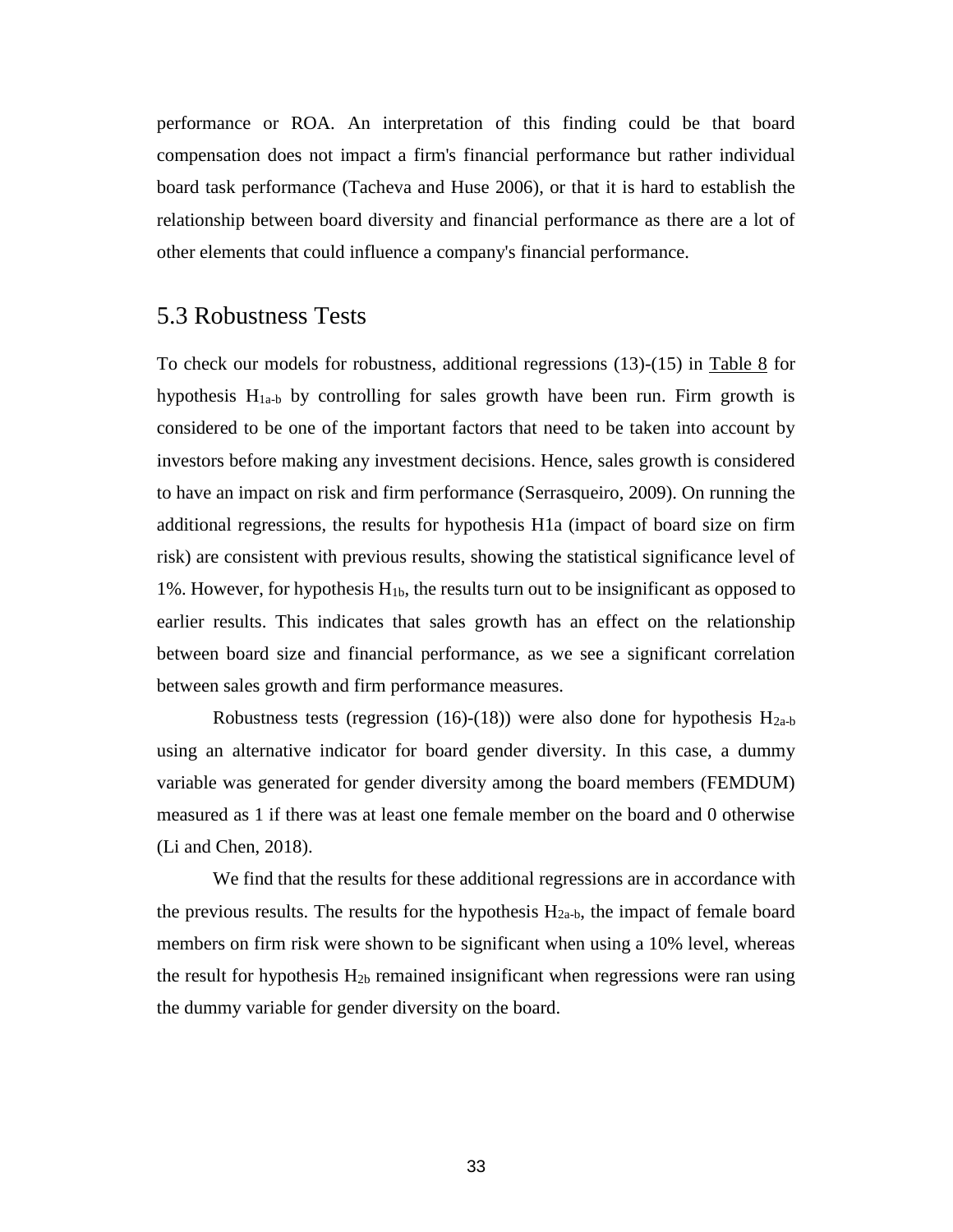## <span id="page-33-0"></span>6. Discussion and Conclusion

In a competitive and globalizing market like today's, each company aims to create a competitive edge either by efficiently cutting production costs and setting itself aside through price or through innovating and creating brand value. But both strategies require a thorough understanding of the factors that drive the company value and the risks it takes. Corporate governance today is not just a global practice but a necessity, hence, using different corporate governance mechanisms as tools to moderate financial performance of a company and the risks it faces has become a widely researched topic.

There exists a vast amount of previous literature examining the impact of board structure and its composition over a firm's financial performance. But there are relatively fewer studies that investigate the relationship between board size and corporate risk, especially for the Swedish companies. There are empirical studies documented in the literature concerning the banks and financial institutions that research the correlation between board size and risk-taking but not so many in the other industries.

In this paper, we attempted to examine the systematic relationship between board size and corporate risk-taking choices along with board size and corporate performance. We also studied the impact of board gender diversity on the firm's performance and risk-taking. Furthermore, we evaluated these relationships under the purview of firm size. This study was done for the listed companies in Sweden during the time period 2014-2018.

Our empirical findings exhibited a strong negative correlation between board size and firm's risk-taking, alongside a positive relation between board size and firm's financial performance. This proved that Swedish companies do show a significant impact of board structure on firm's financial and strategic management decisions. Our findings further showed that when moderated for firm size, we see bigger firms to exhibit a less pronounced effect of board size on firm performance. This goes to say, that an additional board member in a smaller company can add more value to the company than an additional board member in a larger firm.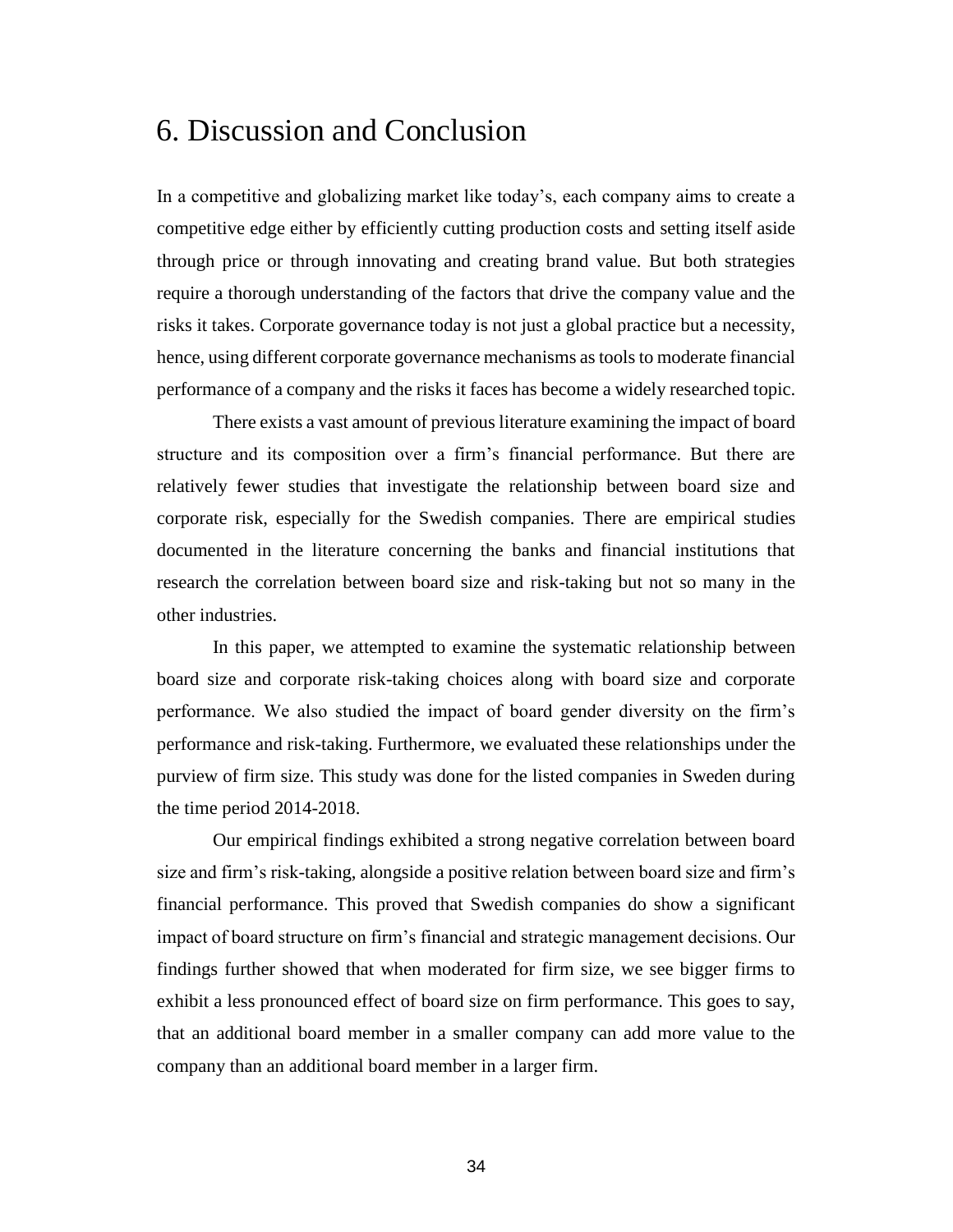This paper further confronted the long-discussed topic of whether more female board members can affect the risk decision the company makes or the firm's financial performance. While the results supported the previous literature and provided empirical results for a negative correlation between board gender diversity and corporate risk, the paper failed to find a positive relationship between gender diversity among board members and firm performance. One of the reasons for these insignificant results could be the firm's complex and hierarchical structures and the silent learning adopted by the females in the company, end up ratifying any effect that female board members have. Another plausible cause for this could be the various organizational contingency factors that were missing from the model or not moderated for. Previous literature on this has produced mixed results so far, with some supporting a positive relation (Carter et al., 2003; Sabatier, 2015), some arguing for a negative correlation (Adams and Ferreira, 2009; Ahern and Dittmar, 2012), while others like this paper suggesting no significant relation at all (Chapple and Humphrey, 2014; Rose, 2007). Moreover, board gender diversity and firm risk were further examined with firm size moderating the relationship as a contingency factor. The findings of the paper affirmed that smaller firms were better able to realize the risk-averse effect that higher board gender diversity brought with it than the larger firms.

While the reasons and theories behind the results gave us a theoretical aspect of the different relationships, the aim of the paper was to provide not only insight but a practical implication of these findings. We realize that in order to mitigate unnecessary risks and facilitate firm performance, board structure and its composition can, in fact, be used as tools.

The new perspective we shed light on could help the companies and investors move over cost-cutting and mergers and acquisitions to achieve growth targets and tap into a different set of corporate governance mechanisms to help facilitate their corporate performance and manage risk. Another important takeaway would be the use of gender diversity as a means to an end for improving the firm's corporate value and minimizing corporate risks. We know changing board gender diversity in itself is no solution to improve performance but we do understand that higher board gender diversity of Swedish firms does not generate lower firm performance. This implies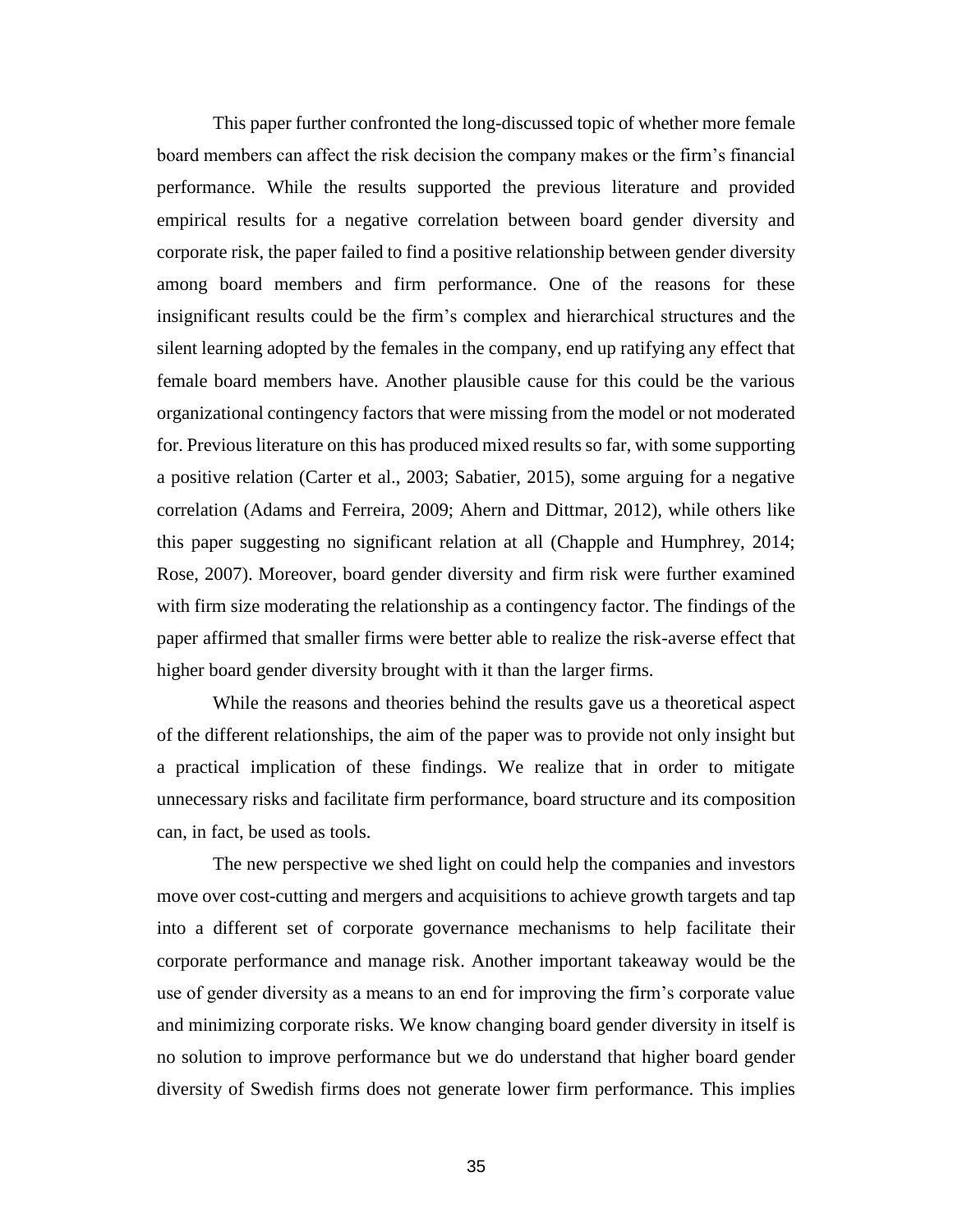that attaining higher board gender diversity in Swedish firms, either by setting certain board gender ratios by law or by empowering women or giving them equal opportunities by choice, can be done without negatively impacting the firm performance or shareholder return. In fact, as proven by this study, a greater number of diverse directors could better monitor the firm, effectively solving problems and making less risky strategic decisions (Zahra and Pearce, 1988; Hillman and Dalziel, 2003). While the paper does provide evidence for a positive correlation between board size and firm performance, it is to note, this relation can be affected immensely if board size was to increase disproportionately or excessively as compared to the firm size. This means, there exists an optimal board number beyond which an increase in board size could potentially affect the firm performance negatively. This follows from the previous literature and decision-making theory that sets down the practical implications of excessive board members as ineffective and slow communication and decision-making process.

Thus, keeping in mind the empirical results, practical implications and new perception into the beneficial effects of board structure and corporate governance, we have come to fulfill the aim of this paper to add to the previous literature some affirming results and practical insights.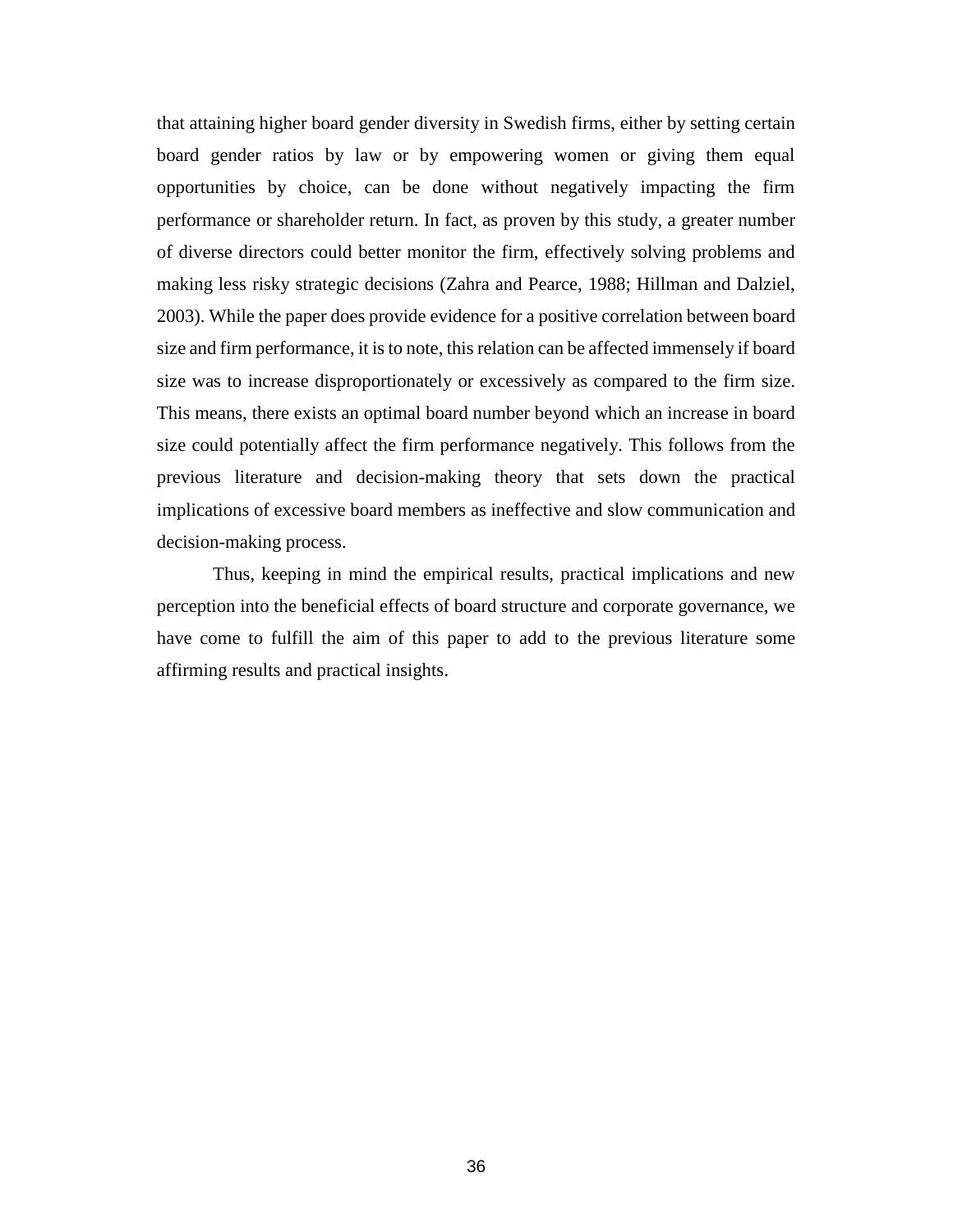# <span id="page-36-0"></span>7. Limitations and Suggestions for Further Research

This study has been done to produce valid results on the relationship between board structure and corporate financial performance and risk, therefore the limitations of the study need to be addressed. First of all, previous literature has stressed the importance of controlling for board-level control such as the proportion of independent directors, ownership concentration and the competence of board directors (Akbar et al., 2017 and Sai et al. 2014), which have all been shown to affect the board's link to performance and risk. This study has not controlled for these variables due to lack of data and it can, therefore, be considered as a shortcoming of our model specification.

Moreover, our risk measurement for firms (stock volatility) could possibly have some shortcomings. First, following Haider and Fang (2016) the total risk of a firm could instead be measured as the standard deviation of market adjusted monthly stock returns. Their risk measure takes into account the market's value weighted monthly stock return. Second, the total risk of a company, which the stock volatility measure in this study is a proxy for, perhaps does not specifically cover the risk that is affected by decisions made by the board. One could argue that a better proxy for risk that is affected by the board members could be the idiosyncratic risk of a firm. Following Adams (2005) idiosyncratic risk can be calculated as the standard deviation of the residuals from two-index market models. Our suggestion for further research is to use a risk measure that is better covering the impact of board members decisions on the risk of the company. Moreover, due to the results in this field being sensitive to model specification and choice of methodological, we suggest examining alternative methodological techniques, such as instrumental variable estimation to capture potential endogeneity.

Another issue impacting our results is the potential presence of endogeneity. Although we have used a fixed effect model in order to control for some of the endogeneity the issue of reverse causality is still a concern. It is not certain that larger boards lead to a lower total corporate risk or if it is the other way around. One way to control for this issue is to include instrumental variables which help extract exogenous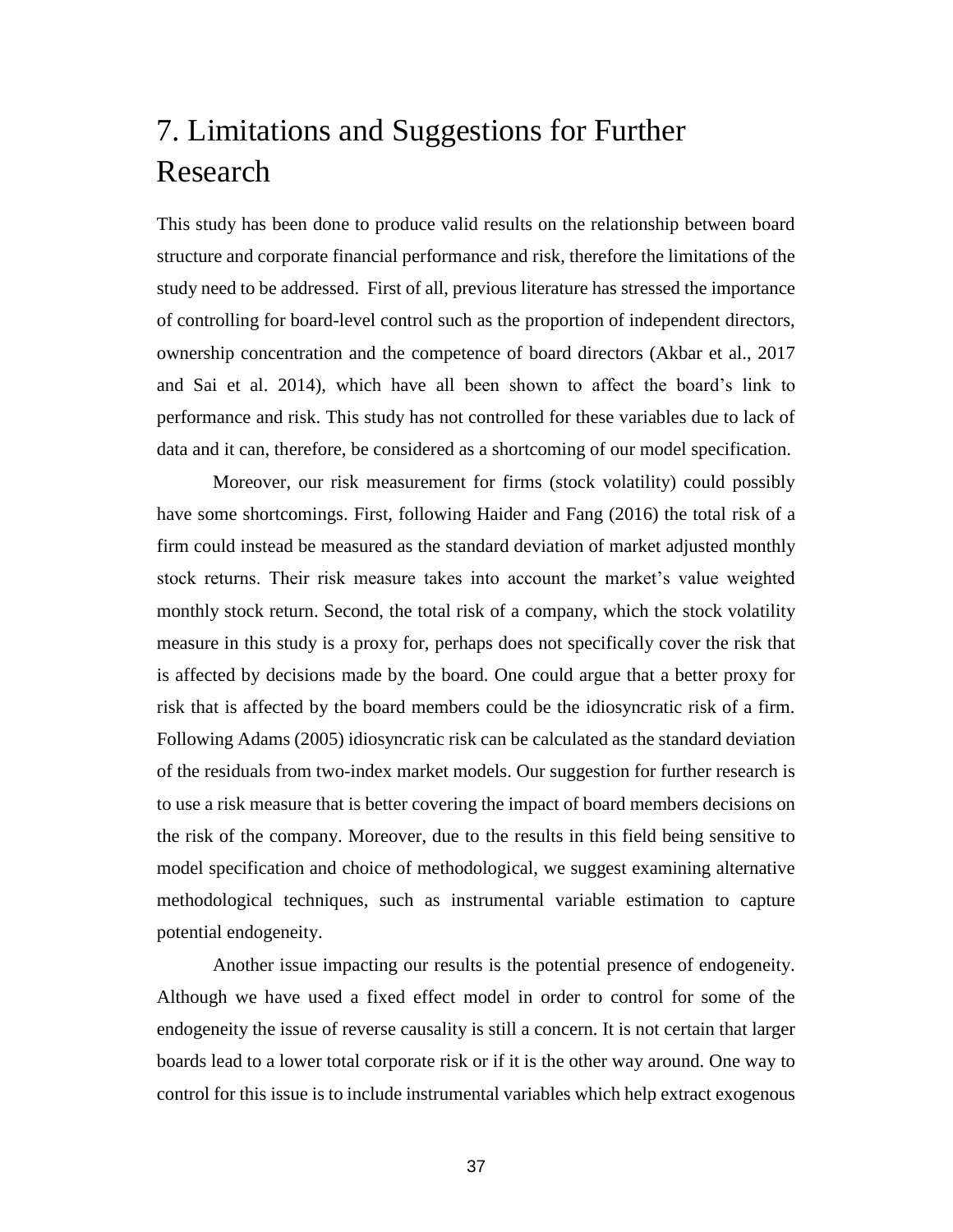variables. For example, for the diversity and performance relationship, a variable that could be used as an instrument is the lagged value of the average percentage of female board directors across all the other firms in the same industry.

Furthermore, as our findings are based on Swedish listed firms, we cannot draw conclusions that are applicable to other countries due to the difference in the institutional and social settings in each country that could potentially affect the results. In addition, as our data is restricted to only firms on Nasdaq Stockholm the study becomes biased towards large corporates. Further research could thus extend their analyses to cross-national data and if possible, to firms that are not listed, to see if our results hold.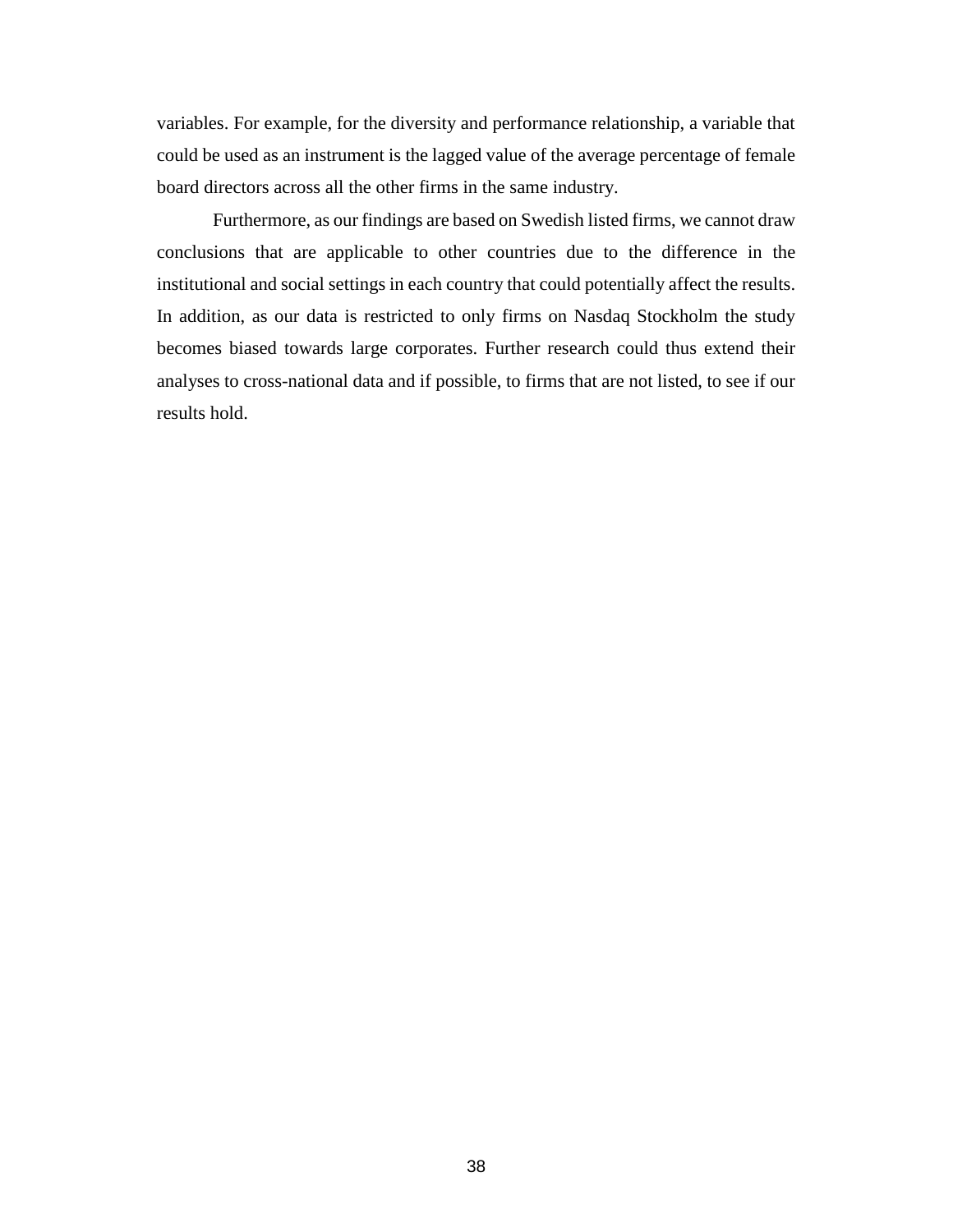# 8. Tables

| Sample selection process                                               | <b>Observations</b> | Firms  |
|------------------------------------------------------------------------|---------------------|--------|
| Firms covered by Thomson Reuters Datastream                            | 3995                | 894    |
| Firms covered by Capital IQ                                            | 84                  |        |
| Firms covered by Modular Finance $+$ adjustments to balance panel data | $-3203$             | $-650$ |
| Final sample                                                           | 876                 | 244    |

**Table 1:** Sample selection

<span id="page-38-0"></span>This table show the process of the sample selection. The financial performance data is collected from Thomson Reuters Datastream and Capital IQ and the board structure data is retrieved from the database Modular Finance. First, the financial data from Datastream were complemented by the missing data that could be found in Capital IQ. Next, the financial data and board data were matched into one sample and firms that were not found in both datasets were dropped. Finally, we balanced the final sample by deleting firms having one or more missing value for any of the variables used in the baseline regression for the years between 2014 and 2018.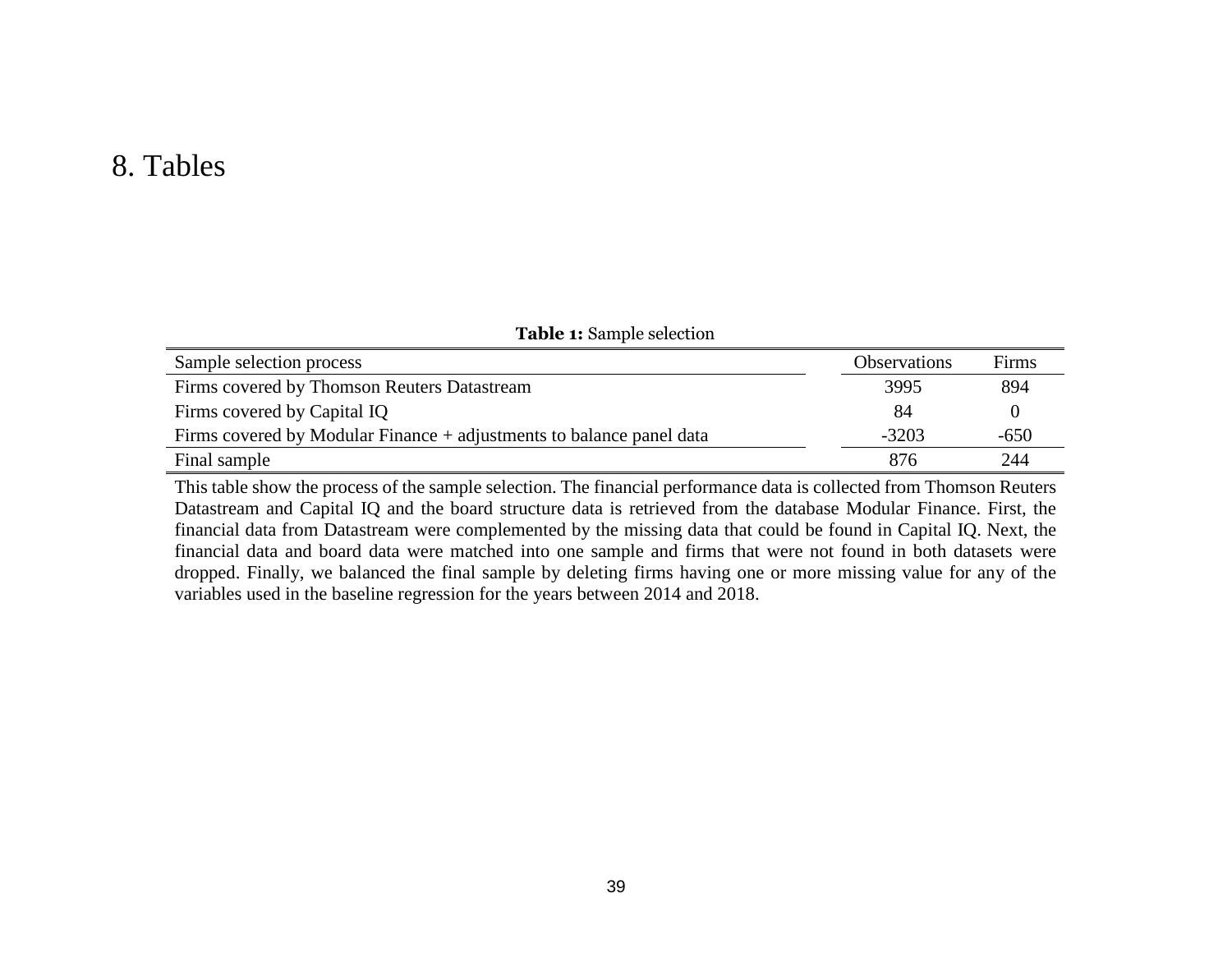| <b>Key variables</b>                                                                              | <b>Definition</b>                                                                  | <b>Source</b>                                      |
|---------------------------------------------------------------------------------------------------|------------------------------------------------------------------------------------|----------------------------------------------------|
| Dependent variables                                                                               |                                                                                    |                                                    |
| Tobin's Q                                                                                         | [Market capitalization + Total Liabilities]/ [Total Assets]                        | Thomson Reuters Datastream and calculated manually |
| <b>Return on Assets</b>                                                                           | <b>EBT/Total Assets</b>                                                            |                                                    |
| <b>Annual Stock Volatility</b>                                                                    | Standard deviation of monthly stock returns calculated using<br>daily stock prices |                                                    |
| Independent variables                                                                             |                                                                                    |                                                    |
| Total board members                                                                               | Total number of board members                                                      | Finance Modular                                    |
| Number of females on board/Total number of board members<br>Percentage of female members on board |                                                                                    | Finance Modular and calculated manually            |
| Control variables                                                                                 |                                                                                    |                                                    |
| <b>Size</b>                                                                                       | Natural logarithm of firm total assets                                             | Thomson Reuters Datastream and calculated manually |
| Risk                                                                                              | Long-Term Debt/Total Assets                                                        | Thomson Reuters Datastream and calculated manually |
| Firm Age                                                                                          | A number of years since a firm is established                                      | Manually extracted                                 |
| Capex                                                                                             | Capital Expenditures                                                               | <b>Thomson Reuters Datastream</b>                  |
| Industry                                                                                          | Industry dummy                                                                     | <b>Finance Modular</b>                             |

### **Table 2:** Variable definitions

This table include definitions and source of the main variables used in the baseline regressions.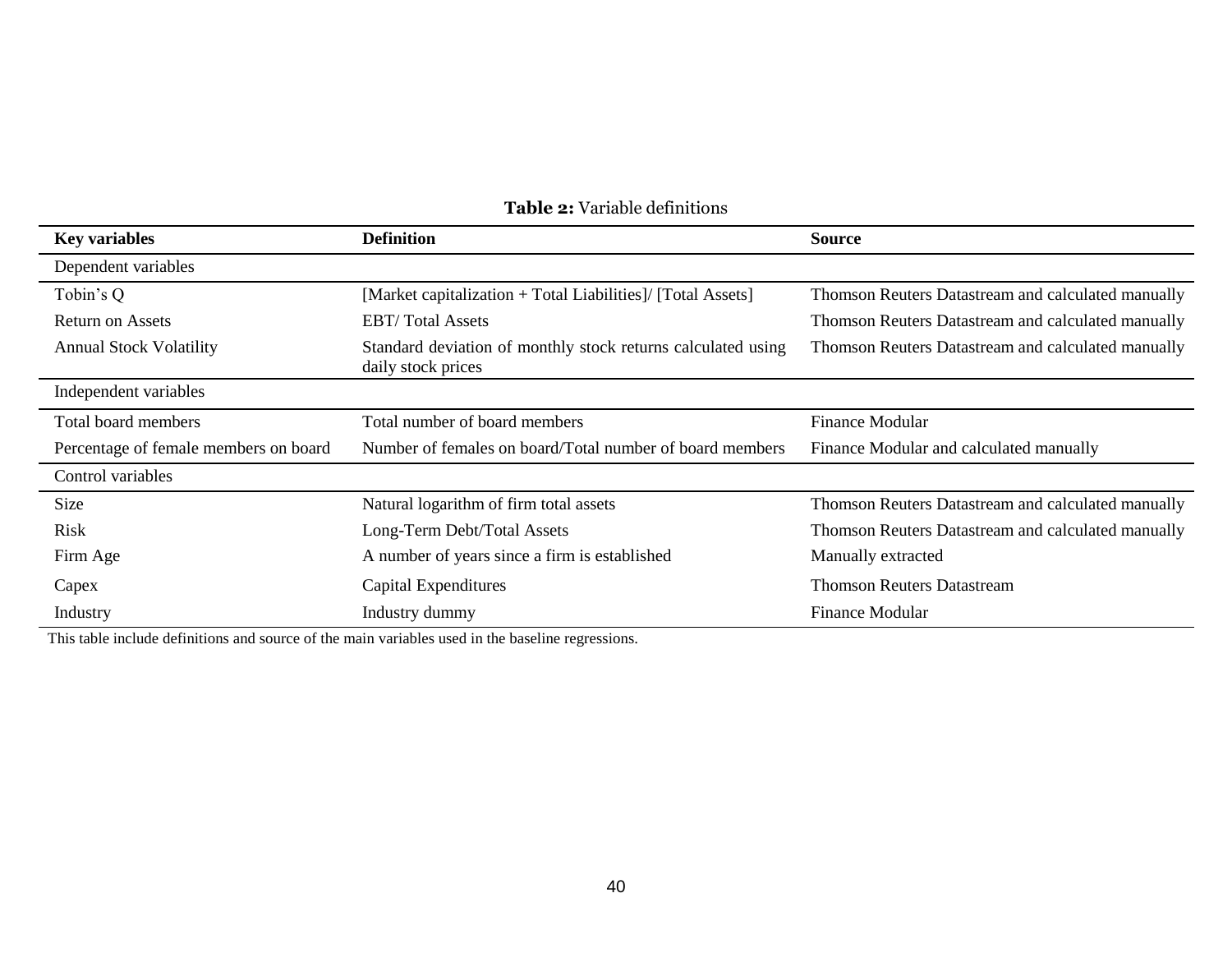| <b>Variable</b>              | <b>Mean</b> | <b>SD</b> | Min            | <b>Max</b> | 25th  | <b>Median</b> | 75 <sub>th</sub> |
|------------------------------|-------------|-----------|----------------|------------|-------|---------------|------------------|
| Dependent variable           |             |           |                |            |       |               |                  |
| <b>SV</b>                    | 0.28        | 0.10      | 0.00           | 0.70       | 0.21  | 0.25          | 0.33             |
| <b>ROA</b>                   | 0.07        | 0.16      | $-1.74$        | 0.75       | 0.04  | 0.08          | 0.13             |
| Q                            | 1.77        | 3.06      | 0.01           | 56.30      | 0.78  | 1.06          | 1.71             |
| <b>Board characteristics</b> |             |           |                |            |       |               |                  |
| <b>TOTAL BOARD</b>           | 6.59        | 1.64      | 1.00           | 13.00      | 6.00  | 7.00          | 7.00             |
| <b>MEMBERS</b>               |             |           |                |            |       |               |                  |
| <b>DIVERSITY</b>             | 0.30        | 0.15      | 0.00           | 1.00       | 0.20  | 0.33          | 0.40             |
| <b>Control variables</b>     |             |           |                |            |       |               |                  |
| <b>SIZE</b>                  | 15.09       | 2.09      | 9.64           | 21.81      | 13.48 | 15.00         | 16.48            |
| <b>RISK</b>                  | 0.16        | 0.17      | 0.00           | 0.88       | 0.00  | 0.12          | 0.27             |
| <b>FIRM AGE</b>              | 51.46       | 46.90     | 2.00           | 329.00     | 19.00 | 32.00         | 72.00            |
| <b>CAPEX</b>                 | 728476      | 2112213   | $\overline{0}$ | 18700000   | 5950  | 47169         | 401237           |

**Table 3:** Summary statistics

This table show descriptive statistics of means, standard deviations, minimum values, maximum values and percentiles for the main variables. The dependent variables include stock volatility (SV), return on assets (ROA), and Tobin's Q (Q). The board-level variables include size of a firm (SIZE), long-term debt/total assets (RISK), age of a firm (FIRM AGE) and capital expenditure of a firm (CAPEX). All the detailed definition of each variables can be found in table 2.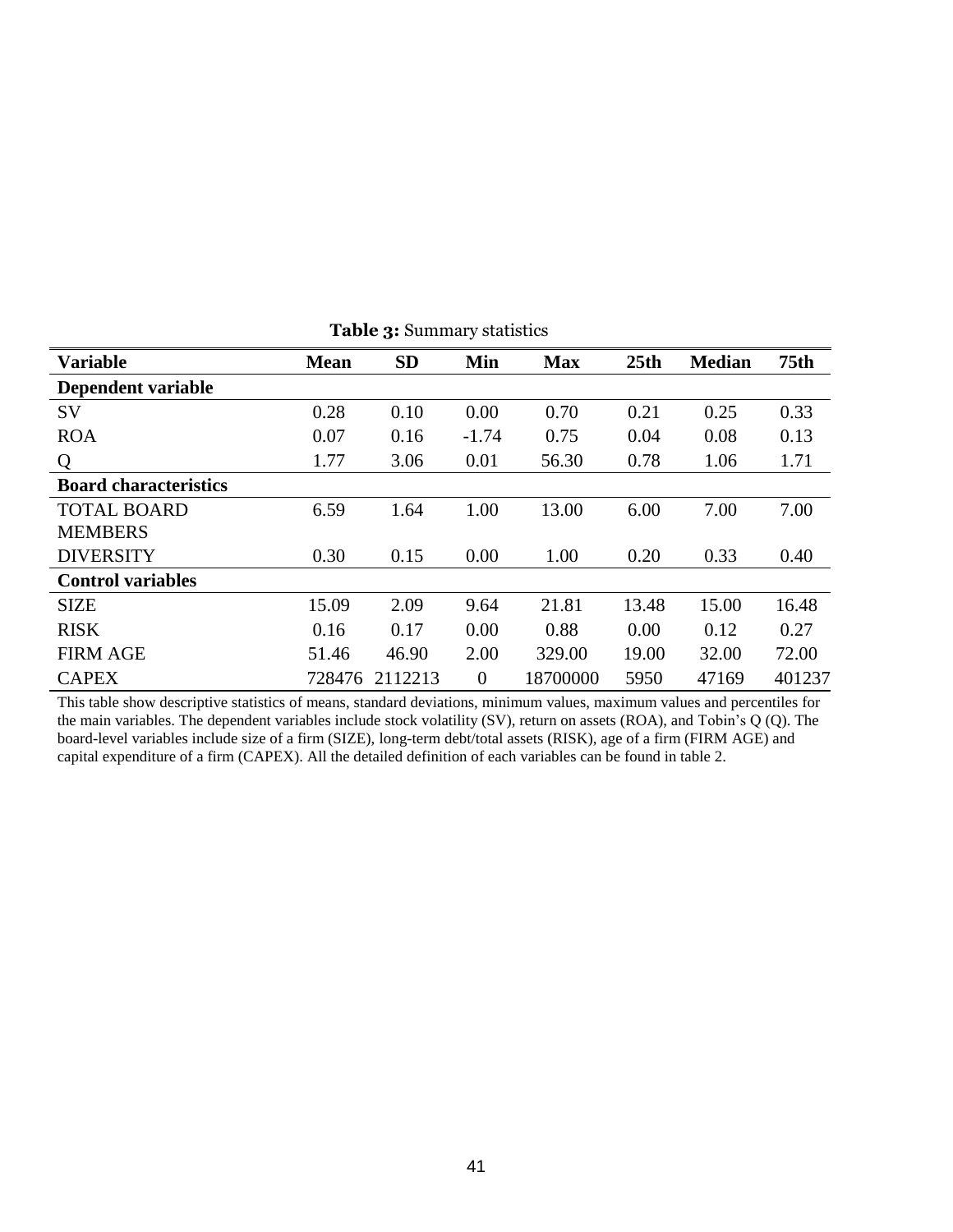|                    | $SV_t$     | $ROA_t$   | $\mathrm{Q_{t}}$ | TOTBM <sub>t</sub> | DIVERSITY <sub>(t-1)</sub> SIZE <sub>(t-1)</sub> |           | $RISK_{(t-1)}$ | $FIRM \, AGE_{(t-1)}$ | $\mathrm{CAPEX}_{(\mathrm{t-1})}$ |
|--------------------|------------|-----------|------------------|--------------------|--------------------------------------------------|-----------|----------------|-----------------------|-----------------------------------|
| $SV_t$             |            |           |                  |                    |                                                  |           |                |                       |                                   |
| $ROA_t$            | $-0.2199*$ |           |                  |                    |                                                  |           |                |                       |                                   |
| $Q_t$              | $-0.0217$  | $0.0738*$ |                  |                    |                                                  |           |                |                       |                                   |
| TOTBM <sub>t</sub> | $-0.3735*$ | $0.0897*$ | 0.0019           |                    |                                                  |           |                |                       |                                   |
| <b>DIVERSITY</b>   | $-0.3384*$ | $0.1188*$ | $0.1257*$        | $0.2453*$          |                                                  |           |                |                       |                                   |
| $SIZE_{(t-1)}$     | $-0.4962*$ | $0.1422*$ | $-0.1857*$       | $0.5893*$          | $0.3521*$                                        |           |                |                       |                                   |
| $RISK_{(t-1)}$     | $-0.1057*$ | $-0.0210$ | $-0.2427*$       | $0.0892*$          | $0.0936*$                                        | $0.3703*$ |                |                       |                                   |
| FIRM $AGE_{(t-1)}$ | $-0.2761*$ | $0.0761*$ | $-0.1067*$       | $0.3013*$          | $0.1160*$                                        | $0.3495*$ | $0.0791*$      |                       |                                   |
| $CAPEX_{(t-1)}$    | $-0.2246*$ | 0.0219    | $-0.0830*$       | $0.2937*$          | $0.1947*$                                        | $0.4974*$ | $0.2007*$      | $0.0982*$             |                                   |

**Table 4:** Pearson's pairwise correlation analysis

This table presents the Pearson's pairwise correlation coefficients between the main variables used in the regressions. Stock volatility (SV), return on assets (ROA), Tobin's Q (Q), Total board members (TOTBM), percentage of females on board (DIVERSITY), size of a firm (SIZE), long-term debt/total assets (RISK), age of a firm (FIRM AGE) and capital expenditure of a firm (CAPEX). All the detailed definition of each variables can be found in table 2. \*\*\* p<0.001, \*\* p<0.05, \* p<0.01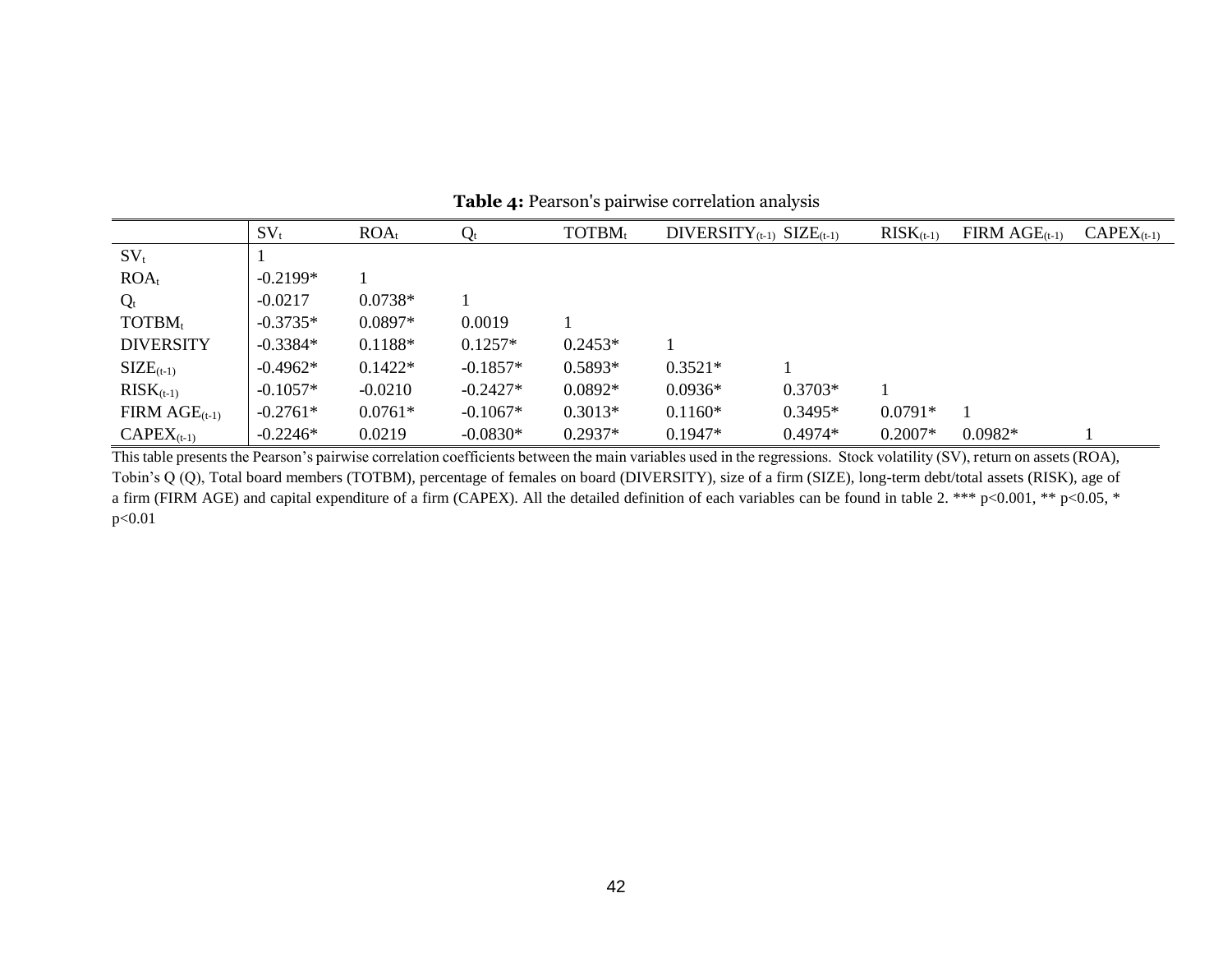|                              | $\mathbf{S}$ . Buseme regression $\mathbf{r}$ , points $\mathbf{r}$ |            |               |
|------------------------------|---------------------------------------------------------------------|------------|---------------|
| Hypotheses                   | Hypothesis 1a                                                       |            | Hypothesis 1b |
| Dependent variables          | SV                                                                  | <b>ROA</b> | Q             |
| Regression                   | (1)                                                                 | (2)        | (3)           |
| <b>Explanatory variables</b> |                                                                     |            |               |
| <b>TOTAL BOARD MEMBERS</b>   | $-0.248**$                                                          | 0.000      | $1.116**$     |
|                              | (0.124)                                                             | (0.006)    | (0.048)       |
| Control variables            |                                                                     |            |               |
| $\text{SIZE}_{(t-1)}$        | $-1.294**$                                                          | $-0.0440$  | $0.791**$     |
|                              | (0.505)                                                             | (0.034)    | (0.327)       |
| $RISK_{(t-1)}$               | $-1.147$                                                            | 0.038      | $-1.811***$   |
|                              | (1.615)                                                             | (0.065)    | (0.644)       |
| FIRM $AGE$ (t-1)             | $-0.017$                                                            | $-0.018$   | $-0.073$      |
|                              | (1.931)                                                             | (0.020)    | (0.129)       |
| $CAPEX_{(t-1)}$              | $-0.000**$                                                          | 0.000      | 0.000         |
|                              | (0.000)                                                             | (0.000)    | (0.000)       |
| Regression details           |                                                                     |            |               |
| <b>Industry-Year FE</b>      | <b>YES</b>                                                          | <b>YES</b> | <b>YES</b>    |
| Firm FE                      | <b>YES</b>                                                          | <b>YES</b> | <b>YES</b>    |
| Firms                        | 244                                                                 | 244        | 244           |
| Observations                 | 876                                                                 | 876        | 876           |
| $R^2$                        | 0.383                                                               | 0.200      | 0.954         |

**Table 5:** Baseline regression - Hypothesis 1

This table present the regression results for hypothesis  $H<sub>1a-b</sub>$  where a fixed effects model is used. Hypotheses H<sub>1a</sub> analyze the relationship between total board members and corporate total risk in terms of stock volatility (SV), is shown in regression (1). Hypotheses  $H_{1b}$  the relationship between total board members and financial performance is also examined. The financial performance measures are return on assets (ROA) shown in regression (2) Tobin's Q (Q) shown in regression (3). In all regressions, *SIZE*, *RISK, FIRM AGE* and *CAPEX* are used as control variables. All the detailed definitions of each variables can be found in table 2. A one-year lag between the dependent and control variables is used. Robust standard errors, clustered at the firm-level, are in parentheses. \*\*\* p<0.01, \*\* p<0.05, \* p<0.1.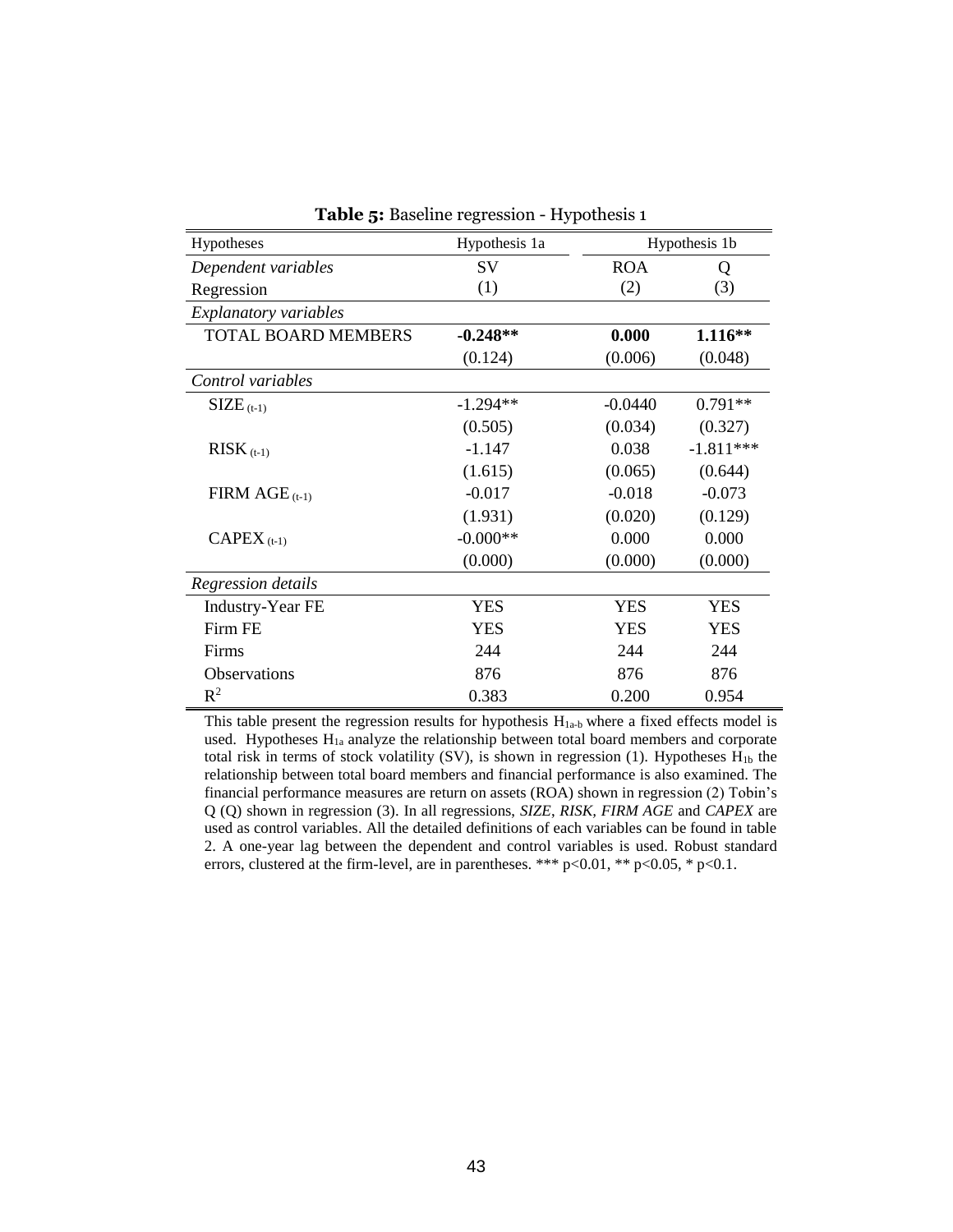| Hypotheses                   | Hypothesis 2a |            | Hypothesis 2b |
|------------------------------|---------------|------------|---------------|
| Dependent variables          | SV            | <b>ROA</b> | Q             |
| Regression                   | (4)           | (5)        | (6)           |
| <b>Explanatory variables</b> |               |            |               |
| <b>DIVERSITY</b>             | $-3.532**$    | $-0.005$   | 0.463         |
|                              | (1.174)       | (0.054)    | (0.634)       |
| Control variables            |               |            |               |
| $SIZE_{(t-1)}$               | 1.384***      | 0.048      | $0.831**$     |
|                              | (0.497)       | (0.033)    | (0.349)       |
| $RISK$ <sub>(t-1)</sub>      | $-1.417$      | 0.039      | $-1.761***$   |
|                              | (1.584)       | (0.064)    | (0.639)       |
| FIRM $AGE$ <sub>(t-1)</sub>  | $-0.206$      | $-0.021$   | $-0.095$      |
|                              | (1.907)       | (0.020)    | (0.131)       |
| $CAPEX_{(t-1)}$              | $-0.000**$    | 0.000      | 0.000         |
|                              | (0.000)       | (0.000)    | (0.000)       |
| Regression details           |               |            |               |
| <b>Industry-Year FE</b>      | <b>YES</b>    | <b>YES</b> | <b>YES</b>    |
| Firm FE                      | <b>YES</b>    | <b>YES</b> | <b>YES</b>    |
| Firms                        | 244           | 244        | 244           |
| <b>Observations</b>          | 876           | 876        | 876           |
| $R^2$                        | 0.391         | 0.198      | 0.954         |

**Table 6:** Baseline regression - Hypothesis 2

This table present the regression results for hypothesis  $H<sub>2a-b</sub>$  where a fixed effects model is used. Hypotheses  $H_{2a}$  analyze the relationship between diversity, in terms of percentage of female members on board, and corporate total risk in terms of stock volatility (SV), which is shown in regression (4). Hypotheses  $H<sub>2a</sub>$  the relationship diversity and financial performance is also examined. The financial performance measures are return on assets (ROA) shown in regression (5) Tobin's Q (Q) shown in regression (6). In all regressions, *SIZE*, *RISK, FIRM AGE* and *CAPEX* are used as control variables. All the detailed definitions of each variables can be found in table 2. A one-year lag between the dependent and control variables is used. Robust standard errors, clustered at the firm-level, are in parentheses. \*\*\* p<0.01, \*\* p<0.05, \* p<0.1.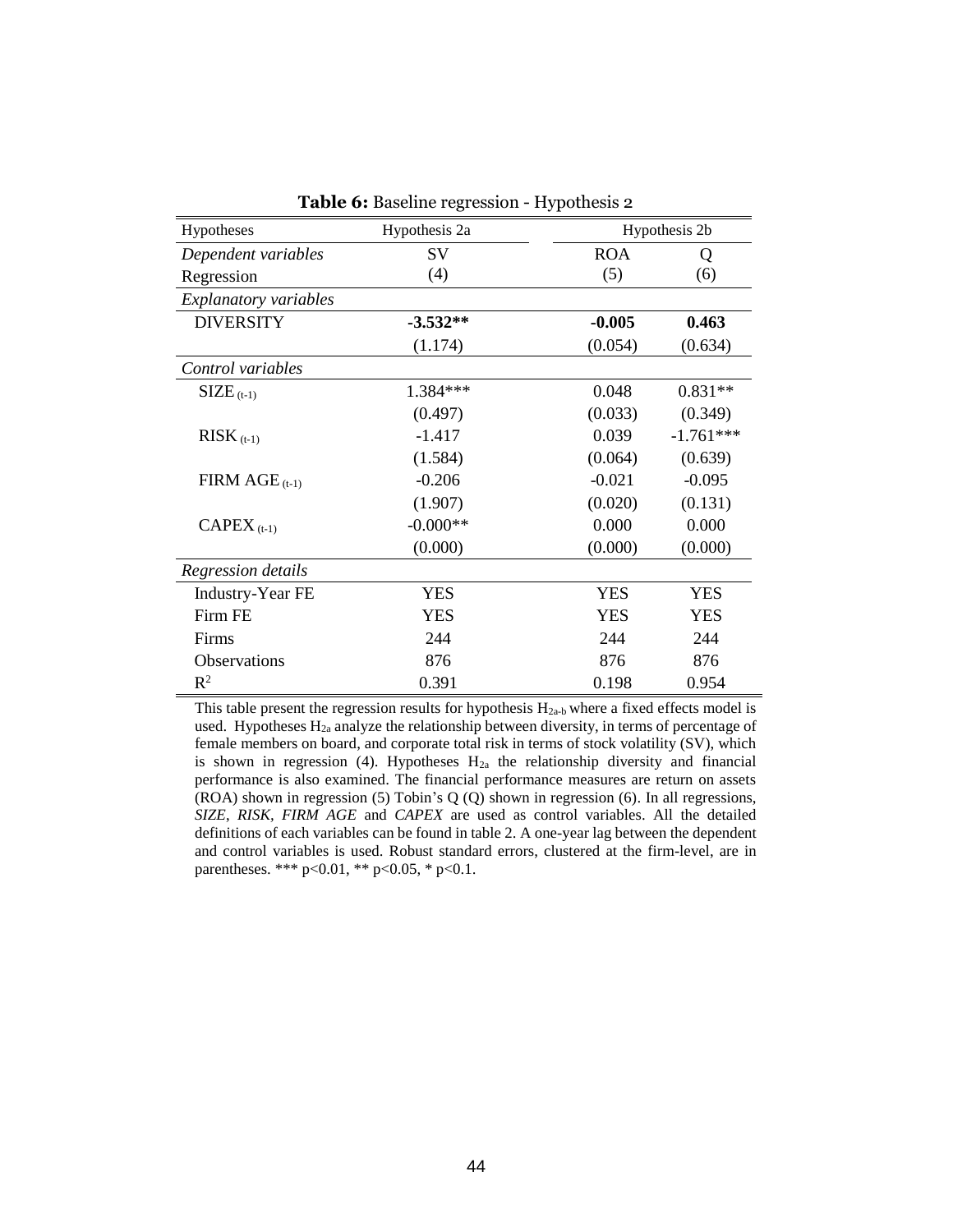| Hypotheses                 |            | Hypothesis 1c |             |            | Hypothesis 2c |             |
|----------------------------|------------|---------------|-------------|------------|---------------|-------------|
| Dependent variables        | SV         | <b>ROA</b>    | Q           | SV         | <b>ROA</b>    | Q           |
| Regression                 | (7)        | (8)           | (9)         | (10)       | (11)          | (12)        |
| Explanatory variables      |            |               |             |            |               |             |
| TOTAL BOARD MEMBERS*SIZE   | 0.032      | 0.000         | $-0.066**$  |            |               |             |
|                            | (0.048)    | (0.002)       | (0.027)     |            |               |             |
| DIVERSITY*SIZE             |            |               |             | $0.940*$   | 0.030         | 0.437       |
|                            |            |               |             | (0.568)    | (0.020)       | (0.406)     |
| <b>TOTAL BOARD MEMBERS</b> | $-0.737$   | $-0.002$      | $1.140**$   |            |               |             |
|                            | (0.787)    | (0.035)       | (0.448)     |            |               |             |
| <b>DIVERSITY</b>           |            |               |             | $-17.32**$ | $-0.439$      | $-6.083$    |
|                            |            |               |             | (8.566)    | (0.289)       | (6.487)     |
| Control variables          |            |               |             |            |               |             |
| $SIZE_{(t-1)}$             | $1.156**$  | 0.042         | 1.097***    | $1.272**$  | 0.043         | $0.770**$   |
|                            | (0.585)    | (0.030)       | (0.091)     | (0.526)    | (0.032)       | (0.346)     |
| $RISK_{(t-1)}$             | $-1.186$   | 0.038         | $-1.807***$ | $-1.376$   | 0.041         | $-1.731***$ |
|                            | (1.629)    | (0.065)       | (0.653)     | (1.617)    | (0.064)       | (0.630)     |
| FIRM $AGE_{(t-1)}$         | $-0.053$   | $-0.019$      | $-0.007$    | $-0.324$   | $-0.024$      | (0.162)     |
|                            | (1.929)    | (0.020)       | (0.116)     | (1.929)    | (0.019)       | (0.097)     |
| $CAPEX_{(t-1)}$            | $-0.000**$ | 0.000         | 0.000       | $-0.000**$ | 0.000         | 0.000       |
|                            | (0.000)    | (0.000)       | (0.000)     | (0.000)    | (0.000)       | (0.000)     |
| Regression details         |            |               |             |            |               |             |
| <b>Industry-Year FE</b>    | <b>YES</b> | <b>YES</b>    | <b>YES</b>  | <b>YES</b> | <b>YES</b>    | <b>YES</b>  |
| Firm FE                    | <b>YES</b> | <b>YES</b>    | <b>YES</b>  | <b>YES</b> | <b>YES</b>    | <b>YES</b>  |
| Firms                      | 244        | 244           | 244         | 244        | 244           | 244         |
| Observations               | 876        | 876           | 876         | 876        | 876           | 876         |
| $R^2$                      | 0.384      | 0.200         | 0.955       | 0.396      | 0.200         | 0.279       |

**Table 7:** Baseline regression - Hypothesis 1c and 2c

This table shows the regression results for hypothesis  $H_{1c}$  and  $H_{2c}$ . A fixed effects model is used for  $H_{1c}$  to analyze if the relationship between board size and corporate financial performance is less pronounced for bigger firms by using an interaction variable, SIZE\*TOTBM, which is a product of the TOTAL BOARD MEMBERS variable and SIZE variable. The financial performance measures are return on assets (ROA) shown in regression (8) Tobin's Q (Q) shown in regression (9). We also examine ( $H<sub>2c</sub>$ ) if the relationship between board size and DIVERSITY is less pronounced for bigger firms by using an interaction variable, SIZE\*DIVERSITY, which is a product of the DIVERSITY variable and SIZE variable. The firm risk measure is stock volatility (SV) shown in regression (10). Size of a firm (SIZE), long-term debt/total assets (RISK), age of a firm (FIRM AGE) and capital expenditure of a firm (CAPEX) are used as control variables for all of our regressions. A oneyear lag between the dependent and control variables is used. Robust standard errors, clustered at the firm-level, are in parentheses. p<0.01, \*\* p<0.05, \* p<0.1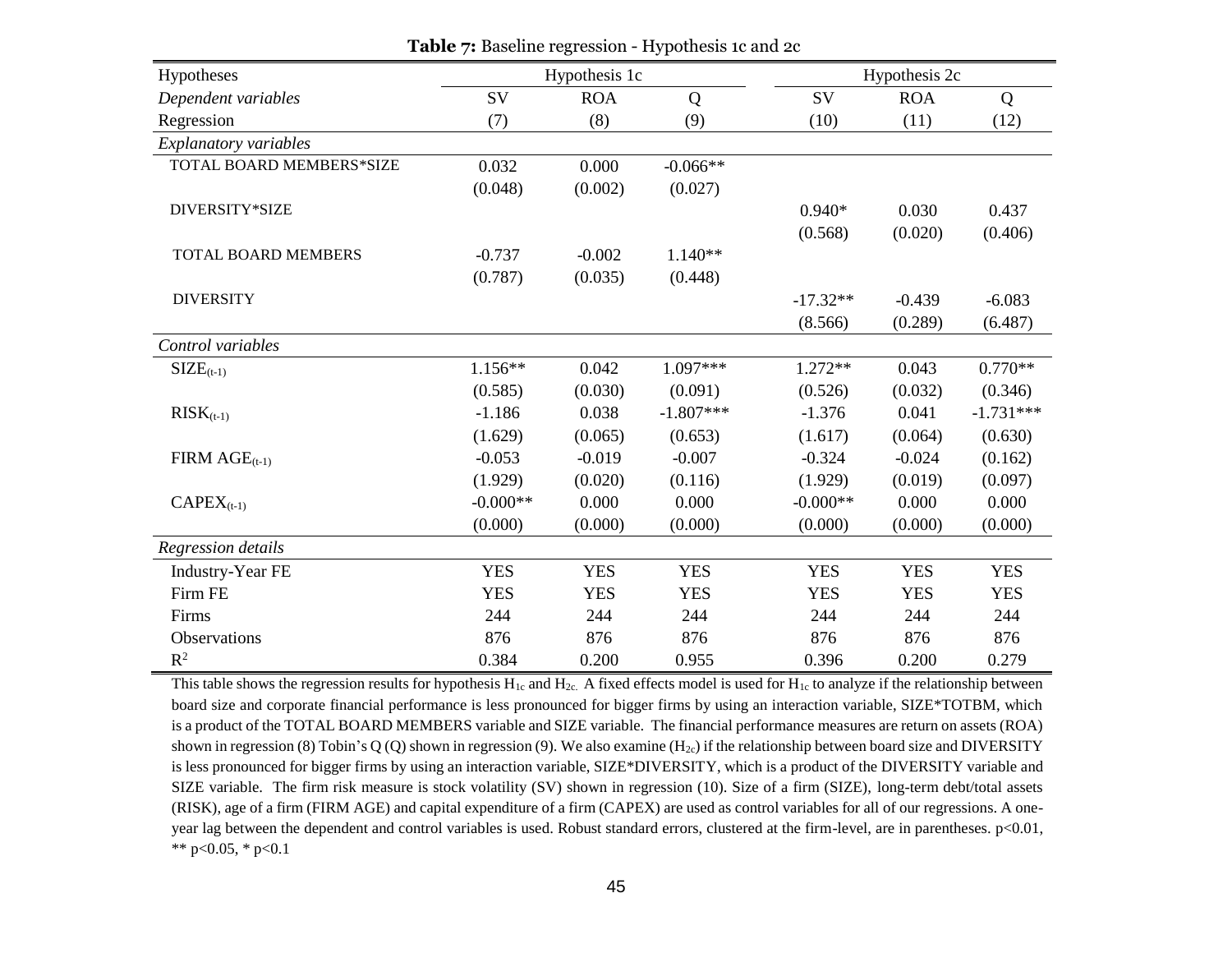| Hypotheses                    | Hypothesis 1a-b |                               |            |            | Hypothesis 2a-b                |            |
|-------------------------------|-----------------|-------------------------------|------------|------------|--------------------------------|------------|
| Robustness test               |                 | Sales growth control variable |            |            | Alternative diversity variable |            |
| Dependent variables           | SV              | <b>ROA</b>                    | Q          | SV         | <b>ROA</b>                     | Q          |
| Regression                    | (13)            | (14)                          | (15)       | (16)       | (17)                           | (18)       |
| Explanatory variables         |                 |                               |            |            |                                |            |
| <b>TOTAL BOARD MEMBERS</b>    | $-0.228*$       | $-0.000$                      | $-0.008$   |            |                                |            |
|                               | (0.132)         | (0.006)                       | (0.021)    |            |                                |            |
| <b>FEMDUM</b>                 |                 |                               |            | $-1.094*$  | 0.015                          | 0.024      |
|                               |                 |                               |            | (0.581)    | (0.034)                        | (0.106)    |
| Control variables             |                 |                               |            |            |                                |            |
| $SIZE_{(t-1)}$                | 1.280**         | $0.057*$                      | $-0.012$   | $1.420***$ | 0.045                          | $-0.012$   |
|                               | (0.499)         | (0.030)                       | (0.091)    | (0.499)    | (0.034)                        | (0.090)    |
| $RISK_{(t-1)}$                | $-1.119$        | 0.017                         | 0.111      | $-1.528$   | 0.043                          | 0.085      |
|                               | (1.615)         | (0.064)                       | (0.220)    | (1.635)    | (0.063)                        | (0.223)    |
| $FIRM \, AGE_{(t-1)}$         | $-0.020$        | $-0.019$                      | $-0.073$   | $-0.109$   | $-0.018$                       | $-0.066$   |
|                               | (1.932)         | (0.019)                       | (0.098)    | (1.912)    | (0.021)                        | (0.097)    |
| $CAPEX_{(t-1)}$               | $-0.000**$      | 0.000                         | $-0.000$   | $-0.000**$ | 0.000                          | $-0.000$   |
|                               | (0.000)         | (0.000)                       | (0.000)    | (0.000)    | (0.000)                        | (0.000)    |
| SALES GROWTH <sub>(t-1)</sub> | 0.028           | $-0.008***$                   | $0.009***$ |            |                                |            |
|                               | (0.017)         | (0.002)                       | (0.003)    |            |                                |            |
| Regression details            |                 |                               |            |            |                                |            |
| <b>Industry-Year FE</b>       | <b>YES</b>      | <b>YES</b>                    | <b>YES</b> | <b>YES</b> | <b>YES</b>                     | <b>YES</b> |
| Firm FE                       | <b>YES</b>      | <b>YES</b>                    | <b>YES</b> | <b>YES</b> | <b>YES</b>                     | <b>YES</b> |
| Firms                         | 244             | 244                           | 244        | 244        | 244                            | 244        |
| Observations                  | 876             | 876                           | 876        | 876        | 876                            | 876        |
| $R^2$                         | 0.383           | 0.258                         | 0.291      | 0.384      | 0.199                          | 0.279      |

**Table 8:** Robustness test – alternative diversity variable and adding a control variable

This table shows the regression results of our robustness test. For hypothesis  $H_{1a-b}$  the variable SALES GROWTH, is added as a control variable which is shown regression (13)-(15). For hypothesis H<sub>2a-b</sub> FEMDUM, an alternative indicator for board gender diversity is used as the explanatory variable instead of percentage of female on board variable (DIVERSITY). For the variable FEMDUM we generate a dummy variable measured as 1 if there is at least one female member on the board and 0 otherwise. Size of a firm (SIZE), long-term debt/total assets (RISK), age of a firm (FIRM AGE) and capital expenditure of a firm (CAPEX) is used as control variables for all of our regressions. A one-year lag between the dependent and control variables is used. Robust standard errors, clustered at the firm-level, are in parentheses \*\*\*  $p<0.01$ , \*\*  $p<0.05$ , \*  $p<0.1$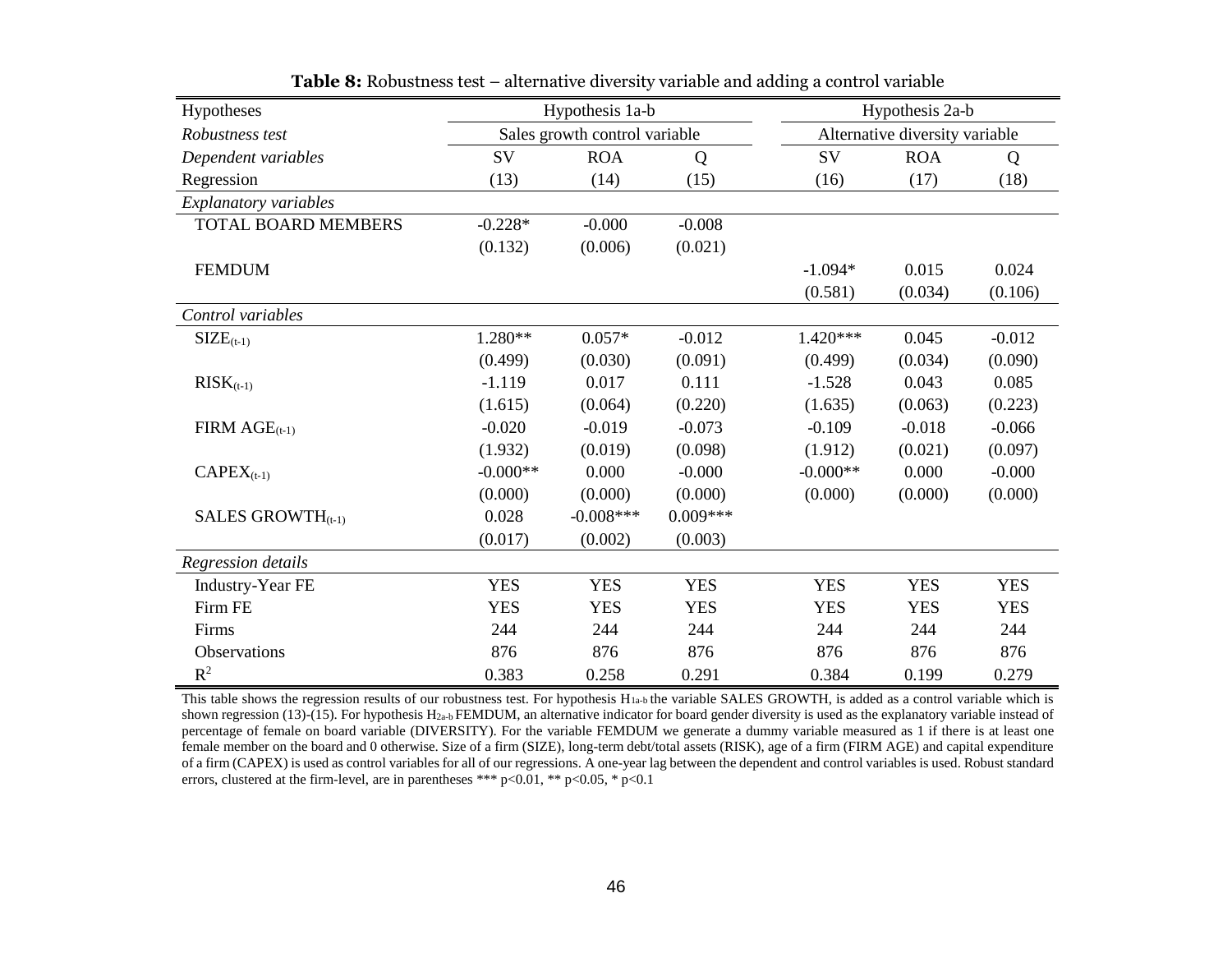|                 | (1)  |        |                  | $\left( 2\right)$ |        |
|-----------------|------|--------|------------------|-------------------|--------|
| Variable        | VIF  | 1/VIF  | Variable         | VIF               | 1/VIF  |
| <b>TOTBM</b>    | 1.82 | 0.5493 | <b>DIVERSITY</b> | 1.19              | 0.8397 |
| <b>SIZE</b>     | 2.48 | 0.4026 | <b>SIZE</b>      | 1.91              | 0.5239 |
| <b>RISK</b>     | 1.22 | 0.8180 | <b>RISK</b>      | 1.17              | 0.8544 |
| <b>FIRM AGE</b> | 1.20 | 0.8331 | <b>FIRM AGE</b>  | 1.17              | 0.8533 |
| <b>CAPEX</b>    | 1.36 | 0.7354 | <b>CAPEX</b>     |                   | 0.7352 |

**Table 9:** VIF-tests to detect severe multicollinearity

This table show the variance inflation factors (VIF) for the main independent variables used in our regressions. Test (1) show VIFs for the regressions with the total board member explanatory variables. Test (2) show VIF values for the regressions with the explanatory variable DIVERSITY (percentage of females on board). A rule of thumb is that a VIF value above 10 indicate presence of severe multicollinearity.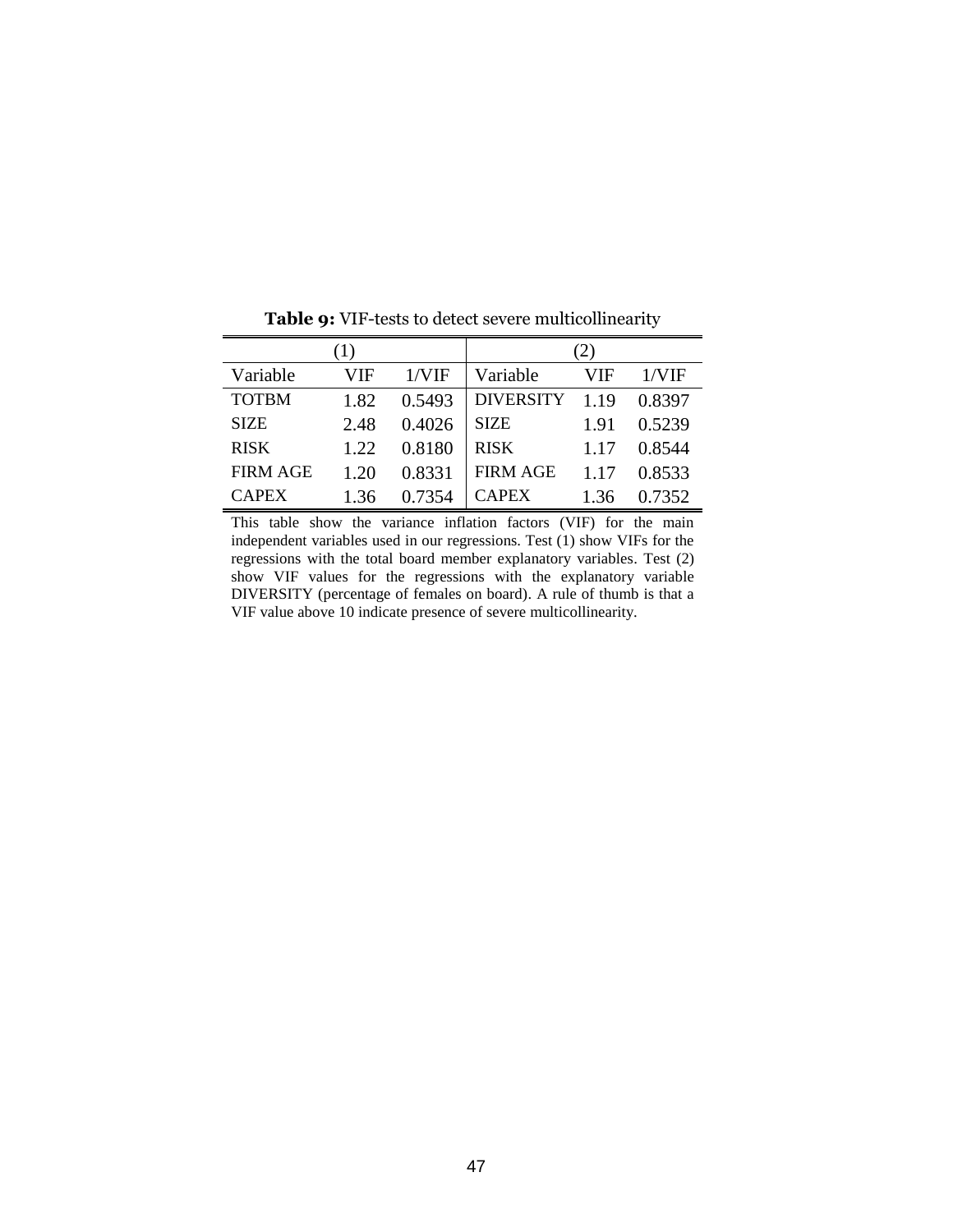# <span id="page-47-0"></span>9. References

Abidin, Z.Z., Kamal, N.M. & Jusoff, K. 2009, "Board structure and corporate performance in Malaysia", *International Journal of Economics and Finance,* vol. 1, no. 1, pp. 150-164.

Acharya, V.V., Myers, S.C. & Rajan, R.G. 2011, "The internal governance of firms", *The Journal of Finance,* vol. 66, no. 3, pp. 689-720.

Adams, R.B., Almeida, H. & Ferreira, D. 2005, "

Powerful CEOs and their impact on corporate performance", *Review of Financial Studies,*  vol. 18, no. 4, pp. 1403-1432.

Adams, R.B. & Ferreira, D. 2009, "Women in the boardroom and their impact on governance and performance", *Journal of financial economics,* vol. 94, no. 2, pp. 291- 309.

Adams, R.B. & Funk, P. 2012, "Beyond the glass ceiling: Does gender matter?", *Management Science,* vol. 58, no. 2, pp. 219-235.

Adams, R.B. & Mehran, H. 2012, "Bank board structure and performance: Evidence for large bank holding companies", *Journal of financial Intermediation,* vol. 21, no. 2, pp. 243-267.

Ahern, K.R. & Dittmar, A.K. 2012, "The changing of the boards: The impact on firm valuation of mandated female board representation", *The Quarterly Journal of Economics,*  vol. 127, no. 1, pp. 137-197.

Akbar, S., Kharabsheh, B., Poletti-Hughes, J. & Shah, S.Z.A. 2017, "Board structure and corporate risk taking in the UK financial sector", *International Review of Financial Analysis,* vol. 50, pp. 101-110.

Bargeron, L.L., Lehn, K.M. & Zutter, C.J. 2010, "

Sarbanes-Oxley and corporate risk-taking", *Journal of Accounting and Economics,* vol. 49 Nos 1/2, pp. 34-52.

Barka, H.B. & Legendre, F. 2017, "Effect of the board of directors and the audit committee on firm performance: a panel data analysis", *Journal of Management & Governance,* vol. 21, no. 3, pp. 737-755.

Bathula, H. 2008, *Board characteristics and firm performance: Evidence from New Zealand*, Auckland University of Technology.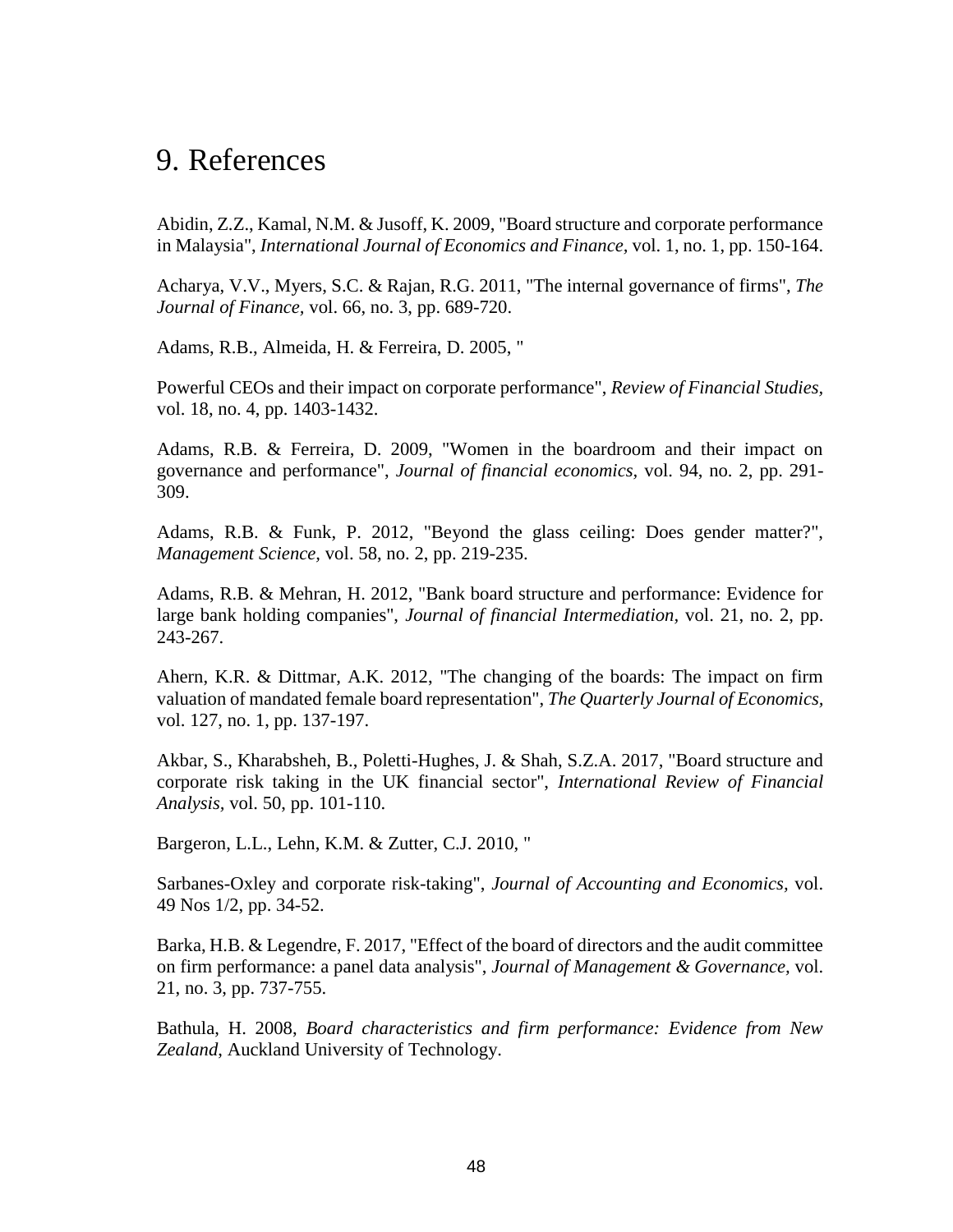Bennedsen, M., Kongsted, H.C. & Nielsen, K.M. 2008, "The causal effect of board size in the performance of small and medium-sized firms", *Journal of Banking & Finance,* vol. 32, no. 6, pp. 1098-1109.

Berger, A.N., Kick, T. & Schaeck, K. 2014, "Executive board composition and bank risk taking", *Journal of Corporate Finance,* vol. 28, no. C, pp. 48-65.

Bhagat, S. & Black, B. 1999, "The uncertain relationship between board composition and firm performance", *The business lawyer,* pp. 921-963.

Boone, A.L., Field, L.C., Karpoff, J.M. & Raheja, C.G. 2007, "The determinants of corporate board size and composition: An empirical analysis", *Journal of financial Economics,* vol. 85, no. 1, pp. 66-101.

Boubakri, N., Cosset, J.C. & Saffar, W. 2013, "The role of state and foreign owners in corporate risk-taking: Evidence from privatization", *Journal of Financial Economics,* vol. 108, no. 3, pp. 641-658.

Brammer, S., Jackson, G. & Matten, D. 2012, "Corporate social responsibility and institutional theory: New perspectives on private governance", *Socio-economic review,*  vol. 10, no. 1, pp. 3-28.

Campbell, K. & Mínguez-Vera, A. 2008, "Gender diversity in the boardroom and firm financial performance", *Journal of Business Ethics,* vol. 83, no. 3, pp. 435-451.

Carter, D.A., Simkins, B.J. & Simpson, W.G. 2003, "

Corporate governance, board diversity, and firm value, *The Financial Review,* vol. 38, no. 1, pp. 33-53.

Chakraborty, A., Gao, L. & Sheikh, S. 2018, "Corporate governance and risk in crosslisted and Canadian only companies", *Management Decision.*

Chapple, L. & Humphrey, J.E. 2014), "Does board gender diversity have a financial impact? Evidence using stock portfolio performance", *Journal of business ethics,* vol. 122, no. 4, pp. 709-723.

Cheng, S. 2008, "Board size and the variability of corporate performance", *Journal of financial economics,* vol. 87, no. 1, pp. 157-176.

Child, J. 1975, "Managerial and organizational factors associated with company performance‐part II. A contingency analysis", *Journal of Management Studies,* vol. 12, no. 1-2, pp. 12-27.

Chong, L., Ong, H. & Tan, S. 2018, "Corporate risk-taking and performance in Malaysia: the effect of board composition, political connections and sustainability practices", *Corporate Governance: The International Journal of Business in Society,* vol. 18, no. 4, pp. 635-654.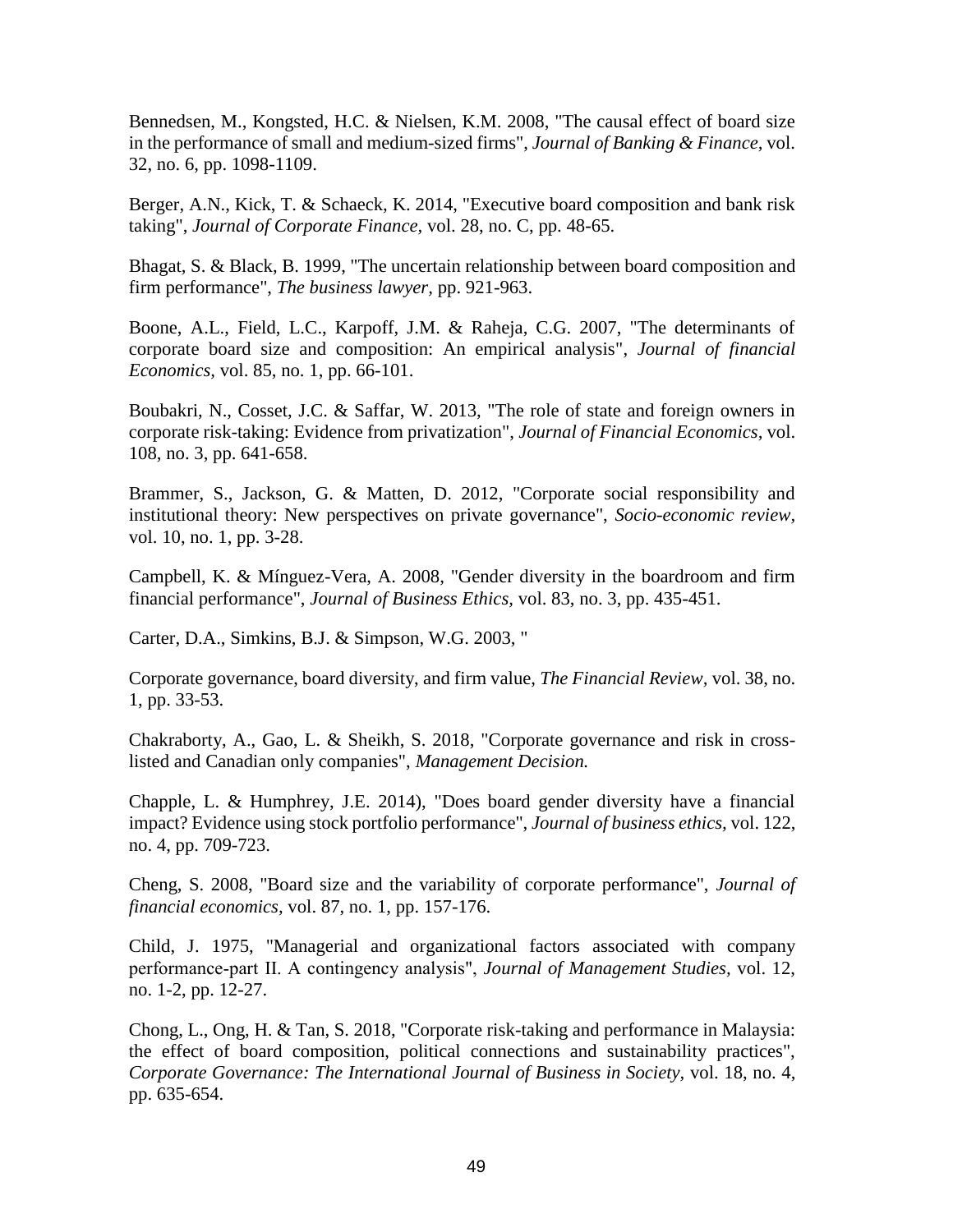Coles, J.L., Daniel, N.D. & Naveen, L. 2008, "Boards: Does one size fit all?", *Journal of financial economics,* vol. 87, no. 2, pp. 329-356.

Coles, J.W., McWilliams, V.B. & Sen, N. 2001, "An examination of the relationship of governance mechanisms to performance", *Journal of management,* vol. 27, no. 1, pp. 23- 50.

Cornforth, C. 2003, "Introduction: the changing context of governance–emerging issues and paradoxes" in Routledge, pp. 13-32.

Dahya, J. & McConnell, J.J. 2005, "Outside directors and corporate board decisions", *Journal of Corporate Finance,* vol. 11, no. 1-2, pp. 37-60.

Damanpour, F. 2010, "An integration of research findings of effects of firm size and market competition on product and process innovations", *British Journal of Management,*  vol. 21, no. 4, pp. 996-1010.

Davis, J.H., Schoorman, F.D. & Donaldson, L. 1997, "Toward a stewardship theory of management", *Academy of Management review,* vol. 22, no. 1, pp. 20-47.

Deloitte Governance Services & Nyenrode Corporate Governance Institute 2016, "Good Governance driving Corporate Performance?", , no. December.

Donaldson, L. & Davis, J.H. 1994, "Boards and company performance-research challenges the conventional wisdom", *Corporate governance: An international review,*  vol. 2, no. 3, pp. 151-160.

Donaldson, L. & Davis, J.H. 1991, "Stewardship theory or agency theory: CEO governance and shareholder returns", *Australian Journal of Management,* vol. 16, no. 1, pp. 49-64.

Donaldson, L. 1990, "The ethereal hand: Organizational economics and management theory", *Academy of Management review,* vol. 15, no. 3, pp. 369-381.

Drukker, D.M. 2003, "Testing for serial correlation in linear panel-data models", *Stata Journal,* vol. 3, no. 2, pp. 168-177.

Duru, A., Iyengar, R.J. & Zampelli, E.M. 2016, "The dynamic relationship between CEO duality and firm performance: The moderating role of board independence", *Journal of Business Research,* vol. 69, no. 10, pp. 4269-4277.

Easterwood, J.C., Ince, O.S. & Raheja, C.G. 2012, "The evolution of boards and CEOs following performance declines. ", *Journal of Corporate Finance,* vol. 18, no. 4, pp. 727- 744.

Eisenberg, T., Sundgren, S. & Wells, M.T. 1998, "Larger board size and decreasing firm value in small firms", *Journal of Financial Economics,* vol. 48, no. 1, pp. 35-54.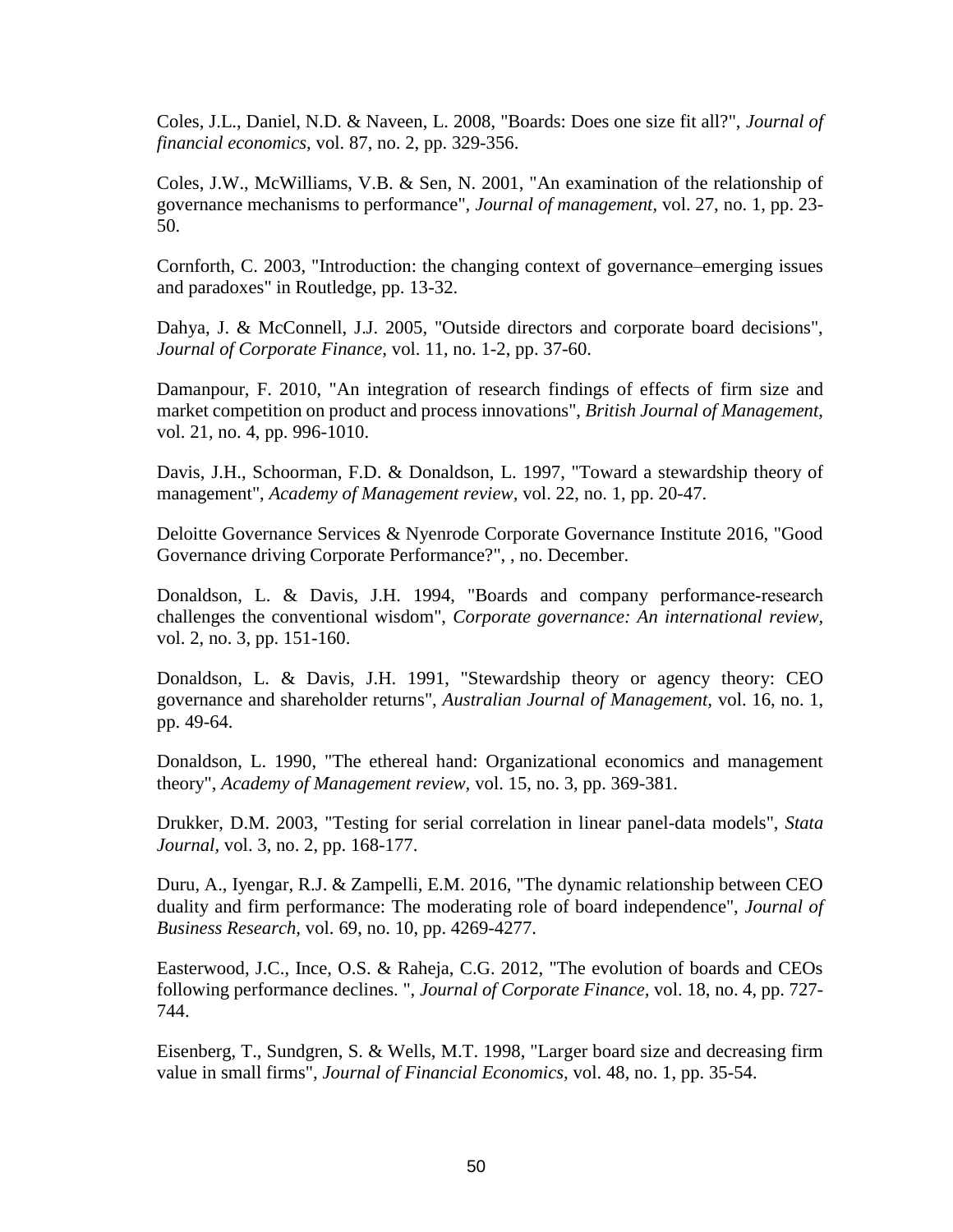Faccio, M., Marchica, M.T. & Mura, R. 2016, "CEO gender, corporate risk-taking, and the efficiency of capital allocation", *Journal of Corporate Finance,* vol. 39, no. C, pp. 193- 209.

Fich, E.M. & Slezak, S.L. 2008, "Can corporate governance save distressed firms from bankruptcy? An empirical analysis", *Review of Quantitative Finance and Accounting,* vol. 30, no. 2, pp. 225-251.

Galeotti, M. 2006, "*Governo dell'azienda e indicatori di performance*", *G. Giappichelli.*

Gaur, S.S., Bathula, H. & Singh, D. 2015, "Ownership concentration, board characteristics and firm performance: a contingency framework", *Management Decision,* vol. 53, no. 5, pp. 911-931.

Giovannini, R. 2010, "Corporate governance, family ownership and performance", *Journal of Management & Governance,* vol. 14, no. 2, pp. 145-166.

Gong, Y., Zhou, J. & Chang, S. 2013, "Core knowledge employee creativity and firm performance: The moderating role of riskiness orientation, firm size, and realized absorptive capacity", *Personnel Psychology,* vol. 66, no. 2, pp. 443-482.

Gordini, N. & Rancati, E. 2017, "Gordini, N. and Rancati, E., 2017. Gender diversity in the Italian boardroom and firm financial performance. *Management Research Review*, *40*(1), pp.75-94.", *Management Research Review,* vol. 40, no. 1, pp. 75-94.

Guest, P.M. 2009, "The impact of board size on firm performance: Evidence from the UK", *The European Journal of Finance,* vol. 15, no. 4, pp. 385-404.

Haider, J. & Fang, H.X. 2016, "Board size and corporate risk: evidence from China", *Journal of Asia-Pacific Business,* vol. 17, no. 3, pp. 229-248.

Haider, J. & Fang, H. 2016, "Board size and corporate risk: evidence from China", *Journal of Asia-Pacific Business,* vol. 17, no. 3, pp. 229-248.

Haider, J. & Fang, H. 2016, "Board size and corporate risk: evidence from China", *Journal of Asia-Pacific Business,* vol. 17, no. 3, pp. 229-248.

Hannan, M.T. & Freeman, J. 1984, "Structural inertia and organizational change", *American Sociological Review,* vol. 49, no. 2, pp. 149-164.

Hardwick, P., Adams, M. & Zou, H. 2011, "Board characteristics and profit efficiency in the United Kingdom life insurance industry", *Journal of Business Finance & Accounting,*  vol. 38, no. 7-8, pp. 987-1015.

Hermalin, B.E. & Weisbach, M.S. 1991, "The effects of board composition and direct incentives on firm performance", *Financial Management,* pp. 101-112.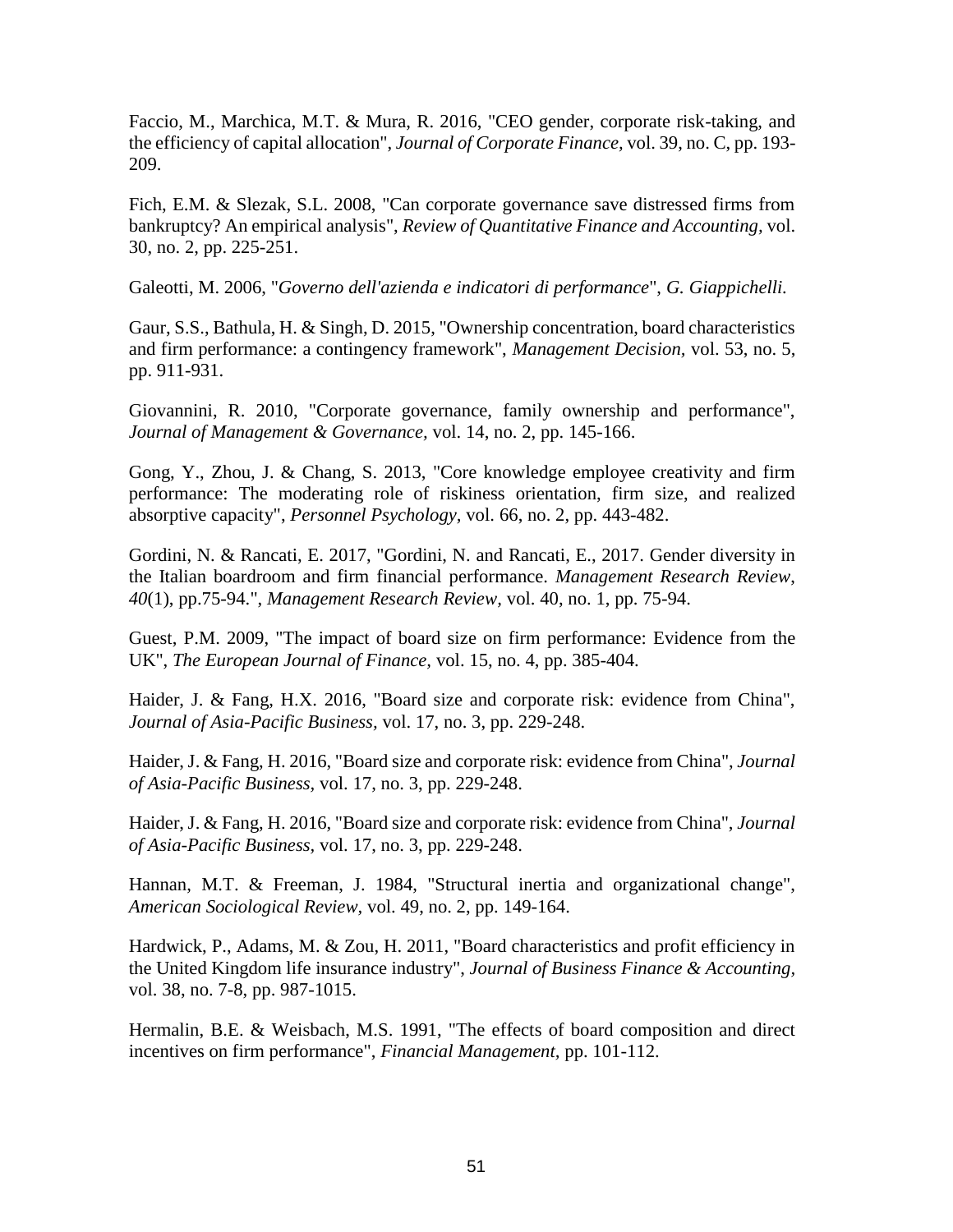Hillman, A.J. & Dalziel, T. 2003, "Boards of directors and firm performance: Integrating agency and resource dependence perspectives", *Academy of Management review,* vol. 8, no. 3, pp. 383-396.

Ho, C., Lai, G.C. & Lee, J. 2013, "Organizational structure, board composition, and risk taking in the US property casualty insurance industry", *Journal of Risk and Insurance,*  vol. 80, no. 1, pp. 169-203.

Huang, Y.S. & Wang, C. 2015, "Corporate governance and risk-taking of Chinese firms: The role of board size", *International Review of Economics & Finance,* vol. 37, pp. 96- 113.

International Monetary Fund 2016, Global Financial Stability Report—Potent Policies for a Successful Normalization, IMF.

Jaccard, J., Jaccard, J., & Turrisi, R. 2003, Interaction effects in multiple regression, no. 72, Sage.

Jane Lenard, M., Yu, B., Anne York, E. & Wu, S. 2014, "Impact of board gender diversity on firm risk", *Managerial Finance,* vol. 40, no. 8, pp. 787-803.

Jensen, M.C. 1993, "The Modern Industrial Revolution. Exit, and the Failure of Internal Control Systems", *Journal of Finance,* vol. 48, no. 3, pp. 831-880.

Jogulu, U. & Vijayasingham, L. 2015, "Women doctors on working with each other", *Gender in Management: An international journal,* vol. 30, no. 2, pp. 162-178.

John, K., Litov, L. & Yeung, B. 2008, "Corporate governance and risk‐taking", *The journal of finance,* vol. 63, no. 4, pp. 1679-1728.

Johnson, S., Boone, P.D., Breach, A. & Friedman, E. 1999, "Corporate Governance in the Asian Financial Crisis", *Journal of Financial Economics,* vol. 58, no. No. 1-2.

Kajola, S.O. 2008, "Corporate governance and firm performance: The case of Nigerian listed firms", *European journal of economics, finance and administrative sciences,* vol. 14, no. 14, pp. 16-28.

Kennedy, P. 1985, *A guide to Econometrics,* 2nd edn.

Kiel, G.C. & Nicholson, G.J. 2003, "Board composition and corporate performance: How the Australian experience informs contrasting theories of corporate governance", *Corporate Governance: An International Review,* vol. 11, no. 3, pp. 189-205.

Koerniadi, H., Krishnamurti, C. & Tourani-Rad, A. 2014, "Corporate Governance and Risk-Taking in New Zealand", *Australian Journal of Management,* vol. 39, no. 2, pp. 227- 245.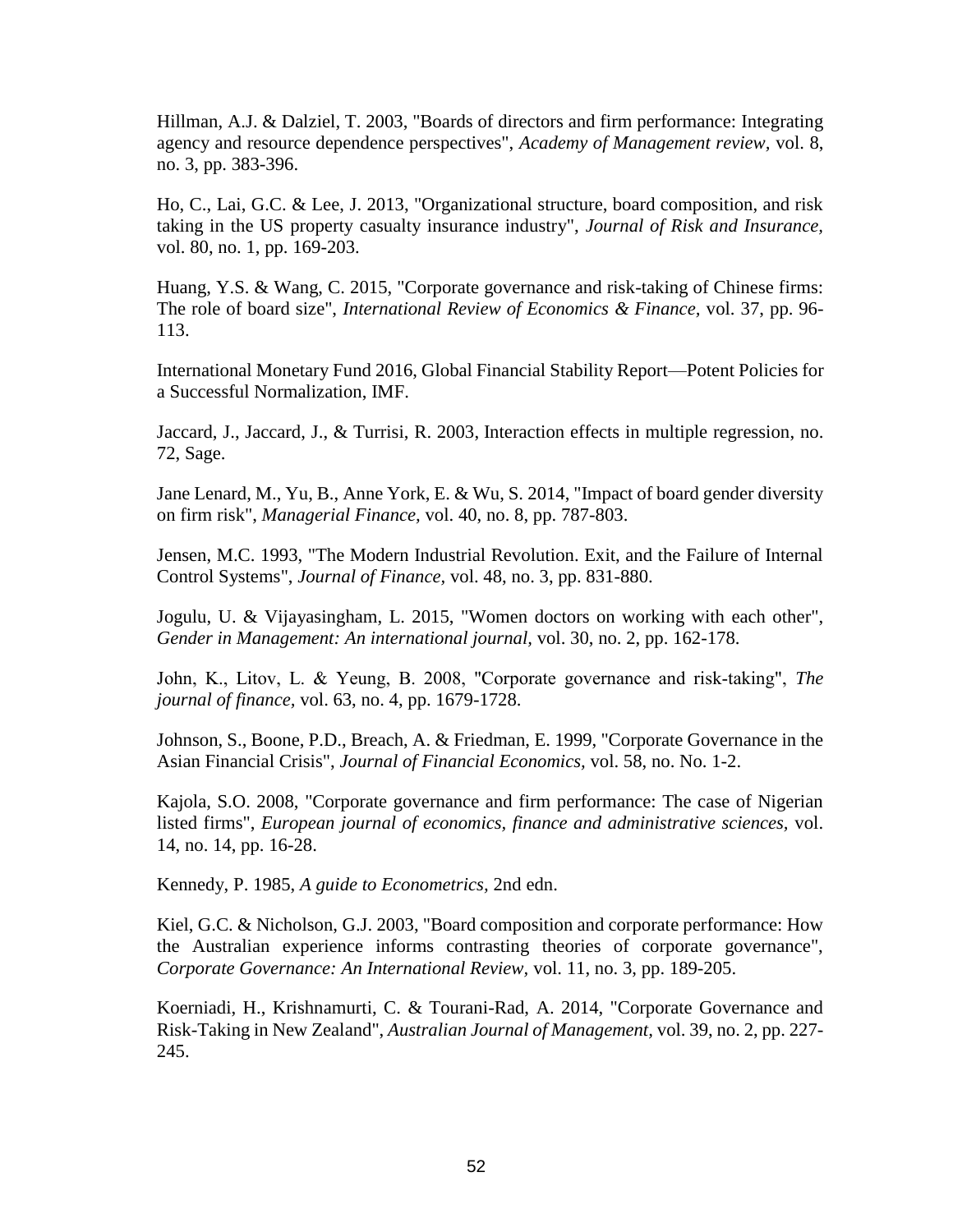Konishi, M. & Yasuda, Y. 2004, "Factors affecting bank risk taking: Evidence from Japan", *Journal of Banking & Finance,* vol. 28, no. 1, pp. 215-232.

Lenard, M.J., Yu, B., Anne York, E. & Wu, S. 2014, "Impact of board gender diversity on firm risk", *Managerial Finance,* vol. 40, no. 8, pp. 787-803.

Levi, M., Li, K. & Zhang, F. 2014, "Director gender and mergers and acquisitions", *Journal of Corporate Finance,* vol. 28, pp. 185-200.

Lewellyn, K.B. & Muller‐Kahle, M.I. 2012, "

CEO power and risk taking: Evidence from the subprime lending industry", *Corporate Governance: An International Review,* vol. 20, no. 3, pp. 289-307.

Li, H. & Chen, P. 2018, "Board gender diversity and firm performance: The moderating role of firm size", *Business Ethics: A European Review,* vol. 27, no. 4, pp. 294-308.

Linck, J.S., Netter, J.M. & Yang, T. 2008, "The determinants of board structure", *Journal of financial economics,* vol. 87, no. 2, pp. 308-328.

Lipton, M. & Lorsch, J.W. 1992, "A modest proposal for improved corporate governance", *The business lawyer,* vol. 48, pp. 59-77.

Loukil, N. & Yousfi, O. 2016, "Does gender diversity on corporate boards increase risk‐ taking?", *Canadian Journal of Administrative Sciences/Revue Canadienne des Sciences de l'Administration,* vol. 33, no. 1, pp. 66-81.

Low, A. 2009, "Managerial risk-taking behavior and equity-based compensation", *Journal of Financial Economics,* vol. 92, no. 3, pp. 470-490.

Mathew, S., Ibrahim, S. & Archbold, S. 2016, "Boards attributes that increase firm risk– evidence from the UK", *Corporate Governance,* vol. 16, no. 2, pp. 233-258.

McColgan, P. 2001, "Agency theory and corporate governance: a review of the literature from a UK perspective", *Department of Accounting and Finance Working Paper,* vol. 6, pp. 0203.

Nahavandi, A. & Malekzadeh, A.R. 1993, "Leader style in strategy and organizational performance: an integrative framework", *Journal of Management Studies,* vol. 30, no. 3, pp. 405-425.

Nakano, M. & Nguyen, P. 2012, "Board Size and Corporate Risk Taking: Further Evidence from Japan", *Corporate Governance: An International Review,* vol. 20, no. 4, pp. 369-387.

Nelson, R.R. & Winter, S.G. 2009, *An evolutionary theory of economic change*.

OECD 2011, *Board Practices: Incentives and Governing Risks, Corporate Governance*, OECD Publishing, [http://dx.doi.org/10.1787/9789264113534-en.](http://dx.doi.org/10.1787/9789264113534-en)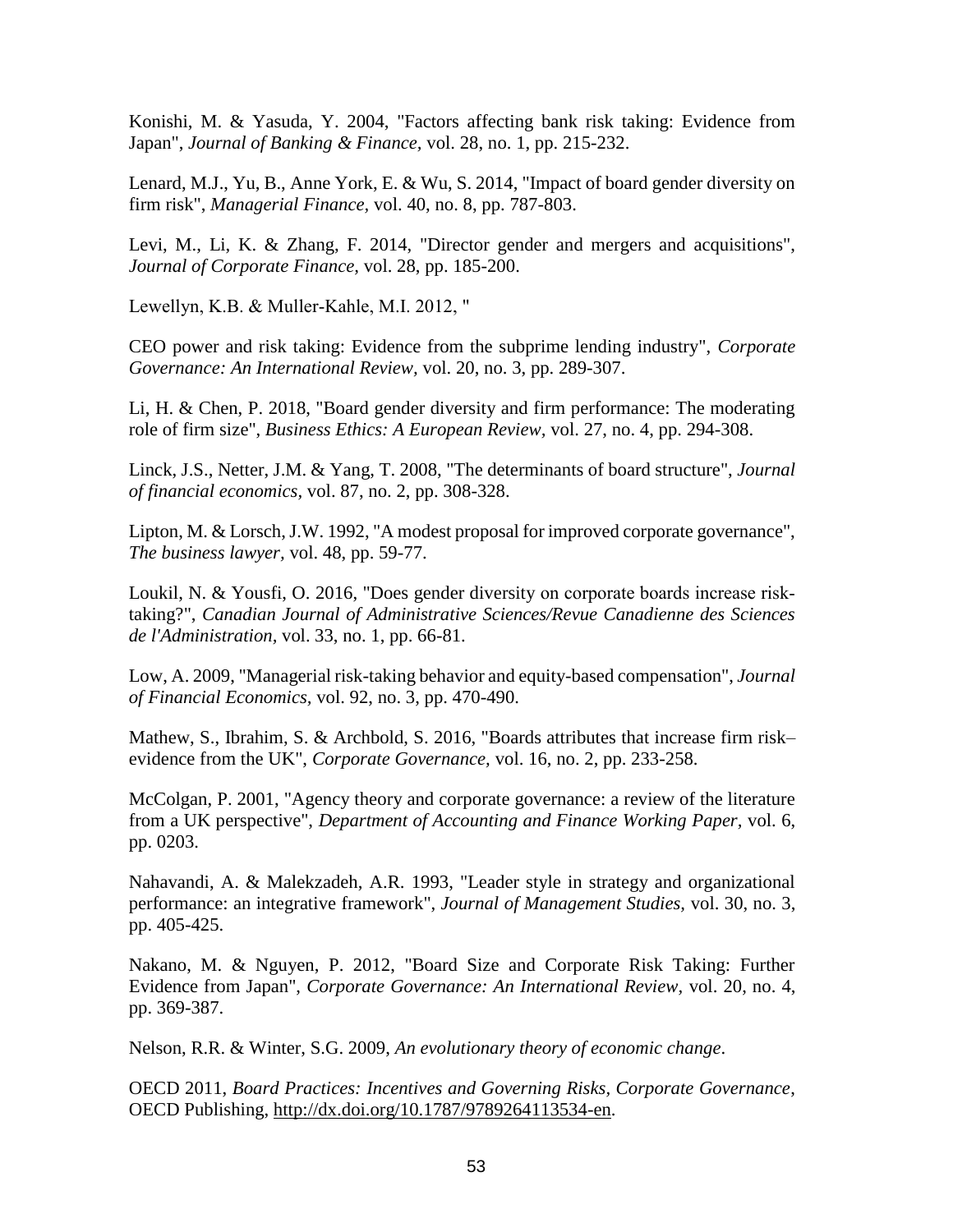Ozkan, A. & Ozkan, N. 2004, "Corporate cash holdings: An empirical investigation of UK companies", *Journal of banking & finance,* vol. 28, no. 9, pp. 2103-2134.

Paniagua, J., Rivelles, R. & Sapena, J. 2018, "Corporate governance and financial performance: The role of ownership and board structure", *Journal of Business Research,*  vol. 89, pp. 229-234.

Papadakis, V.M. 2006, "Do CEOs shape the process of making strategic decisions? Evidence from Greece." *Management Decision* 44, no. 3 (2006): 367-394.", *Management Decision,* vol. 44, no. 3, pp. 367-394.

Pye, A. & Camm, G. 2003, "Non-Executive Directors: Moving beyond the 'One-size-fitsall' View", *Journal of General Management,* vol. 28, no. 3, pp. 52-70.

Randøy, T., Thomsen, S. & Oxelheim, L. 2006, "A Nordic perspective on corporate board diversity", *Age,* vol. 390, no. 0.5428.

Reguera-Alvarado, N., de Fuentes, P. & Laffarga, J. 2017, "Does board gender diversity influence financial performance? Evidence from Spain", *Journal of Business Ethics,* vol. 141, no. 2, pp. 337-350.

Rose, C. 2007, "Does female board representation influence firm performance? The Danish evidence", *Corporate Governance: An International Review,* vol. 15, no. 2, pp. 404-413.

Rossi, F., Hu, C. & Foley, M. 2017, "Women in the boardroom and corporate decisions of Italian listed companies: Does the "critical mass" matter?"", *Management Decision,*  vol. 55, no. 7, pp. 1578-1595.

Rubino, F.E., Tenuta, P. & Cambrea, D.R. 2017, "Board characteristics effects on performance in family and non-family business: a multi-theoretical approach", *Journal of Management & Governance,* vol. 21, no. 3, pp. 623-658.

Ruigrok, W., Peck, S., Tacheva, S., Greve, P. & Hu, Y. 2006, "The determinants and effects of board nomination committees", *Journal of Management & Governance,* vol. 10, no. 2, pp. 119-148.

Sabatier, M. 2015, "A women's boom in the boardroom: effects on performance?", *Applied Economics,* vol. 47, no. 26, pp. 2717-2727.

Sah, R.K. & Stiglitz, J.E. 1986, "The architecture of economic systems: Hierarchies and polyarchies", *The American Economic Review,* vol. 76, no. 4, pp. 716-727.

Sai, S.T., Choong, H.H., Huang, E.Y.L., Wong, H.M. & Yeow, C.T. 2014, "The Impact of Ownership Concentration and Board Governance on Firm Performance: Malaysian Public Listed Property Companies"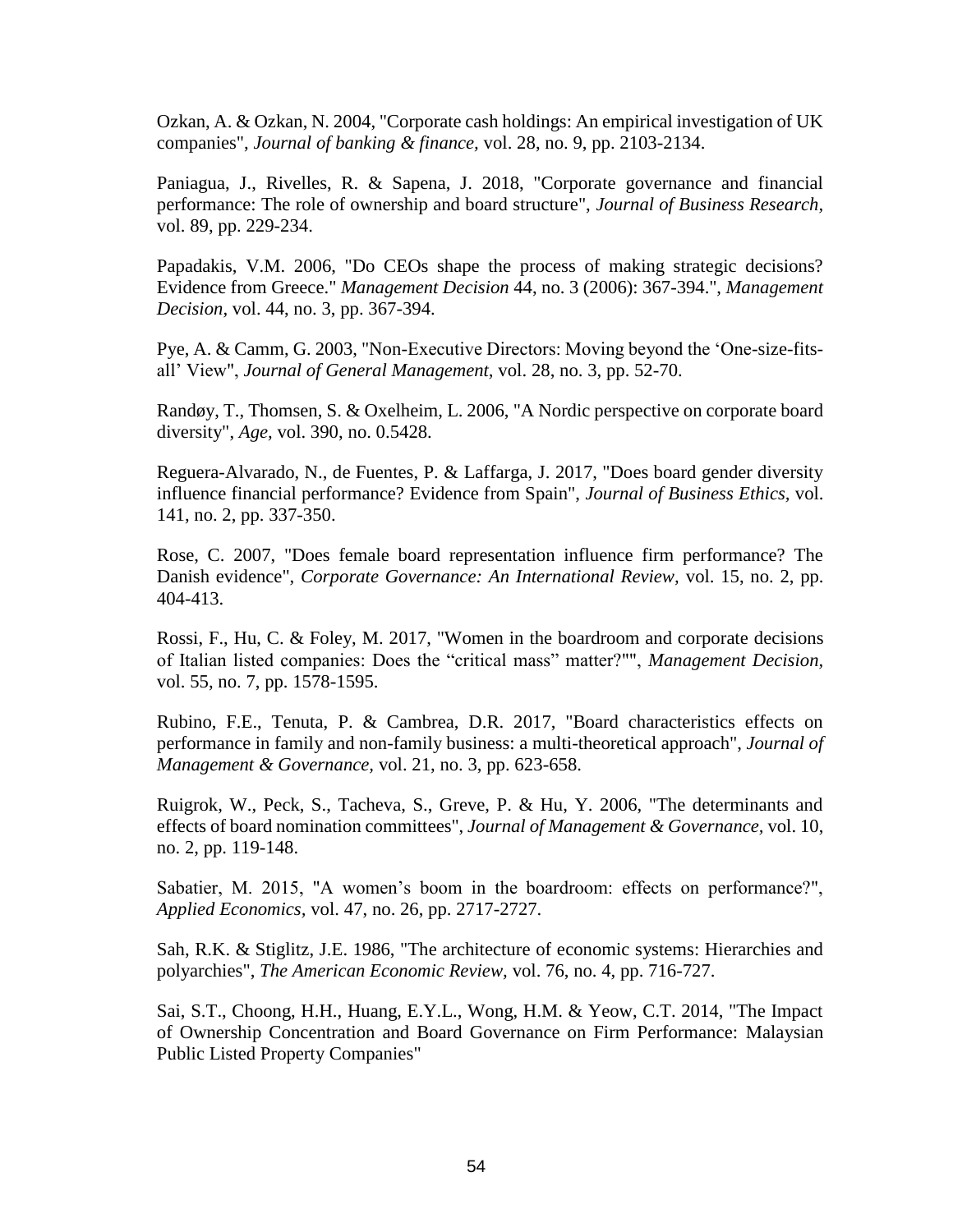Salancik, G.R. & Pfeffer, J. 1980, "Effects of ownership and performance on executive tenure in US corporations", *Academy of Management Journal,* vol. 23, no. 4, pp. 653-664.

Scafarto, V., Ricci, F., Della Corte, G. & De Luca, P. 2017, "Board structure, ownership concentration and corporate performance: Italian evidence", *Corporate Ownership & Control,* vol. 15, no. 1-2, pp. 347-359.

Serrasqueiro, Z. 2009, "Growth and profitability in Portuguese companies: A dynamic panel data approach", *Economic Interferences,* vol. 11, no. 26, pp. 265-279.

Stellingwerf, N. 2016, "The influence of board gender diversity on corporate risk taking in US non-financial firms"

Swedish Corporate Governance Board 2016, The Swedish Corporate Governance Code

Terjesen, S., Couto, E.B. & Francisco, P.M. 2016, "Does the presence of independent and female directors impact firm performance? A multi-country study of board diversity", *Journal of Management & Governance,* vol. 20, no. 3, pp. 447-483.

Tobin, J. 1969, "A general equilibrium approach to monetary theory", *Journal of money, credit and banking,* vol. 1, no. 1, pp. 15-29.

Tripsas, M. & Gavetti, G. 2000, "Capabilities, cognition, and inertia: Evidence from digital imaging", *Strategic Management Journal,* vol. 21, no. 10-11, pp. 1147-1161.

Tu, N.T.C. 2017, "The Impact of Female Board of Directors on Firm Performance and Dividend Payout Policies: Evidence from Vietnam", *International Research Journal of Finance and Economics,* no. 164.

Wallach, M.A. & Kogan, N. 1965, "The roles of information, discussion, and consensus in group risk taking", *Journal of Experimental Social Psychology,* vol. 1, no. 1, pp. 1-19.

Wallgren, F.M. & Andersson, P. 2018, "Board gender diversity and firm financial performance: A study of 100 companies listed on Nasdaq Stockholm."

Wang, C. 2012, "Board size and firm risk-taking", *Review of Quantitative Finance and Accounting,* vol. 38, no. 4, pp. 519-542.

Westphal, J.D. & Milton, L.P. 2000, "How experience and network ties affect the influence of demographic minorities on corporate boards", *Administrative Science Quarterly,* vol. 45, no. 2, pp. 366-398.

Williamson, O.E. 1984, "The economics of governance: framework and implications", *Zeitschrift für die gesamte Staatswissenschaft/Journal of Institutional and Theoretical Economics,* no. H.1, pp. 195-223.

Wooldridge, J.M. 2009, "Introductory Econometrics: A Modern Approach, 4th edition", *South-Western Cengage Learning, USA,* pp. 349-351.